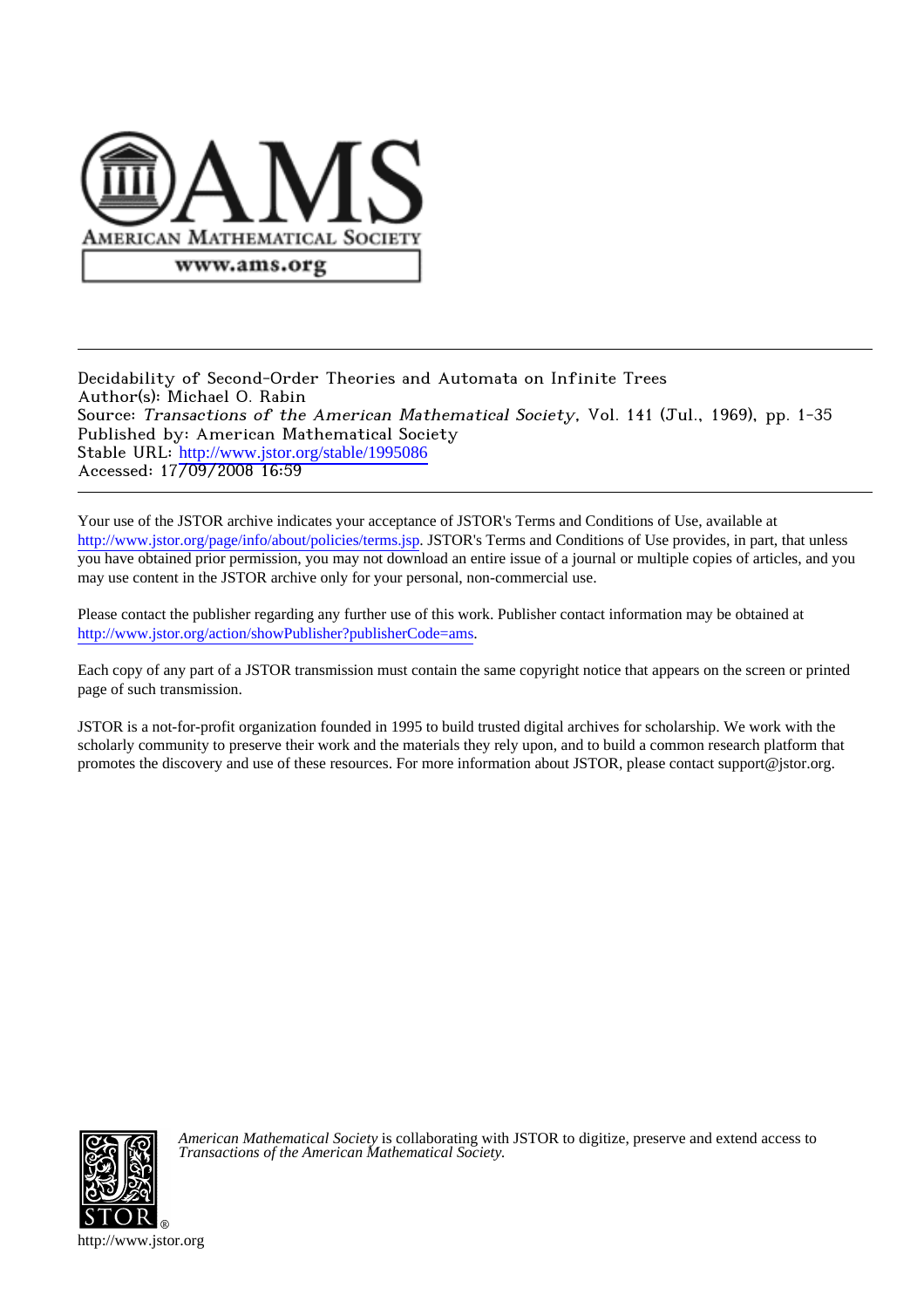## **DECIDABILITY OF SECOND-ORDER THEORIES AND AUTOMATA ON INFINITE TREES(')**

#### **BY**

#### **MICHAEL 0. RABIN**

**Introduction. In this paper we solve the decision problem of a certain secondorder mathematical theory and apply it to obtain a large number of decidability results. The method of solution involves the development of a theory of automata on infinite trees-a chapter in combinatorial mathematics which may be of independent interest.** 

Let  $\Sigma = \{0, 1\}$ , and denote by T the set of all words (finite sequences) on  $\Sigma$ . Let  $r_0: T \to T$  and  $r_1: T \to T$  be, respectively, the successor functions  $r_0(x) = x0$  and  $r_1(x) = x1$ ,  $x \in T$ . Our main result is that the (monadic) second-order theory of the structure  $\langle T, r_0, r_1 \rangle$  of two successor functions is decidable. This answers a question **raised by Biichi [1].** 

**It turns out that this result is very powerful and many difficult decidability results follow from it by simple reductions. The decision procedures obtained by this method are elementary recursive (in the sense of Kalmar). The applications include the following. (Whenever we refer, in this paper, to second-order theories, we mean monadic second-order; weak second-order means quantification restricted to finite subsets of the domain.)** 

**The second-order theory of countable linearly ordered sets is proved decidable. As a corollary we get that the weak second-order theory of arbitrary linearly ordered sets is decidable; a result due to Lauchli [9] which improves on a result of Ehrenfeucht [5].** 

**In [4] Ehrenfeucht announced the decidability of the first-order theory of a unary function. We prove that the second-order theory of a unary function with a countable domain is decidable. Also, the weak second-order theory of a unary function with an arbitrary domain is decidable.** 

**There are also applications to point set topology. Let CD be Cantor's dis**continuum (i.e.,  $\{0, 1\}^{\omega}$  with the product topology). Let  $F_{\sigma}$  be the lattice of all subsets of CD which are denumerable unions of closed sets, and let  $L_c$  be the sublattice of all closed subsets of CD. The first-order theory of the lattice  $F_{\sigma}$ , with  $L_c$  as a **distinguished sublattice, is decidable. Similar results hold for the real line with the usual topology. This answers in the affirmative Grzegorczyk's question [8] whether** 

**Presented to the Society, July 5, 1967; received by the editors March 4, 1968.** 

**<sup>(1)</sup> The author wishes to thank S. Winograd for many extremely helpful conversations on the topics of this paper. Preparation of this paper was supported, in part, by the U.S. Office of Naval Research, Information Systems Branch, under Contract F61052 67 0055.**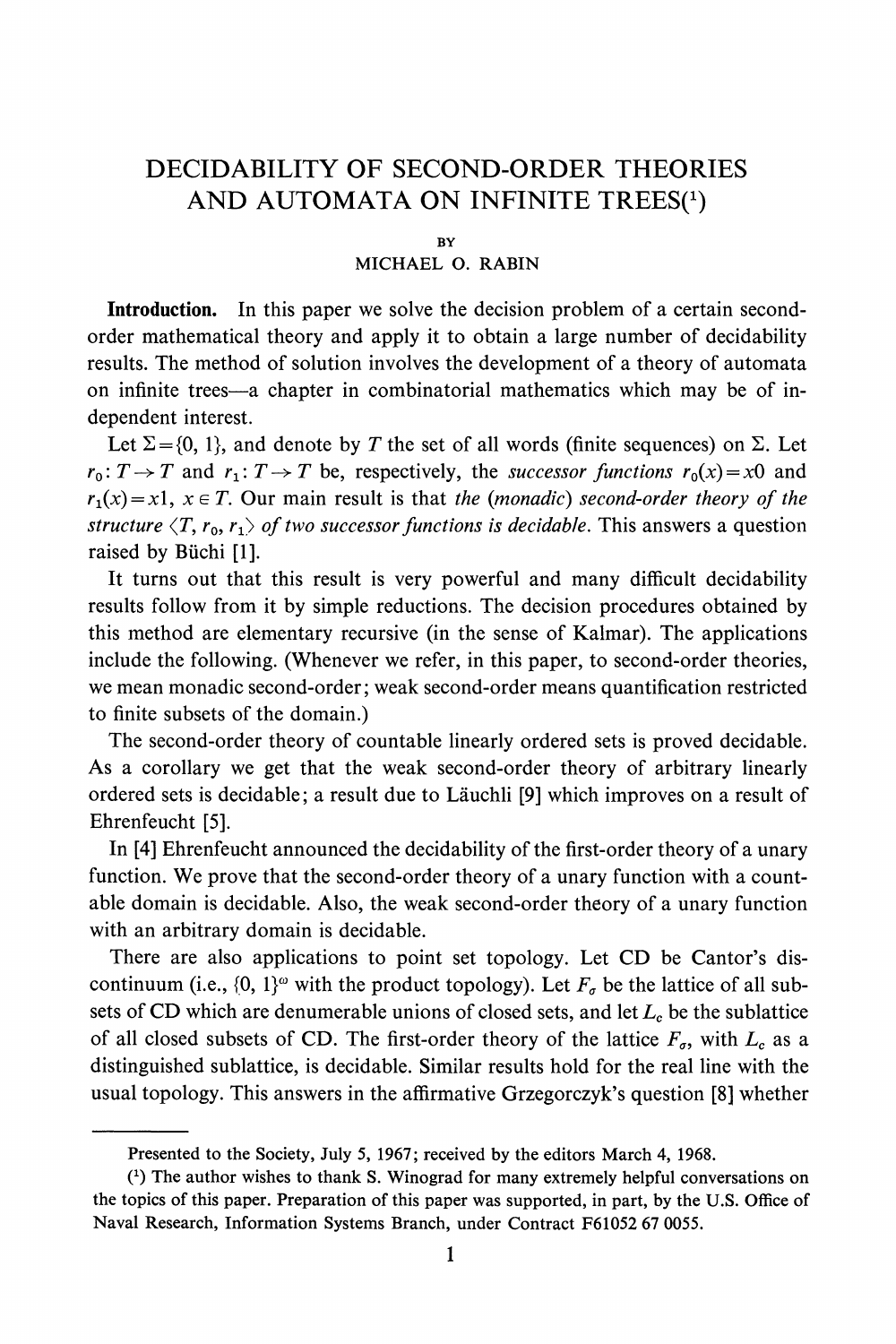**the first-order theory of the lattice of all closed subsets of the real line is decidable.** 

**Through Stone's representation theorm, the results concerning Cantor's discontinuum lead to results about boolean algebras. Thus the theory of countable boolean algebras with quantification over ideals, is decidable. The first-order theory of arbitrary boolean algebras with a sequence of distinguished ideals is decid'able. This last result is an improvement of Tarski's result [15], and of Ershov's [6, Theorem 9].** 

**Finally, we give an application to the theory of games. We show that the statement, proved by Wolfe [17], that every Gale-Stewart game (see §2.5 for terminology)** with a set in  $F_{\sigma}$  is determinate, is expressible in the second-order theory of two **successor functions. Thus Wolfe's theorem could be proved by applying the decision procedure.** 

**Due to the fact that we use reductions to a second-order theory, our decidability proofs are very direct. Through appropriate interpretations, the set variables allow us to talk about all structures in a certain class. Thus, for example, for every**  sentence F of the second-order theory of linear ordering, we write a sentence  $\bar{F}$  of the second-order theory of  $\langle T, r_0, r_1 \rangle$  which asserts that F holds in all countable linearly ordered sets. Since we can decide whether  $\bar{F}$  is true in  $\langle T, r_0, r_1 \rangle$ , we can also **decide whether F is in fact true in all countable linearly ordered sets.** 

**It would be interesting to see whether this direct approach, involving some powerful decidable second-order theory, would yield a similar unified approach to other classes of solvable decision problems, e.g., in the theory of various fields.** 

**Let us briefly explain the connection with automata theory. The set T can be**  viewed as the full binary tree with root  $\Lambda$  (the empty sequence), and where x0 and *x*1 are the nodes branching out of the node  $x \in T$ . For a finite set  $\Sigma$ , a  $\Sigma$ -(valued) **tree is a mapping v:**  $T \rightarrow \Sigma$ . The set of all  $\Sigma$ -trees is denoted by  $V_{\Sigma}$ . A  $\Sigma$ -automaton is **a** system  $\mathfrak{A} = \langle S, M, S_0, F \rangle$ , where S is a finite set,  $M: S \times \Sigma \rightarrow P(S \times S)$ ,  $S_0 \subseteq S$ , and  $F \subseteq P(S)$ . We define the notion of a finite automaton *W* accepting a  $\Sigma$ -tree v. The set of all  $\Sigma$ -trees accepted by  $\mathfrak{A}$  is denoted by  $T(\mathfrak{A})$ . A set  $A \subseteq V_{\Sigma}$  is called *finite automaton* (f.a.) definable if for some  $\mathfrak{A}, T(\mathfrak{A}) = A$ .

For a  $\Sigma_1 \times \Sigma_2$ -tree v the projection on  $\Sigma_1$  is the  $\Sigma_1$ -tree  $p_1v$ , where  $p_1(x, y) = x$ . The basic properties of f.a. definable sets are as follows. If  $A \subseteq V_{\Sigma}$ ,  $B \subseteq V_{\Sigma}$ , and C  $\subseteq$  **V**<sub> $\Sigma_1 \times \Sigma_2$  are f.a. definable, then so are  $A \cup B$ ,  $V_{\Sigma} - A$ , and  $p_1(C)$ . Automata</sub> **defining the latter sets can be effectively constructed from automata defining the sets A, B, and C.** 

The *emptiness problem*, whether for a given automaton  $\mathfrak{A}$  we have  $T(\mathfrak{A}) = \emptyset$ , is **effectively solvable.** 

Now let  $\Sigma^n$  be  $\{0, 1\}^n$ . We set up a one-to-one correspondence  $\tau$  between *n*-tuples  $\tilde{A} = (A_1, \ldots, A_n) \in P(T)^n$  of subsets of T, and  $\Sigma^n$ -trees. Namely,  $\tau(\tilde{A}) = v_{\tilde{A}}$  where  $v_A(x) = (x_{A_1}(x), \ldots, x_{A_n}(x)), x \in T$ , where  $\chi_A$  denotes the characteristic function of A. For every formula  $F(A_1, \ldots, A_n)$  of the second-order theory of two successor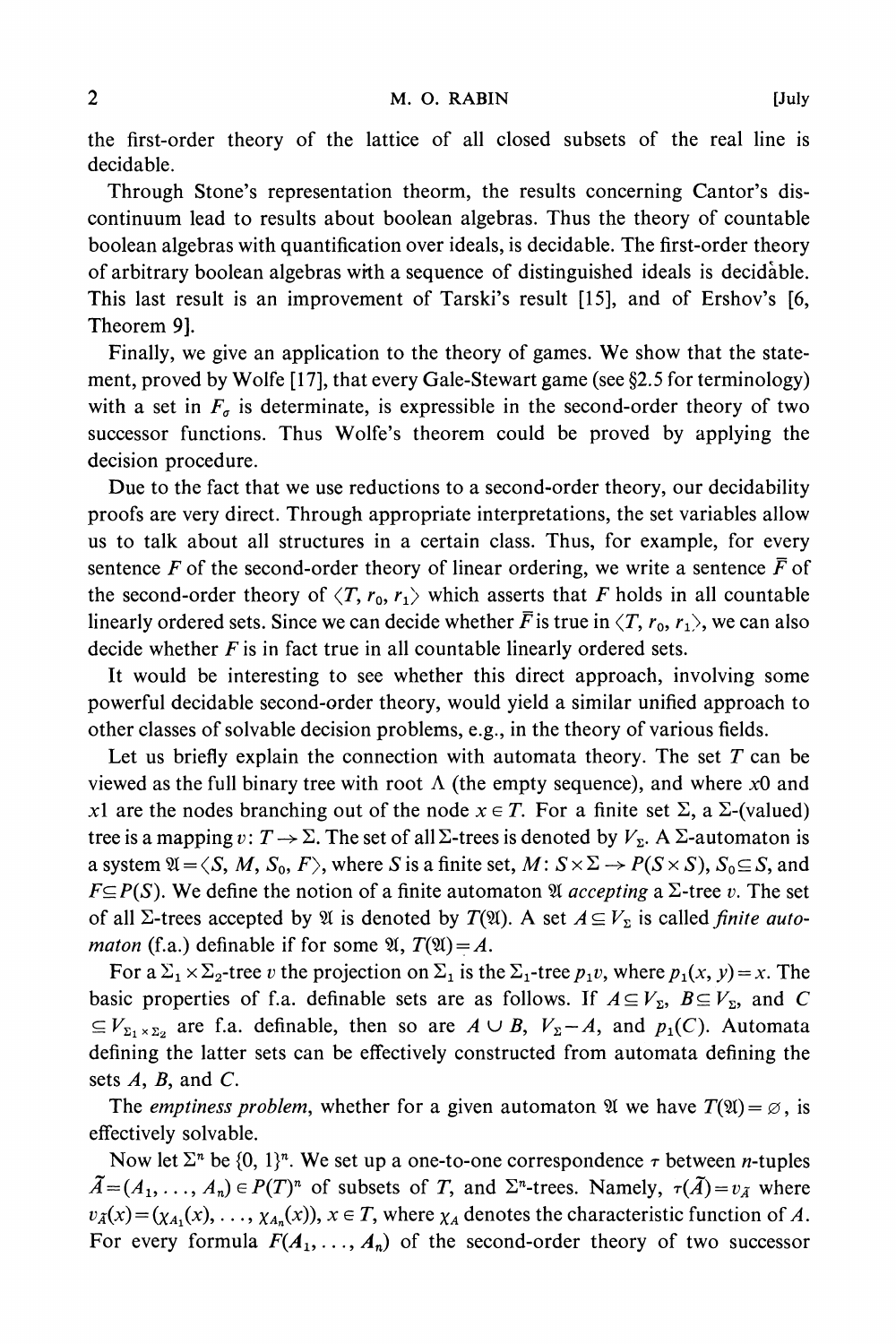functions, we can effectively construct a  $\Sigma$ <sup>n</sup>-automaton  $\mathfrak{A}_F$  so that for  $\overline{A} \in P(T)^n$ ,  $v_{\tilde{A}} \in T(\mathfrak{A}_F)$  if and only if  $\langle T, r_0, r_1 \rangle \models F(\tilde{A})$ . This result, coupled with the solvability **of the emptiness problem, leads immediately to the decidability of the second-order theory of two successor functions.** 

**As indicated above, our method also yields a complete survey of the relations**  definable in  $\langle T, r_0, r_1 \rangle$  using (monadic) second-order language. Via the interpreta**tions used in the decidability proofs, we are in a position to get complete information about definability in all the other theories proved decidable by our method. This question, however, is not explored in the present article.** 

**The paper is organized in three parts. Chapter I contains the basic definitions and the proof, using automata on infinite trees, of the main result concerning the**  decidability of the second-order theory of  $\langle T, r_0, r_1 \rangle$ . Chapter II contains the **various applications of the main decidability result. In Chapter III we develop in detail the theory of automata on infinite trees. We prove the two difficult theorems used in Chapter I; namely, that the class of f.a. definable sets is closed with respect to complementations, and that the emptiness problem is effectively solvable. The treatment of automata theory is self-contained and the relevant results concerning sequential automata and automata on finite trees, are fully explained. Anyone looking for further background information may consult, in addition to the original papers quoted, also the survey article [12].** 

**The reader who is mainly interested in automata, may get a complete picture of**  the theory of automata on infinite trees by reading §1.4 and Chapter III.

#### **CHAPTER 1. THE THEORY OF TWO SUCCESSOR FUNCTIONS**

**1.1. Notations and terminology. We shall use the usual set theoretic notation throughout this paper. Thus, a function**  $f: A \rightarrow B$  **is a subset**  $f \subseteq A \times B$  **satisfying** certain conditions. Sometimes we shall describe a mapping by the notation  $x \mapsto f(x)$ ,  $x \in A$ , which indicates that for  $x \in A$ , x is mapped into  $f(x)$ . For example,  $x \mapsto x^2$ ,  $x \in [0, 1]$ , denotes the squaring function  $f(x) = x^2$ . If  $f: A \rightarrow B$  then A and  $f(A)$  $=\{f(a) \mid a \in A\}$  are called, respectively, the *domain* D (*f*) and the *range* R (*f*) of *f*. If  $f: A \rightarrow B$  and  $C \subseteq A$ , then  $f \mid C$  will denote the restriction  $f \cap (C \times B)$  of f to C.

We adopt the convention that every ordinal number  $\alpha$  is the set  $\alpha = {\beta | \beta < \alpha}$  of all smaller ordinals. Thus  $0 = \emptyset$  (the empty set),  $n = \{0, 1, \ldots, n-1\}$ , and  $\omega = \{0, 1, \ldots\}$ . We shall use [n] to denote the set  $\{1, \ldots, n\} = n - \{\emptyset\}$ . The cardinality of a set  $A$  will be denoted by  $c(A)$ .

The set of all subsets of a set  $A$  will be denoted by  $P(A)$ .

For A a set and  $\alpha$  an ordinal,  $A^{\alpha}$  is the set of all  $\alpha$ -termed sequences of elements of A; i.e.,  $A^{\alpha} = {\phi \mid \phi : \alpha \rightarrow A}.$ 

Let A be a set, n an integer, and  $1 \leq i \leq n$ . The projection onto the ith coordinate is the mapping  $p_i: A^n \to A$  such that  $p_i((x_1, \ldots, x_n)) = x_i$ . Strictly speaking, pro**jections such as**  $(x, y) \mapsto y$  and  $(x, y, z) \mapsto y$  are different mappings, but we shall denote both by  $p_2$ .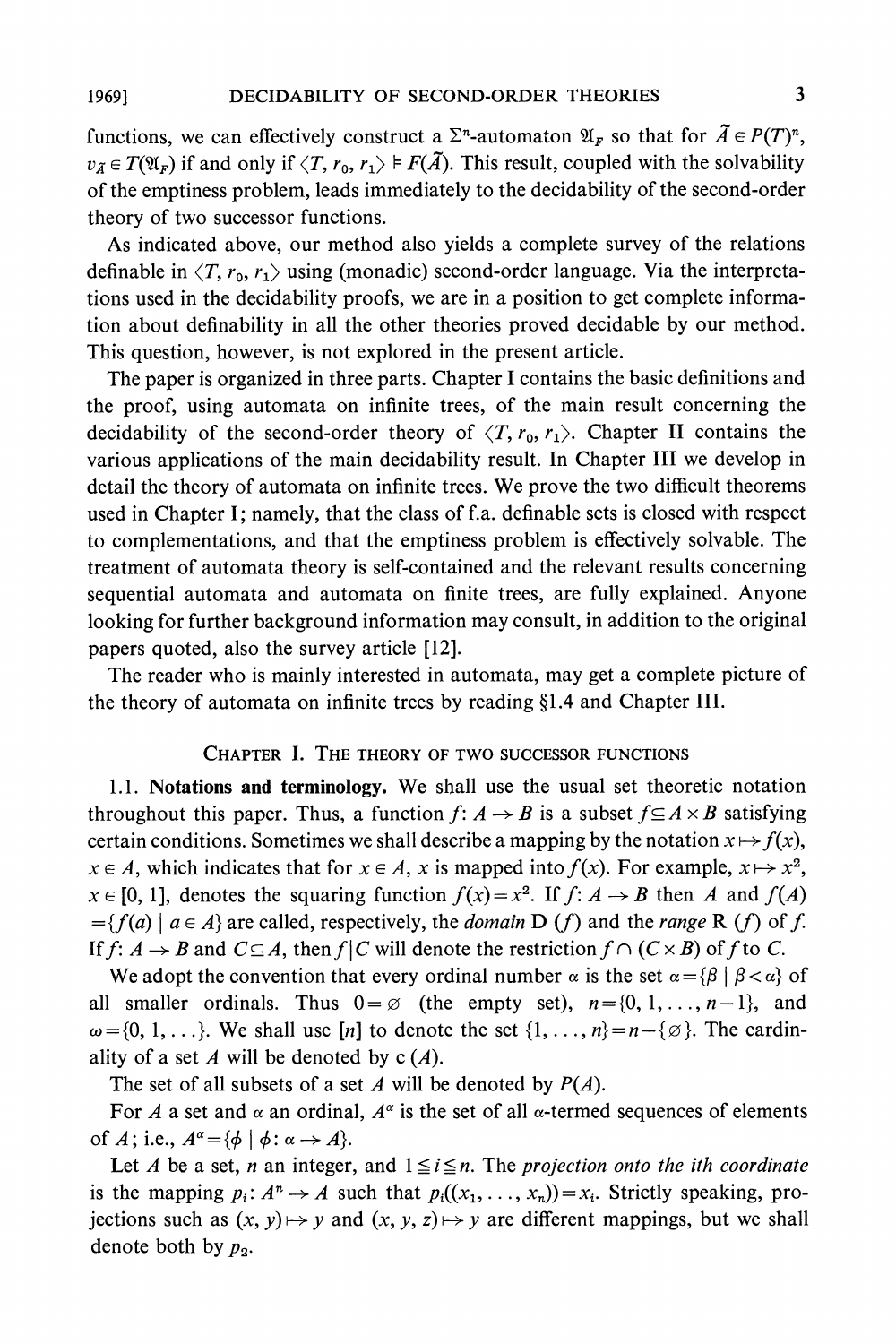**In writing logical formulas, we shall employ boldface type to denote the predicate or function constants, and the various variables (these will be either set variables or individual variables).** 

Let  $\mathfrak{A} = \langle A, R \rangle$  be a structure and  $F(B, x)$  be a formula of a language appropriate for  $\mathfrak{A}$  (here **B** is a set variable and **x** is an individual variable). For  $B \subseteq A$ ,  $x \in A$ , the notation  $\mathfrak{A} \models F(B, x)$  is used to indicate that the formula  $F(B, x)$  is satisfied in  $\mathfrak{A}$  by  $B$  and  $x$ .

The conjunction of the formulas  $F_i$ ,  $1 \leq i \leq n$ , is denoted by  $\bigwedge_{1 \leq i \leq n} F_i$ ; similarly **for disjunction.** 

**1.2. Structures and theories. We shall prove the decidability of some first-order and monadic second-order theories which are defined semantically as the set**  of all sentences true in a certain structure or class of structures. Let  $\mathcal X$  be a class of similar structures  $\mathfrak{M} = \langle A, P_{\alpha} \rangle_{\alpha < \lambda}$ , where  $\lambda$  is an ordinal and  $P_{\alpha}$  is an  $n(\alpha)$ -ary relation or function on A. With  $\mathscr K$  we associate a language L appropriate to it. **L may be a first-order or a second-order language. L has the usual logical con**nectives and quantifiers, equality, a sequence  $u, v, x, y, z, \ldots$ , of individual **variables, and an**  $n(\alpha)$ **-ary predicate or function constant**  $P_{\alpha}$  **for each**  $\alpha < \lambda$ **.** 

In the case that L is the (monadic) second-order language appropriate to  $\mathcal{K}$ , it **has, in addition to the above, a sequence of set variables, A, B, C, . . ., and the membership symbol**  $\in$ **. The atomic formulas of L include formulas of the form**  $t \in V$ , where t is a term of L, and V is a set variable. Quantification is possible **over both set variables and individual variables. In defining a language L we shall sometimes impose restrictions on some of its set variables. For example, we may confine some or all of the variables to range over finite subsets of the domain. Or else we may confine the variables to range over ideals of an algebra, or over subsets of the domain closed in a given topology, etc.** 

**With a given structure 9M and an appropriate language L, we associate the theory**   $T = Th (W, L)$  which is, by definition, the set of all sentences of L true in  $W$ . The **theory Tconstructed in this manner will be referred to as the theory of the structure**   $\mathfrak{M}$ , or, sometimes, as the *theory of the relations and functions*  $P_{\alpha}$ ,  $\alpha < \lambda$ . The adjective **second-order, with appropriate qualifications, will be added when the language L**  is of that kind. The theory Th  $(\mathcal{K}, L)$  of a class  $\mathcal K$  of similar structures is, by **definition, Th**  $(\mathcal{K}, L) = \bigcap_{\mathfrak{M}\in\mathcal{K}}$  Th  $(\mathfrak{M}, L)$ . The first-order theory of  $\mathcal{K}$  will be denoted by Th<sub>1</sub> ( $\mathscr{K}$ ); the (monadic) second-order theory will be denoted by Th<sub>2</sub> ( $\mathscr{K}$ ).

**As usual, a theory T is called decidable if the set T (more precisely, the set of**  Gödel numbers of the sentences in  $T$ ) is recursive.  $T$  is called *primitive recursive* or **elementary recursive if (as a set of integers) it is primitive recursive or elementary recursive (in the sense of Kalmar). We shall not trace this fact explicitly, but all the decidability proofs given in this paper will actually show that the theory in question is elementary recursive.** 

**1.3. Theory of** *n* **successor functions. For an arbitrary set** *A***, let**  $A^*$  **denote the set** of all finite sequences of elements of A. The elements  $x \in A$  are also called words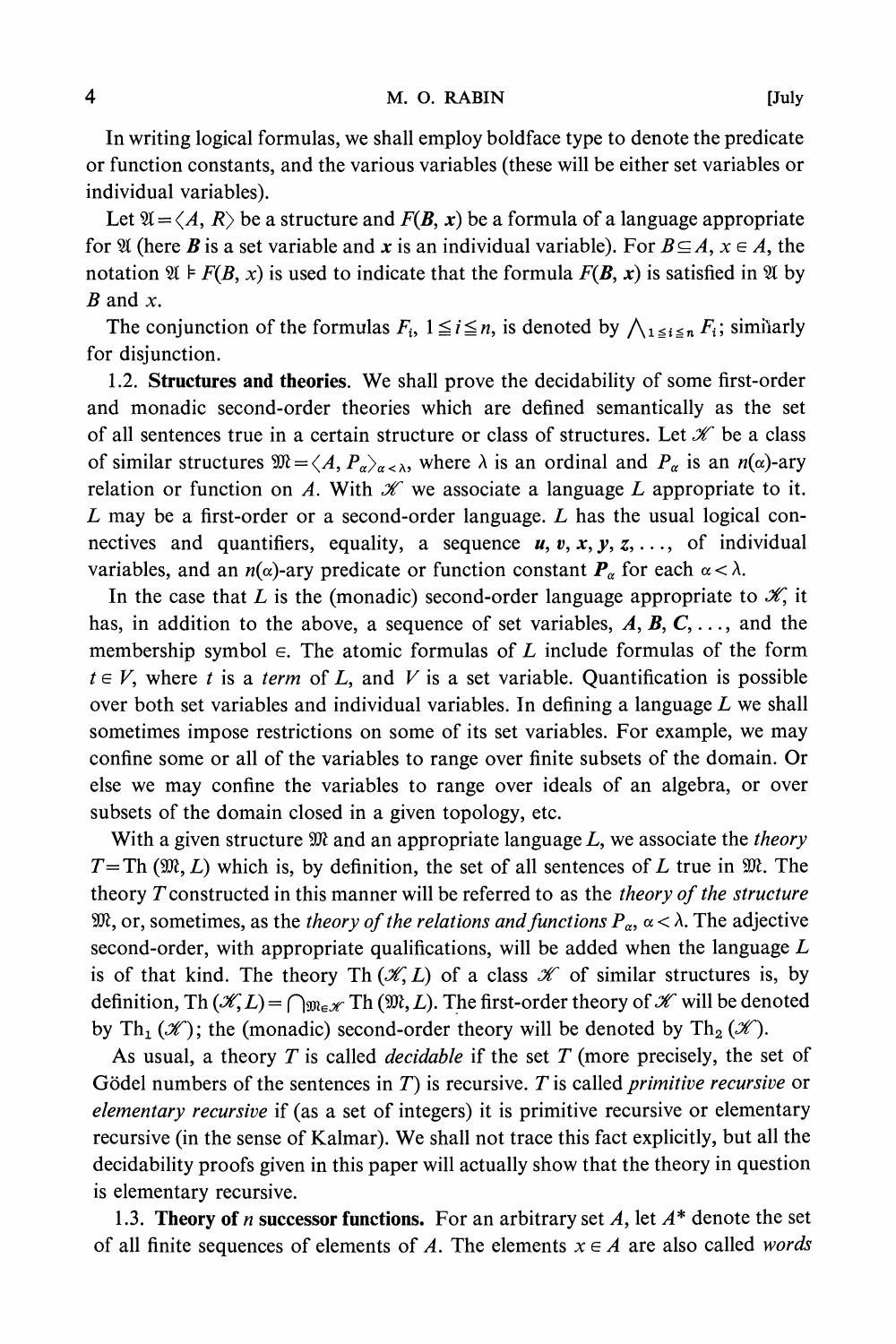on A. For  $x \in A^*$ ,  $l(x)$  denotes the *length* of the sequence x. The unique word  $x \in A^*$  for which  $l(x)=0$  is called the *empty word* and is denoted by  $\Lambda$ . If  $x \in A^*$ ,  $y \in A^*$ , then xy will denote the result of concatenating x with y.

On  $A^*$  we define a partial ordering by  $x \le y$  (x is an *initial* of y) if  $y = xz$  for some  $z \in A^*$ . If  $x \leq y$  and  $x \neq y$ , then we shall write  $x < y$ .

If A is linearly ordered by  $\leq_{\substack{A}}$ , then we can introduce the ordering  $\leq$  which is the **lexicographical ordering of**  $A^*$  **induced by**  $\leq_{A}$ **. Thus**  $x \leq y$  **if and only if**  $x \leq y$ **, or**  $x = zau$  and  $y = zbv$ , where  $a \in A$ ,  $b \in A$ , and  $a <_{A}b$ . Note that  $\langle A^*, \leq \rangle$  is a totally**ordered set.** 

For  $a \in A$ , define the (immediate) successor function  $r_a: A^* \to A^*$  by  $r_a(x) = xa$ . We also define a *predecessor function*  $\text{pd}: A^* \to A^*$  by  $\text{pd}(x) = y$  if either  $x = y = \Lambda$ or  $x = r_a(y)$  for some  $a \in A$ .

**DEFINITION** 1.1. For  $0 < n \leq \omega$ , let  $T_n = n^* = \{i \mid i < n\}^*$ . The structure  $\Re_n =$  $\langle T_n, r_i, \leq, \leq \rangle_{i \leq n}$ , where  $\leq$  is the lexicographic ordering induced by the usual ordering on *n*, is the *structure of n successor functions*. Th<sub>2</sub>  $(\mathfrak{R}_n)$  is called the *second***order theory of n successor functions and will be denoted by SnS.** 

The structure  $\mathcal{R}_1 = \langle \{0\}^*, r_0, \leq \, \preccurlyeq \rangle$  is (up to isomorphism) the set of integers with the usual successor function  $x \mapsto x+1$  and ordering  $\leq$ ; the relation  $\leq$  is the same as  $\leq$  in this case. Thus SnS,  $1 < n$ , is a natural generalization of the ord**inary theory of a single successor function.** 

For every finite  $n < \omega$ , the relations  $\leq$  and  $\leq$  on  $T_n$  are definable (in second-order language) from  $r_0, \ldots, r_{n-1}$ . This is not true for  $T_\omega$  and we, therefore, include these **relations in the definition of**  $\mathcal{R}_n$ **,**  $n \leq \omega$ **.** 

**Our main decidability result is** 

**THEOREM 1.1. The (monadic) second-order theory of two successor functions (S2S) is decidable.** 

**This result, which will be proved later on, has a large number of consequences.**  In particular, it trivially implies that SnS for every integer n, as well as  $S\omega S$ , are **decidable (?1.9). For this reason we prove directly only the decidability of S2S,**  even though the very same method would apply to every SnS,  $n < \omega$ .

**1.4. Trees and automata. As explained in the Introduction, the solution of the decision problem of S2S will require a theory of automata on infinite trees. In this section we give the basic definitions and results concerning automata.** 

The *infinite binary tree* is the set  $T = T_2 = \{0, 1\}^*$  of all finite words on  $\{0, 1\}$ . The elements  $x \in T$  are the *nodes* of T. For  $x \in T$ , the nodes  $x0$ ,  $x1$  are called the *immediate successors* of x. The empty word  $\Lambda$  is called the *root* of T. Our language is suggested by the following picture. The lowest node of T is the root  $\Lambda$ . The root **branches up to the (say) left into the node 0 and to the right into the node 1. The node 0 branches into 00 and 01; the node 1 branches into 10 and 11. And so on ad infinitum.**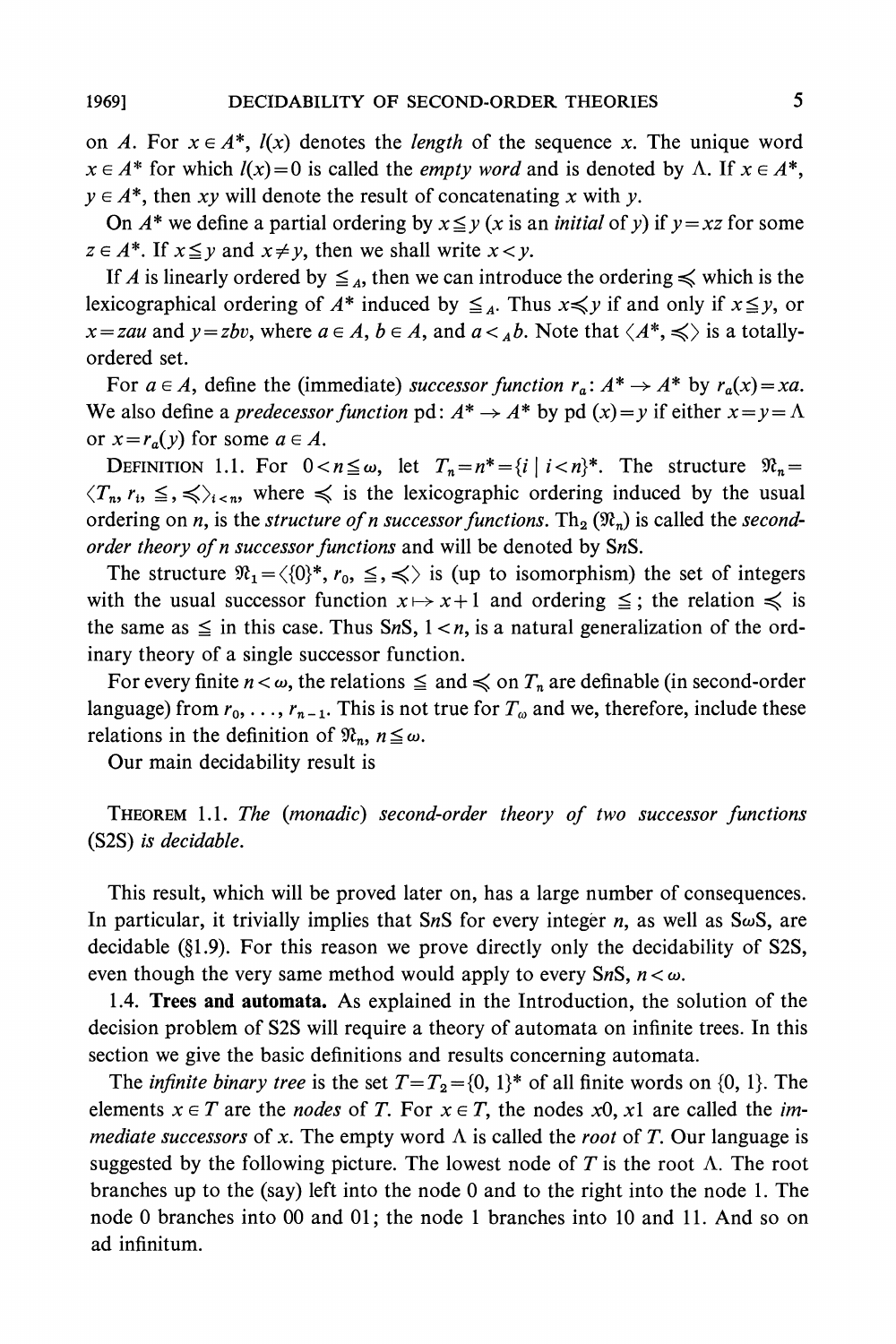For  $x \in T$ , the *subtree*  $T_x$  with root x is defined by  $T_x = \{y \mid y \in T, x \leq y\}$ . Thus,  $T_{\Lambda}=T$ .

**A** path  $\pi$  of a tree  $T_x$  is a set  $\pi \subset T_x$  satisfying: (1)  $x \in \pi$ ; (2) for  $y \in \pi$ , either  $y0 \in \pi$ **or**  $y$ **l**  $\in \pi$ , but not both; (3) if  $y \in \pi$  and  $x \neq y$  then pd  $(y) \in \pi$ . It can be verified that **if**  $y, z \in \pi$ , then  $y \leq z$  or  $z \leq y$ .

For a mapping  $\phi: A \rightarrow B$ , define

In 
$$
(\phi)
$$
 = {b | b \in B,  $c(\phi^{-1}(b)) \ge \omega$  }.

In the following,  $\Sigma$  denotes a finite set called the *alphabet*.

**DEFINITION** 1.2. A  $\Sigma$ -(valued) tree is a pair  $(v, T_x)$  such that  $v: T_x \to \Sigma$ . If  $(v, T)$ is a valued tree, then  $(v, T_x)$  will denote the induced value subtree  $(v | T_x, T_x)$ . The set of all  $\Sigma$ -trees  $(v, T_x)$ , for a fixed  $x \in T$ , will be denoted by  $V_{\Sigma, x}$ . The set  $\bigcup_{x \in T} V_{\Sigma,x}$  of all  $\Sigma$ -trees, will be denoted by  $V_{\Sigma}$ .

**DEFINITION** 1.3. A *table*  $\mathfrak{A}'$  over  $\Sigma$ -trees is a pair  $\mathfrak{A}' = \langle S, M \rangle$  where S is a finite set, the set of states, and M is a function  $M: S \times \Sigma \rightarrow P(S \times S)$ , the (nondeterministic) *table of moves*  $(P(A)$  denotes the set of all subsets of  $A$ ).

**A** finite automaton (f.a.) over  $\Sigma$ -trees (a  $\Sigma$ -automaton) is a system  $\mathfrak{A} = \langle S, M, S_0, F \rangle$ where  $\langle S, M \rangle$  is as above,  $S_0 \subseteq S$  is the set of *initial states, F* $\subseteq P(S)$  is the set of **designated subsets of S.** 

**DEFINITION** 1.4. A run of  $\mathfrak{A}' = \langle S, M \rangle$  on the  $\Sigma$ -tree  $t = (v, T_x)$  is a mapping  $r: T_x \to S$  such that for  $y \in T_x$ ,  $(r(y0), r(y1)) \in M(r(y), v(y))$ . We also talk about a **run of an automaton % on a tree, meaning a run of the associated table V'. The set**  of all  $\mathfrak{A}$ -runs on t is denoted by Rn  $(\mathfrak{A}, t)$ .

**DEFINITION** 1.5. The automaton  $\mathfrak{A} = \langle S, M, S_0, F \rangle$  accepts  $(v, T_x)$  if there exists **an**  $\mathfrak{A}$ -run r on  $(v, T_x)$  such that  $r(x) \in S_0$  and for every path  $\pi$  of  $T_x$ , In  $(r | \pi) \in F$ .

The set  $T(\mathfrak{A})$  of  $\Sigma$ -trees *defined* by  $\mathfrak{A}$  is

$$
T(\mathfrak{A}) = \{(v, T_x) \mid x \in T, (v, T_x) \text{ is accepted by } \mathfrak{A}\}.
$$

**A** set  $A \subseteq V_{\Sigma}$  is *f.a. definable* if for some *f.a.*  $\mathfrak{A}, A = T(\mathfrak{A})$ .

**REMARK.** A set  $A \subseteq V_{\Sigma}$  is called *invariant* if for every  $\Sigma$ -tree  $t = (v, T)$  and every  $x \in T$ ,  $t \in A$  if and only if the tree  $t' = (v', T_x)$  defined by  $v'(xy) = v(y)$ ,  $y \in T$ , is in A. The invariant subsets of  $V<sub>\Sigma</sub>$  are a boolean algebra. It is clear from Definition 1.5 that every set  $T(\mathfrak{A})$  is invariant. To prove that an invariant set A is f.a. definable, it suffices to construct an automaton  $\mathfrak{A}$  such that  $(v, T) \in T(\mathfrak{A})$  if and only if  $(v, T) \in A$ .

**The following results are immediate.** 

**LEMMA** 1.2. If  $A \subseteq V_{\Sigma}$  is f.a. definable, then there exists an automaton  $\mathfrak{A} =$  $\langle S, M, S_0, F \rangle$  such that  $S_0 = \{s_0\}, s_0 \in S$ , and  $T(\mathfrak{A}) = A$ .

**THEOREM** 1.3. If  $A$ ,  $B \subseteq V_{\Sigma}$  are f.a. definable, then so are  $A \cup B$  and  $A \cap B$ .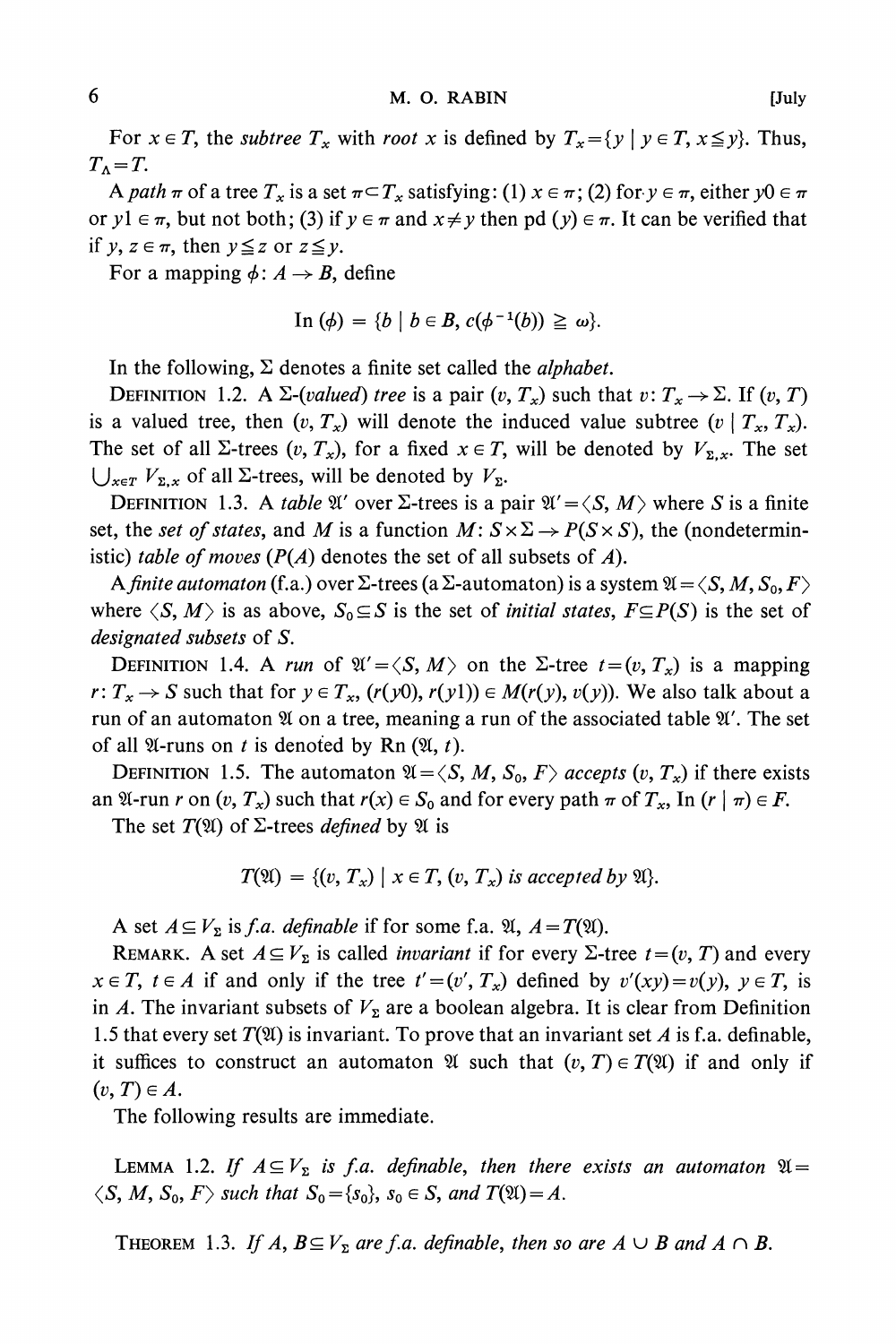**Proof.** Let  $A = T(\mathfrak{A})$ ,  $B = T(\mathfrak{B})$  where  $\mathfrak{A} = \langle S, M, s_0, F \rangle$ ,  $\mathfrak{B} = \langle S', M', s'_0, F' \rangle$ . We assume that  $S \cap S' = \emptyset$ . Construct the automaton

$$
\mathfrak{A}\cup\mathfrak{B}=\langle S\cup S',\,M\cup M',\{s_0,s_0'\},\,F\cup F'\rangle.
$$

**Clearly,**  $T(\mathfrak{A} \cup \mathfrak{B}) = A \cup B$ .

With the above notations, define  $\mathfrak{A} \times \mathfrak{B} = \langle S \times S', \overline{M}, (s_0, s'_0), \overline{F} \rangle$  as follows.  $((s_1, s'_1), (s_2, s'_2)) \in \overline{M}((s, s'), \sigma)$  if and only if  $(s_1, s_2) \in M(s, \sigma)$  and  $(s'_1, s'_2) \in M'(s', \sigma)$ . Let  $p_1$  and  $p_2$  be the projection functions  $(x, y) \mapsto x$  and  $(x, y) \mapsto y$ . Define  $\overline{F}$  $G = \{G \mid G \subseteq S \times S', p_1(G) \in F, p_2(G) \in F'\}.$  We have  $T(\mathfrak{A} \times \mathfrak{B}) = A \cap B$ .

**DEFINITION** 1.6. Let  $t = (v, T)$  be a  $\Sigma_1 \times \Sigma_2$ -tree and let  $p_1$  again be the projection  $(x, y) \mapsto x$ . The *projection*  $p_1(t)$ , by definition, is the  $\Sigma_1$ -tree ( $p_1v, T$ ).

The projection  $p_1(A)$  of a set  $A \subseteq V_{\Sigma_1 \times \Sigma_2}$ , is  $p_1(A) = \{p_1(t) \mid t \in A\}$ . The  $\Sigma_2$ *cylindrification* of a set  $B \subseteq V_{\Sigma_1}$  is the largest set  $A \subseteq V_{\Sigma_1 \times \Sigma_2}$  such that  $p_1(A) = B$ .

**THEOREM** 1.4. If  $A \subseteq V_{\Sigma_1 \times \Sigma_2}$  is a f.a. definable set, then  $p_1(A) \subseteq V_{\Sigma_1}$  is a f.a. **definable set. If**  $B \subseteq V_{\Sigma_1}$  **is f.a. definable, so is its**  $\Sigma_2$ **-cylindrification**  $A \subseteq V_{\Sigma_1 \times \Sigma_2}$ **.** 

**Proof.** Let  $\mathfrak{A} = \langle S, M, s_0, F \rangle$  be a  $\Sigma_1 \times \Sigma_2$ -automaton with  $T(\mathfrak{A}) = A$ . Define a  $\Sigma_1$ -automaton by  $\mathfrak{A}_1 = \langle S, M_1, s_0, F \rangle$ , where  $M_1(s, \sigma_1) = \bigcup_{\sigma_2 \in \Sigma_2} M(s, (\sigma_1, \sigma_2)),$  $\sigma_1 \in \Sigma_1$ ,  $s \in S$ . One can check that  $T(\mathfrak{A}_1) = p_1(A)$ .

**The proof concerning cylindrification is left to the reader.** 

**THEOREM** 1.5. The complement  $V_{\Sigma} - T(\mathfrak{A})$  of a f.a. definable set is a f.a. definable **set.** 

**THEOREM 1.6. There exists an effective (even elementary-recursive) procedure for**  *deciding for every automaton*  $\mathfrak{A}$  *whether*  $T(\mathfrak{A}) = \emptyset$ .

**For a proof of these two difficult theorems, see Chapter III.** 

1.5. **Definability in**  $\mathcal{R}_2$ . The basic facts concerning automata on infinite trees **lead, in a natural way, to a proof of Theorem 1.1. The proof proceeds by setting**  up a correspondence between *n*-tuples  $(A_1, \ldots, A_n)$  of subsets of  $T = T_2$  and valued **trees.** 

**DEFINITION** 1.7. For a set  $A \subseteq T$ , let  $\chi_A: T \to \{0, 1\}$  be the characteristic function of A. Denote  $\{0, 1\}^n$  by  $\Sigma^n$ ,  $n < \omega$ . With  $\tilde{A} = (A_1, \ldots, A_n)$ , associate the  $\Sigma^n$ -tree  $(v_{\tilde{A}}, T)$  defined by  $v_{\tilde{A}}(x) = (\chi_{A_1}(x), \ldots, \chi_{A_n}(x)), x \in T$ . The mapping  $\tau : \tilde{A} \mapsto (v_{\tilde{A}}, T)$ **sets up a one-to-one correspondence between**  $P(T)^n$  **and**  $V_{\Sigma^n,\Lambda} = \{(v,T) \mid v : T \to \Sigma^n\}.$ 

**THEOREM 1.7. There exists an (elementary-recursive) effective procedure for assigning to every formula**  $F(A_1, \ldots, A_n)$  **of S2S a**  $\Sigma^n$ **-automaton**  $\mathfrak{A}_F$  **so that** 

$$
(1.1) \tT(\mathfrak{A}_F) \cap V_{\Sigma^n,\Lambda} = \tau(\{(A_1,\ldots,A_n) \mid \mathfrak{R}_2 \models F(A_1,\ldots,A_n)\}).
$$

If  $(1.1)$  holds for an automaton  $\mathfrak{A}$ , then we shall say that  $\mathfrak{A}$  represents the formula  $F(A_1,\ldots,A_n).$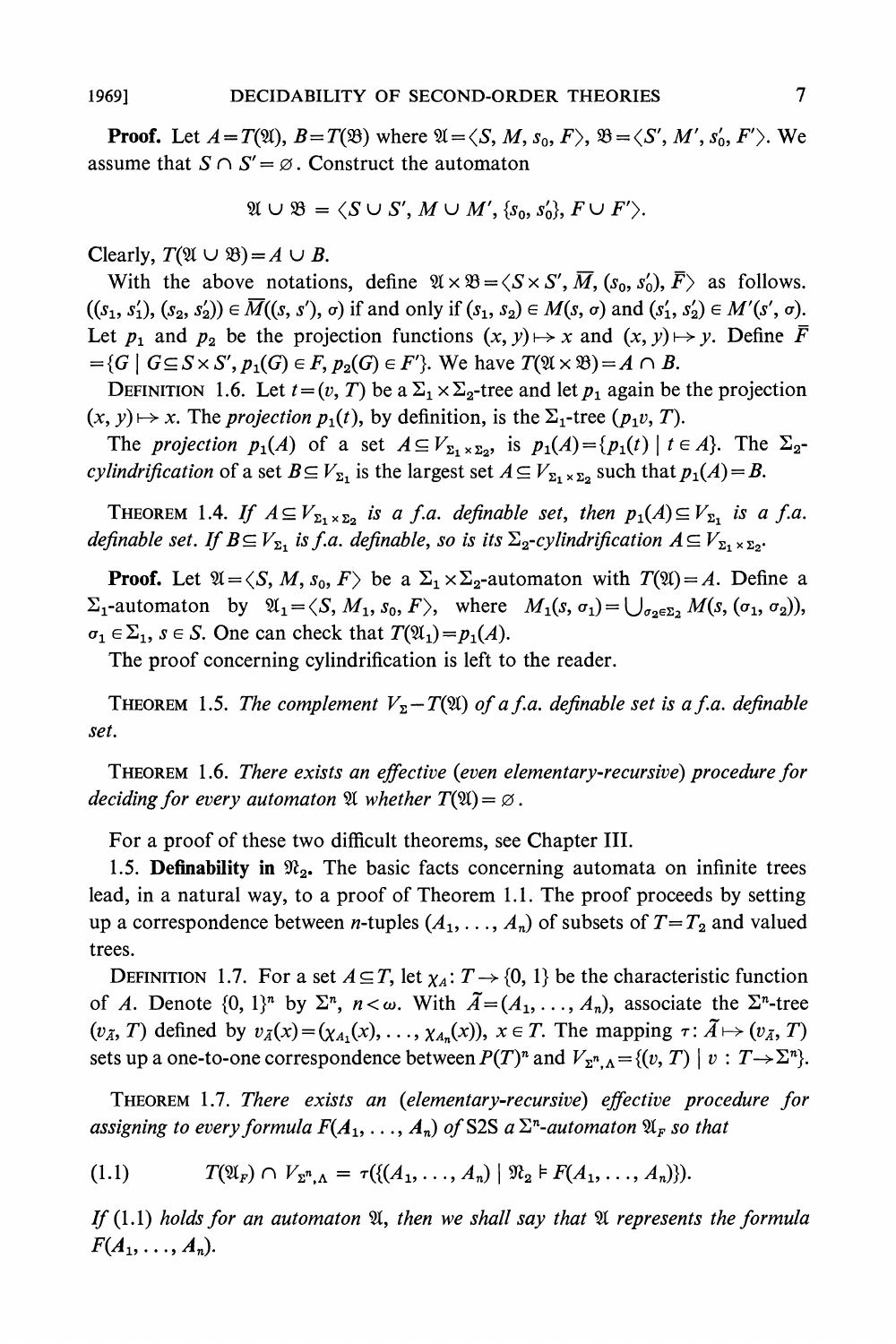**Proof.** Call two formulas  $F(A_1, \ldots, A_n)$  and  $G(A_1, \ldots, A_n)$  equivalent (in  $\mathfrak{R}_2$ ) if for all  $A_1, \ldots, A_n$ ,  $\mathfrak{R}_2 \models F(A_1, \ldots, A_n)$  if and only if  $\mathfrak{R}_2 \models G(A_1, \ldots, A_n)$ . We **start by showing how to assign (effectively) to every formula. F an equivalent**  formula G which is in a special *normal form*.

**We introduce the following abbreviation for terms of S2S. A variable x will be**  abbreviated by x. Inductively, if t is abbreviated by xw, where  $w \in T$ , then  $r_o(t)$ ,  $\delta \in \{0, 1\}$ , will be abbreviated by  $x w \delta$ .

**A** formula  $P(A_1, \ldots, A_m)$  of S2S is called *principal* if it has the form

**(1.2) 3x[xwlq1Ail A ... A XWk?7kAik],** 

where each  $i_j$  satisfies  $1 \leq i_j \leq m$  and each  $\eta_j$  is either  $\in$  or  $\notin$ . Note that it is not required that every  $A_i$ ,  $1 \leq i \leq m$ , actually appear in (1.2).

Every formula  $F(A_1, \ldots, A_n)$  is equivalent to a formula G of the normal form  $Q_{n+1} \cdots Q_m M(A_1, \ldots, A_m)$ , where M is a boolean combination of some principal formulas  $P_1, \ldots, P_r$ , and each quantifier  $Q_i$  is either  $\exists A_i$  or  $\forall A_i$ .

**The formula G is obtained from F by a sequence of simple steps as follows. In F,**  replace every occurrence of  $t_1 \leq t_2$ , where  $t_1$  and  $t_2$  are terms, by

$$
t_1 \leq t_2 \vee \exists z [r_0(z) \leq t_1 \wedge r_1(z) \leq t_2].
$$

In the resulting formula, replace every occurrence of  $t_1 = t_2$  by  $\forall A[t_1 \in A \rightarrow t_2 \in A],$ and every occurrence of  $t_1 \leq t_2$  by

$$
\forall A[\forall x[x \in A \rightarrow r_0(x) \in A \ \land \ r_1(x) \in A] \ \land \ t_1 \in A \rightarrow t_2 \in A].
$$

**We obtain a formula F' equivalent with F, in which the only atomic subformulas**  are of the form  $t \in V$  where t is a term and V is a set variable. By a well-known **procedure of second-order logic, F' is transformed into an equivalent formula F1**  of the form  $Q_{n+1} \cdots Q_m M_1(A_1, \ldots, A_m)$  where each  $Q_i$  is  $\forall A_i$  or  $\exists A_i$ , and  $M_1$  is in **prenex form with quantification only over individual variables. By pushing the**  quantifiers of  $M_1$  one by one into  $M_1$ ,  $M_1$  is transformed into an equivalent boolean combination  $M(A_1, \ldots, A_m)$  of principal formulas. Thus, F is equivalent to the formula  $Q_{n+1} \cdots Q_m M$  of the desired normal form.

**Returning to the proof of the assertion in our theorem, we may now assume that F** itself is in the normal form  $Q_{n+1} \cdots Q_m M(A_1, \ldots, A_m)(2)$ . That the assertion is **true for a principal formula**  $P(A_1, \ldots, A_m)$  **of the form (1.2), can be seen by an** explicit construction of an automaton  $\mathfrak{A}_P$  so that (1.1) holds. Alternatively, this will be obtained as Corollary 3.13. The existence of an automaton  $\mathfrak{A}_M$  representing **the boolean combination M of principal formulas now follows from Theorems 1.3 and 1.5.** 

**<sup>(2)</sup> M. Megidor has suggested that a slight modification of the argument which follows will establish our result directly by induction on formulas, without having to pass to normal form In this approach individual variables are treated as special set variables ranging over singleton sets.**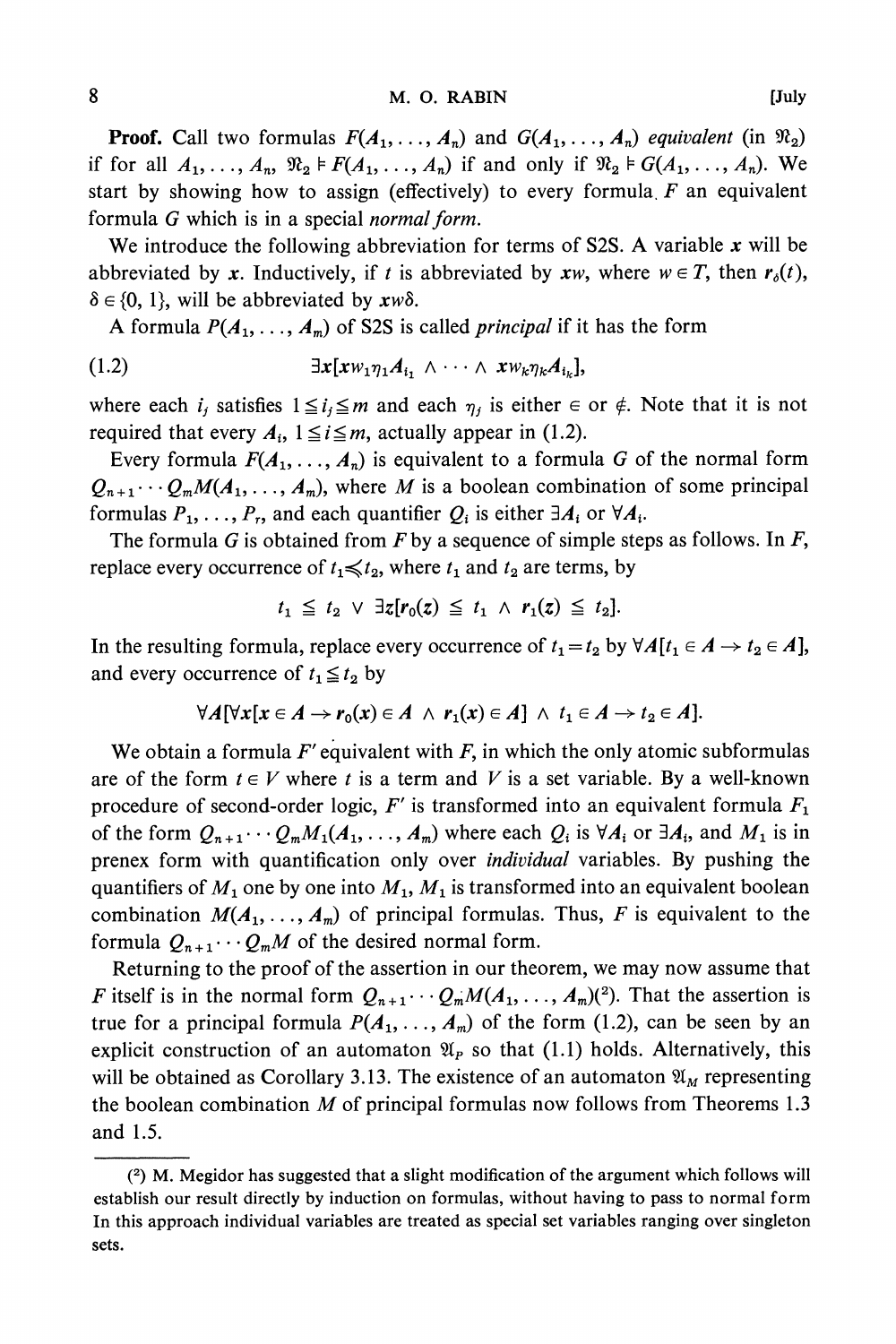**The proof of our theorem will be completed if we can establish the following proposition.** If  $G(A_1, \ldots, A_k)$  is a formula represented by the  $\Sigma^k$ -automaton  $\mathfrak{A}$ , and  $Q_k$  is  $\exists A_k$  or  $\forall A_k$ , then  $Q_k G(A_1, \ldots, A_k)$  is representable by a  $\Sigma^{k-1}$ -automaton  $\mathfrak{B}$ . Since  $\forall A_k G$  is equivalent with  $\sim \exists A_k \sim G$  and the class of f.a. definable sets is closed **under complementation (this is the crucial application of Theorem 1.5!), it suffices**  to consider the case  $\exists A_k G$ .

Let p be the projection  $p: (x_1, \ldots, x_k) \mapsto (x_1, \ldots, x_{k-1})$ . Since  $\Sigma^k = \Sigma^{k-1} \times \Sigma^1$ (where  $\Sigma^1 = \{0, 1\}$ ), p induces a projection from  $\Sigma^k$ -trees to  $\Sigma^{k-1}$ -trees (Definition 1.6). This projection commutes with the mapping  $\tau: \tilde{A} \mapsto (v_{\tilde{A}}, T)$ , i.e.,  $\tau(p(\tilde{A}))$  $=p(\tau(\tilde{A}))$  for  $\tilde{A} \in P(T)^k$ . Now

$$
H = \{ (A_1, \ldots, A_{k-1}) \mid \mathfrak{R}_2 \models \exists A_k G(A_1, \ldots, A_{k-1}, A_k) \} = p(\{ (A_1, \ldots, A_k) \mid \mathfrak{R}_2 \models G(A_1, \ldots, A_k) \}).
$$

Applying  $\tau$  to both sides and interchanging  $\tau$  and p, we get

 $\tau(H) = p(\tau(\{(A_1, \ldots, A_k) \mid \mathfrak{N}_2 \models G(A_1, \ldots, A_k)\})) = p(T(\mathfrak{A})) \cap V_{\Sigma^{k-1},\Lambda},$ 

**the last equation being our assumption about G and W. By Theorem 1.4, there**  exists a  $\Sigma^{k-1}$ -automaton  $\mathfrak{B}$  such that  $T(\mathfrak{B}) = p(T(\mathfrak{A}))$ . This  $\mathfrak{B}$  represents  $\exists A_k G$ .

**1.6. Proof of Theorem 1.1. Let G be a sentence of S2S. We wish to determine**  effectively whether  $\mathfrak{R}_2 \models G$ . Without loss of generality, assume that G is of the form **3A<sub>1</sub>F(A<sub>1</sub>). Construct the automaton**  $\mathfrak{A}_F$ **. Now**  $\mathfrak{R}_2 \models \exists A_1 F(A_1)$  **if and only if**  $T(\mathfrak{A}_F)$  $\neq \emptyset$ . The question whether  $T(\mathfrak{A}_F) \neq \emptyset$  can be effectively decided by Theorem 1.6.

**1.7. Addition of finite-set variables. Theorem 1.1 can be strengthened to show**  that S2S remains decidable upon adding to the language set variables  $a, b, \ldots$ ranging over finite subsets of  $T_2$ . This will be done by proving that the finiteness of a set  $A \subseteq T$  is a property definable in S2S.

**To do this, and also for later applications, let us briefly recall the notion of a relation** R being definable in a structure  $\mathfrak{M} = \langle A, P_{\alpha} \rangle_{\alpha < \lambda}$ , using a language L (less precisely, R being definable in Th  $(\mathfrak{M}, L)$ ). Thus, for example,  $R \subseteq A^2 \times P(A)$ is definable in Th<sub>2</sub> ( $\mathfrak{M}$ ) if there exists a formula  $F(x, y, B)$  of L such that for  $x, y \in A$ ,  $B \subseteq A$ , we have  $\langle x, y, B \rangle \in R$  if and only if  $\mathfrak{M} \models F(x, y, B)$ . Our proofs that a given **relation is definable in a given structure will often be informal. We shall give a verbal description of the relation, leaving it to the reader to check that this verbal description is expressible by a formula of the language in question.** 

**LEMMA** 1.8. The predicate Fn  $(A)$ , true for  $A \subseteq T_2$  if and only if A is finite, is **definable in S2S.** 

**Proof.** We recall that  $A \subseteq T$  is totally-ordered by  $\leq$ . Thus A is finite if and only if every  $B \subseteq A$  has both a largest and a smallest element with respect to  $\leq$ .

The same definition of finiteness applies to every SnS,  $n \leq \omega$ .

**COROLLARY** 1.9. Let L' be the second-order language L appropriate to  $\mathfrak{R}_2$ , augmented by the addition of variables  $a, b, \ldots$ , ranging over finite subsets of  $T_2$ . **Th**  $(\mathfrak{N}_2, L')$  is decidable.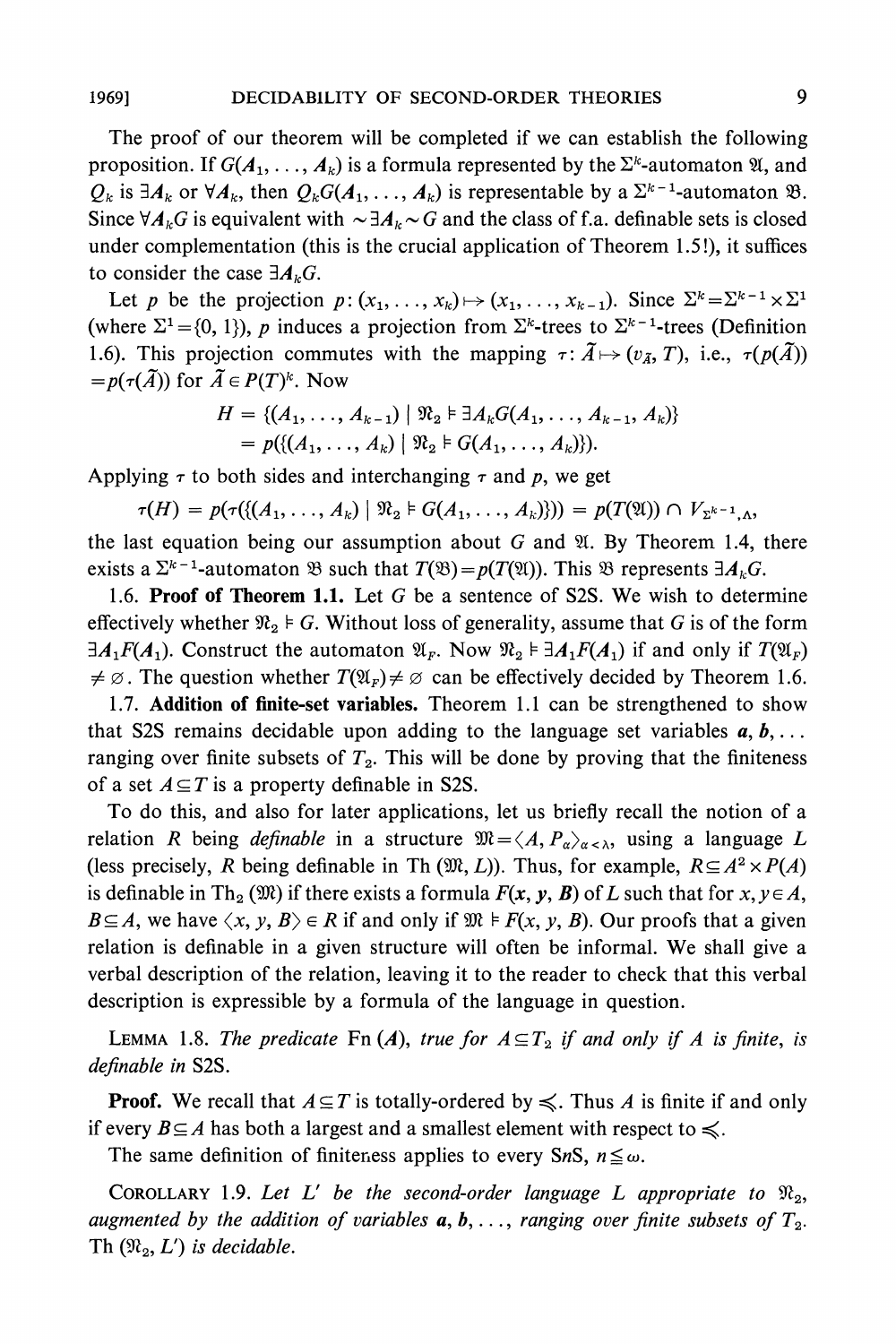1.8. **Definability of**  $T(\mathfrak{A})$  in S2S. Theorem 1.7 asserts that if  $R \subseteq P(T)^n$  is definable in S2S, then  $\tau(R)$  is finite-automaton definable. The converse of this statement is **also true.** 

**THEOREM** 1.10. Let  $R \subseteq P(T)^n$  be an n-ary relation between subsets of T and let  $\mathfrak A$ **be a**  $\Sigma$ <sup>n</sup>-automaton such that  $T(\mathfrak{A}) \cap V_{\Sigma^n,\Lambda} = \tau(R)$ . There exists a formula  $F_{\mathfrak{A}}(A_1, \ldots, A_n)$  of S2S so that  $\langle A_1, \ldots, A_n \rangle \in R$  if and only if  $\mathfrak{R}_2 \models F_{\mathfrak{A}}(A_1, \ldots, A_n)$ .

**Proof.** We shall use the following notational abbreviation. If  $\tilde{A} = (A_1, \ldots, A_n)$ and  $(\delta_1, \ldots, \delta_n) = \sigma \in \Sigma^n$  (={0, 1}<sup>n</sup>), then  $v\tilde{\lambda}(x) = \sigma$  will abbreviate the formula  $x_{\eta_1}A_1 \wedge \cdots \wedge x_{\eta_n}A_n$  where  $\eta_i$  is  $\in$  if  $\delta_i = 1$  and  $\eta_i$  is  $\notin$  if  $\delta_i = 0, 1 \leq i \leq n$ . This notation captures the intention of Definition 1.7. If  $H \subseteq \Sigma^n$ , then  $v_{\tilde{A}}(x) \in H$  will abbreviate  $\bigvee_{\sigma \in H} v_{\tilde{A}}(x) = \sigma.$ 

Let  $\mathfrak{A} = \langle S, M, s_0, F \rangle$ . We may assume that  $S \subseteq \Sigma^m$  for an appropriate *m*. Thus **to each S-valuation**  $r: T \to S$  **there corresponds a**  $\tilde{B}=(B_1,\ldots,B_m)$  **such that**  $v_{\tilde{B}}(x) = r(x)$  holds for  $\tilde{B}$  and for every  $x \in T$ .

With r and  $\tilde{B}$  as above,  $C \subseteq T$  a path, and  $s \in S$ ,  $s \in \text{In (r | } C)$  holds if and only if  $\forall x \exists y [x \in C \rightarrow y \in C \land x \prec y \land r\bar{B}(y) = s]$  is true in  $\Re_2$  for C and  $\bar{B}$ . This implies that for  $F \subseteq P(S)$  the statement In  $(r | C) \in F$  is expressible by an appropriate formula  $\text{In}_{F} (\tilde{B}, C)$  of S2S. Finally, there exists a formula Path (C) of S2S which is true if and only if  $C \subseteq T$  is indeed a path. Note that all the above mentioned formulas can **be constructed so as to contain no set quantifiers.** 

Putting the previous remarks together, we see that for  $\tilde{A} = (A_1, \ldots, A_n) \in P(T)^n$ ,  $\tilde{A} = (A_1, \ldots, A_n)$  and  $\tilde{B} = (B_1, \ldots, B_m)$  (where the latter two are sequences of set variables),  $(v_{\tilde{A}}, T) \in T(\mathfrak{A})$  if and only if  $\tilde{A}$  satisfies the formula  $F_{\mathfrak{A}}(A_1, \ldots, A_n)$ **which reads** 

$$
\exists \mathbf{B}_{1} \cdots \exists \mathbf{B}_{m} \forall C \big[ \forall x \bigwedge_{\sigma \in \Sigma^{n}} \bigwedge_{s \in S} \big[ v \tilde{\Lambda}(x) = \sigma \land v \tilde{\mathbf{B}}(x) = s \big] \rightarrow \bigvee_{(s_{1}, s_{2}) \in M(s, \sigma)} v \tilde{\mathbf{B}}(x0) = s_{1} \land v \tilde{\mathbf{B}}(x1) = s_{2} \big] \rightarrow v \tilde{\mathbf{B}}(\Lambda) = s_{0} \land [\text{Path } (C) \rightarrow \text{In}_{F}(\tilde{\mathbf{B}}, C)] \big].
$$

This formula  $F_{\mathfrak{A}}$  is the desired one.

**COROLLARY** 1.11. Every formula  $F(A_1, \ldots, A_n)$  of S2S is equivalent to a formula G of the form  $\exists \tilde{B} \forall CM(\tilde{A}, \tilde{B}, C)$  where M is a formula with no set-quantifiers.

**Proof. This follows at once by combining Theorems 1.7 and 1.10 and noting that formula (1.3) has the required form.** 

**The dual form of the previous corollary is, of course, also true.** 

1.9. **Decidability of** S $\omega$ S. The binary tree  $T_2 = T$ , in a certain sense, contains as **subtrees all trees with countable branching. For this reason, the decidability of S2S implies decidability of second-order theory of more complicated particular trees and classes of trees with countable branching. Here we shall treat only the**  case  $T_{\omega}$ .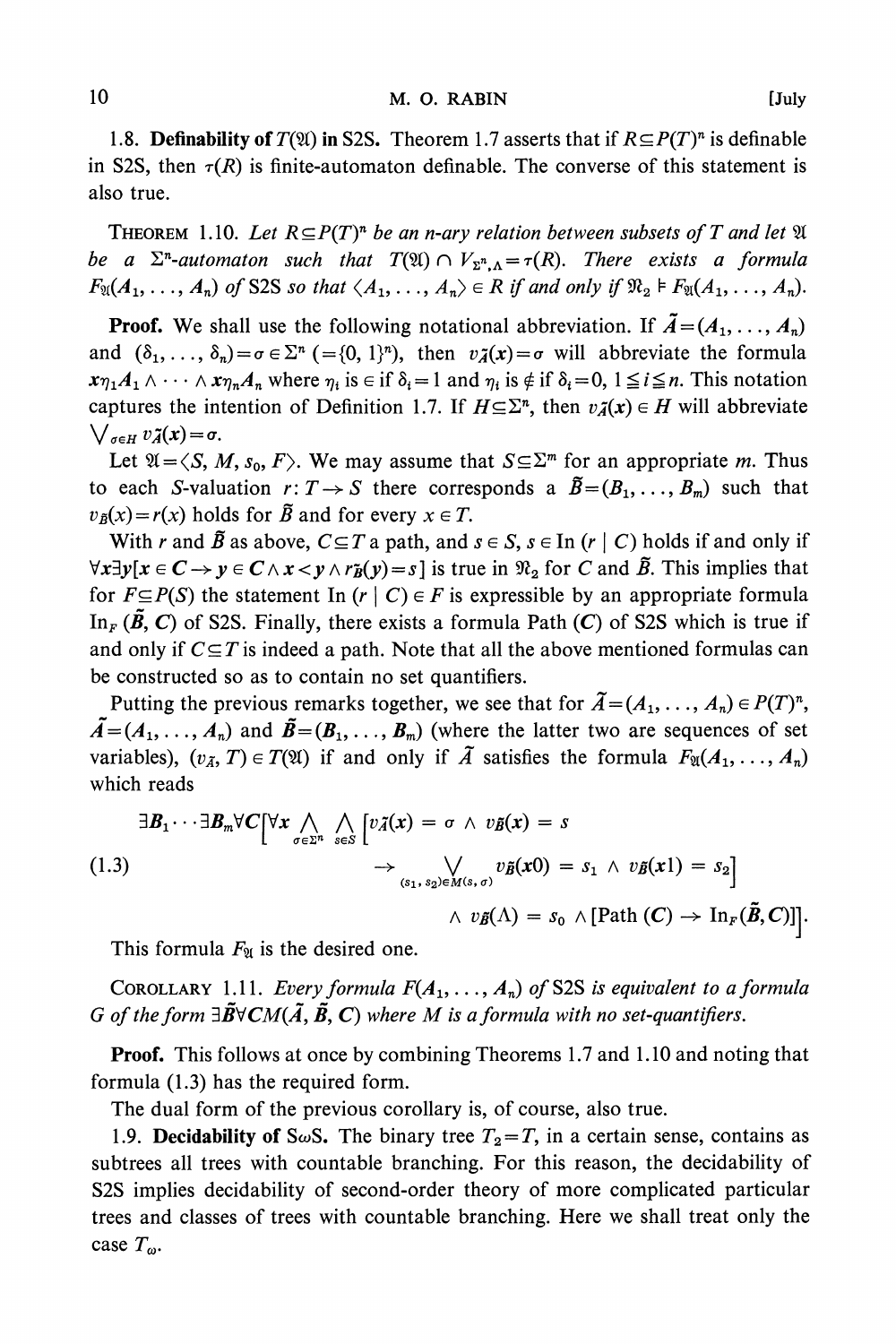**THEOREM** 1.12. The second-order theory  $S\omega S = Th_2(\mathcal{R}_\omega)$  of  $\omega$  successor functions **is decidable.** 

**Proof.** Let  $A \subseteq T$  be a set with a unique element  $\Lambda_A \in A$  smallest with respect to  $\leq$ . Define a relation  $S(A) \subseteq A^2$  by  $(x, y) \in S(A)$  if and only if

$$
x \in A \land y \in A \land x < y \land \forall z [z \in A \rightarrow \sim [x < z < y]].
$$

If  $(x, y) \in S(A)$ , then we shall say that y is an (immediate) successor of x in A. Thus  $T(A) = \langle A, S(A) \rangle$  is a tree with root  $\Lambda_A$ .

Note that for  $x, y \in A$ ,  $x \leq y$  (where  $\leq$  is the partial ordering of T) if and only if x precedes  $y$  in the tree  $T(A)$ .

Let  $A = \{\Lambda\} \cup \{1^{n_1}01^{n_2}0 \cdots 1^{n_k}0 \mid 1 \leq k < \omega, 0 < n_i, 1 \leq i \leq k\}$ . In  $T(A)$ , the set of immediate successors of an  $x \in A$  is well-ordered in an  $\omega$ -sequence by  $\leq$  (the **lexicographic ordering of T). Thus we can define**  $r_0^A(x) = y$  **by**  $(x, y) \in S(A) \land \emptyset$  $\forall z[(x, z) \in S(A) \rightarrow y \leq z]$  and, inductively on  $n < \omega$ ,  $r_{n+1}^A(x) = y$  by  $(x, y) \in S(A) \land z$  $\bigwedge_{i \leq n} r_i^A(x) \neq y \land \forall z [(x, z) \in S(A) \land \bigwedge_{i \leq n} r_i^A(x) \neq z \rightarrow y \leq z].$  With this definition of the successor functions  $r_n^A$ ,  $n < \omega$ , the structure  $\langle A, r_n^A \rangle \leq |A| \leq |A| \leq |\omega|$  is isomorphic to  $\mathfrak{R}_{\omega}$ .

Now the set A and the relations  $r_n^A(x) = y$ ,  $n < \omega$ , are definable in S2S. Combined **with the previous remark, this implies decidability of SwS.** 

#### **CHAPTER II. APPLICATIONS OF THE DECIDABILITY OF S2S**

**2.1. Linearly ordered sets.** Let  $\mathcal{H}_{\leq}^{\omega}$  be the class of all linearly ordered sets  $\langle \overline{A}, \leq \rangle$  such that  $c(\overline{A}) \leq \omega$ .

**THEOREM 2.1.** Th<sub>2</sub> ( $\mathcal{K}_{\leq}^{\omega}$ ), the second-order theory of countable linearly ordered **sets, is decidable.** 

**Proof. This is an almost trivial consequence of the decidability of S2S.** 

Let  $B \subseteq T$  be the set of all sequences x101 such that x101 has no (consecutive) subsequence 101 except the one at the end. Thus if  $x, y \in B$  and  $x \leq y$ , then  $x = y$ . It can be easily verified that  $\langle B, \preccurlyeq | B \rangle$  has the order type  $\eta$  of the set of rationals. This implies that for every  $\langle \overline{A}, \leq \rangle \in \mathcal{K}_{\leq}^{\omega}$  there exists a set  $A \subset T$  so that  $\langle \overline{A}, \leq \rangle$  $\simeq \langle A,\preccurlyeq |A\rangle.$ 

Let  $F$  be any sentence of the second-order theory of linear ordering. Let  $F^A$  be the sentence obtained by replacing in F all occurrences of  $\leq$  by  $\leq$ , relativizing in**dividual quantifiers to A and relativizing set quantifiers to subsets of A. By the**  above,  $F \in \text{Th}_2 \left( \mathcal{K}_{\leq}^{\omega} \right)$  if and only if  $\forall AF^A \in S2S$ .

**It has been observed (Corollary 1.9) that S2S remains decidable upon inclusion of set variables ranging over finite sets. The previous theorem may be strengthened in the same way. Combining this with the fact that the downward Skolem-Lowenheim theorem is valid for weak second-order logic, we get as a corollary the following result of Lauchli [9], which strengthens Ehrenfeucht's result [5].**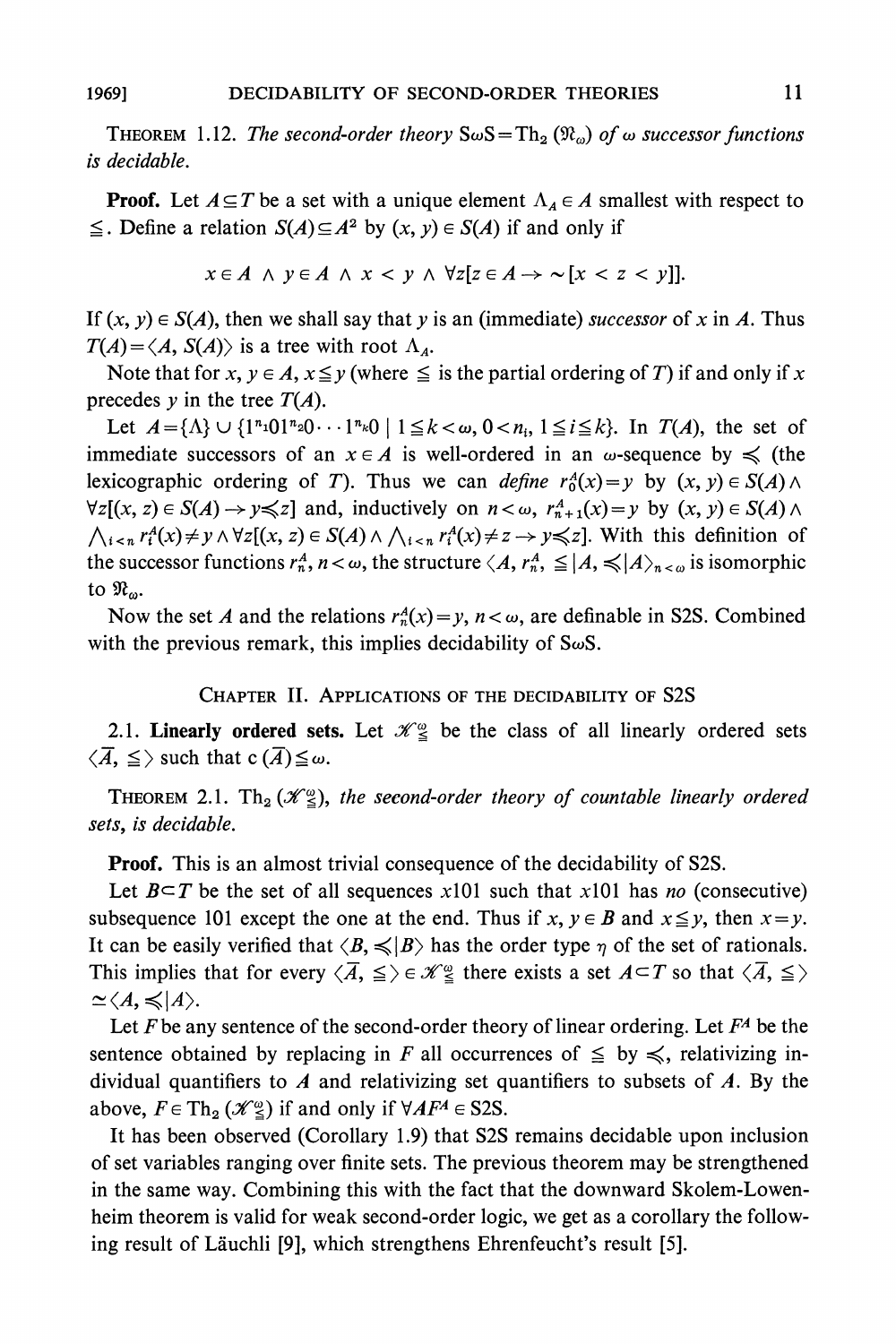**COROLLARY 2.2. The weak second-order theory of linearly ordered sets is decidable.** 

**In contrast with the treatment in [5], [9], we get here elementary recursive decision procedures.** 

Since the notion of well-ordering is obviously definable in  $\text{Th}_2 (\mathcal{K}_{\leq}^{\omega})$ , we have **the following result which is related to Buichi's Theorem 1' of [2].** 

**COROLLARY 2.3. The second-order theory of countable well-ordered sets is decidable.** 

**It is not known whether the second-order theory of arbitrary well-ordered sets**  is decidable. By the same token, it is not known whether  $\text{Th}_2 (\mathscr{K}_{\leq})$ , where  $\mathscr{K}_{\leq}$ **is the class of all linearly ordered sets, is decidable. It may be that some sentence of second-order theory of linear ordering is independent of set theory. In this case,**  it will be impossible to produce a decision procedure for  $\text{Th}_2 (\mathscr{K}_{\leq})$  by means of **arguments formulated within set theory.** 

**Closely related to this is the following question. Does there exist a sentence F**  of second-order theory of linear ordering so that  $\langle A, \leq \rangle \models F$  if and only if  $c(A) \leq \omega$ ? **The existence of such a sentence would imply that Souslin's Hypothesis is expressible in this theory. Souslin's Hypothesis is known to be independent of set theory.** 

2.2. **Second-order theory of a unary function.** Let  $\mathcal{K}_f$  be the class of all structures  $\mathfrak{A} = \langle A, f \rangle$  where  $f: A \to A$  is a (unary) function from A to A. By  $\mathcal{K}^{\omega}$  we shall **denote the class of all structures**  $\langle A, f \rangle \in \mathcal{K}_f$  **with**  $c(A) \leq \omega$ **. The structures in**  $\mathcal{K}_f^{\omega}$ **will be referred to, throughout this section, as algebras. Thus, the term "algebra" always implies countability. We shall list without proofs some simple observations about the structure of algebras.** 

Two elements  $x, y \in A$  of an algebra  $\mathfrak{A} = \langle A, f \rangle$  are called *connected*  $(x \sim y)$  if for some  $n < \omega$ ,  $m < \omega$ ,  $f^{n}(x) = f^{m}(y)$ . The relation  $\sim$  is an equivalence relation. For  $x \in A$ , the equivalence class  $\{y \mid y \sim x, y \in A\}$  is a subalgebra of  $\mathcal{U}$ . An algebra  $\mathcal{U}$  is called *connected* if every two  $x, y \in A$  are connected. Every algebra  $\mathfrak{A} = \langle A, f \rangle$  is the cardinal sum of a countable collection of connected algebras; i.e.,  $A = \bigcup_{n \le m \le \omega} A_n$ , where each  $\langle A_n, f | A_n \rangle$  is a connected subalgebra of  $\mathfrak{A}$ , and  $A_n \cap A_k = \emptyset$  for  $n < k < m$ .

**An algebra is called a prime algebra if it is one of the following:** 

$$
\mathfrak{A}_n = \langle \{a_i \mid 0 \leq i < n\}, f \rangle,
$$

 $1 \le n \le \omega$ , where, for  $n < \omega$ ,  $f(a_i) = a_{i+1}$ ,  $0 \le i < n-1$ ,  $f(a_{n-1}) = a_0$ ; and for  $n = \omega$ ,  $f(a_i) = a_{i+1}$ . Every algebra contains at least one prime algebra. A connected algebra  $\mathfrak{A}$  is said to be of type n,  $1 \leq n \leq \omega$ , if  $\mathfrak{A}$  contains an algebra  $\mathfrak{A}_n$ . The type of a con**nected algebra**  $\mathfrak{A}$  **is uniquely determined by**  $\mathfrak{A}$ **.** 

Let  $\mathfrak{A} = \langle A, f \rangle$  be a prime algebra. The *enveloping algebra*  $\mathfrak{B} = \langle B, g \rangle \supset \mathfrak{A}$  of  $\mathfrak{A}$  is defined as follows. Let  $N = \omega - \{0\}$  be the set of positive integers. Set  $B = AN^*$  and **define**  $g(ai_1 \cdots i_{k+1}) = ai_1 \cdots i_k$ ,  $g(a) = f(a)$ , for  $a \in A$ ,  $i_1 \cdots i_{k+1} \in N^*$ .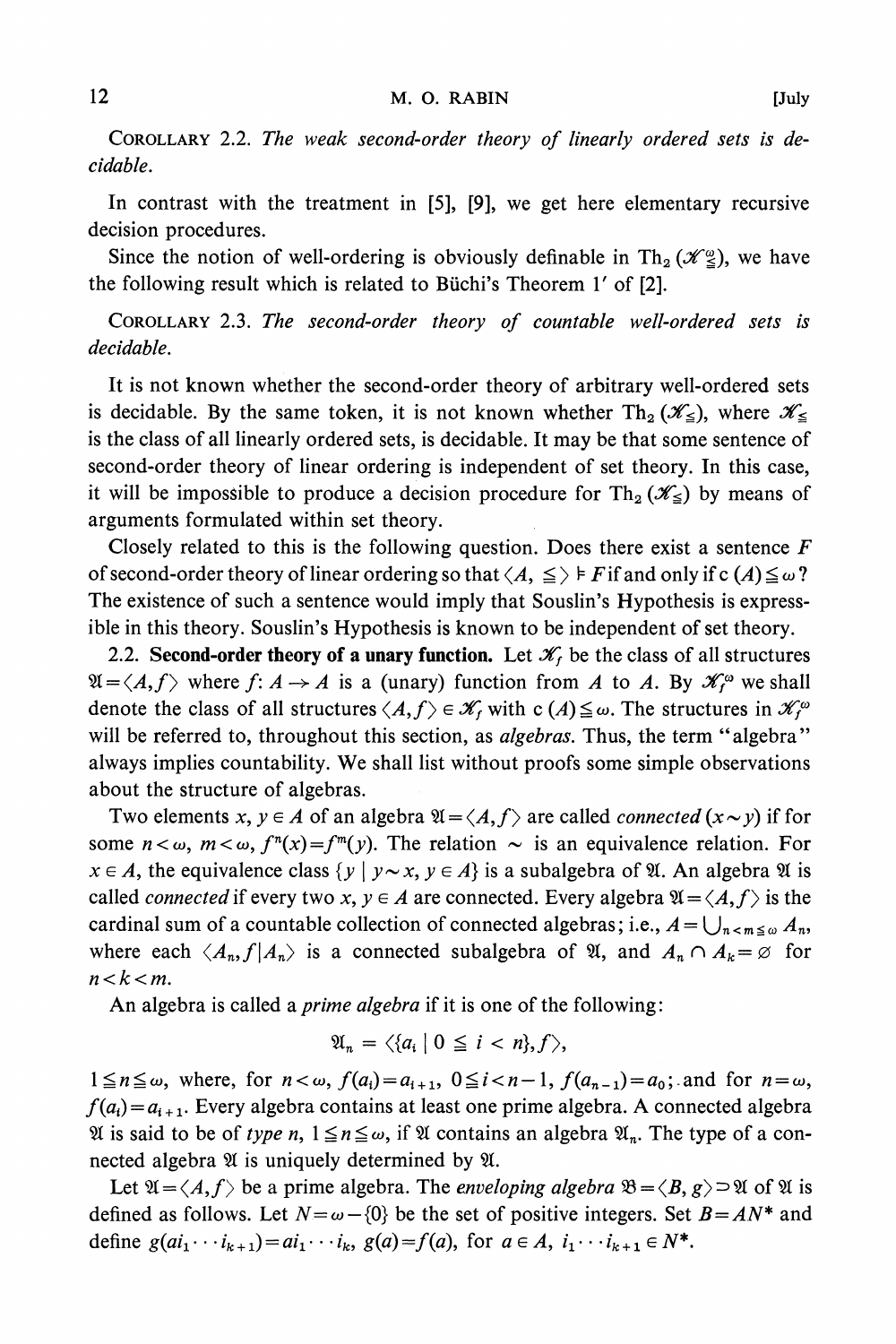**The following basic property of the enveloping algebra is easily verifiable. Let**   $\mathfrak{A}_n$  be a prime algebra of type *n*, and  $\mathfrak{B} \supset \mathfrak{A}_n$  be its enveloping algebra. If  $\mathfrak{C} \supseteq \overline{\mathfrak{A}}_n$  is a connected algebra of type *n*, where  $\overline{\mathfrak{A}}_n$  is a prime algebra, then any isomorphism  $\phi: \overline{\mathfrak{A}}_n \to \mathfrak{A}_n$  can be extended to a monomorphism  $\phi: \mathfrak{C} \to \mathfrak{B}$  of  $\mathfrak{C}$  into  $\mathfrak{B}$ . Thus, **every connected algebra is a subalgebra of an enveloping algebra. This implies that every algebra is embeddable in a (countable) cardinal sum of enveloping algebras.** 

**THEOREM** 2.4. Th<sub>2</sub>  $(\mathcal{K}^{\omega}_{f})$ , the second-order theory of a unary function with a **countable domain, is decidable.** 

**Proof.** We shall interpret  $\text{Th}_2 (\mathcal{K}^{\omega})$  in  $S \omega S = \text{Th}_2 (\mathcal{R}_{\omega})$ , which is decidable (Theorem 1.12). This will be done by constructing a relation  $F(x, y, C)$  definable in  $\mathfrak{R}_{\omega}$ , so that for a fixed  $C \subset T_{\omega}$ , the set of pairs  $\langle x, y \rangle$  for which  $F(x, y, C)$  holds is a unary function f, and the algebra  $\mathfrak{A}_c = \langle D(f), f \rangle$  is the cardinal sum of de**numerably many enveloping algebras. Conversely, for every cardinal sum W of denumerably many enveloping algebras, there will exist a C so that**  $\mathfrak{A} \simeq \mathfrak{A}_c$ **.** 

Assume for the moment the existence of such a relation and let  $F(x, y, C)$  be the formula of S $\omega$ S defining it. The formula  $Al(A, C)$  which is

$$
\forall x \exists y [x \in A \rightarrow F(x, y, C) \land y \in A],
$$

is true for  $A \subseteq T_\omega$ ,  $C \subseteq T_\omega$ , if and only if  $\langle A, f | A \rangle$  is a subalgebra of  $\mathfrak{A}_c = \langle D(f), f \rangle$ . By the remarks concerning algebras, for every  $\mathfrak{A} \in \mathcal{K}_f^{\omega}$  there are sets A,  $C \subseteq T_{\omega}$  so that  $Al(A, C)$  holds, and  $\mathfrak{A} \simeq \langle A, f | A \rangle$ . If S is a sentence of second-order theory of a unary function, let  $\overline{S}$  be the formula of S $\omega$ S obtained from S by replacing  $f(x)=y$  by  $F(x, y, C)$ , relativizing all individual quantifiers to A and relativizing all set quantifiers to subsets of A. We have  $S \in Th_2(\mathcal{K}^{\omega}_f)$  if and only if

$$
\forall A \forall C[A l(A, C) \rightarrow \overline{S}] \in S \omega S.
$$

Thus, all that remains is to construct  $F(x, y, C)$ . We shall do this informally, leaving verification that the relation in question is definable in  $\mathfrak{R}_{\omega}$ , to the reader. Let  $C \subseteq T_\omega$  be a set so that  $C \subseteq \{0^n 10^m \mid n < \omega, m < \omega\}$ , and for every  $n < \omega, C$  contains **at most one word of the form**  $0^n10^m$ **. For**  $n < \omega$ **, let**  $A_n = \{0^n10^i \mid i \leq m\}$  **if**  $0^n10^m \in C$ **,** and  $A_n = \{0^n 10^i \mid i < \omega\}$  if no  $0^n 10^m$  is in C. Let  $B_n = A_n N^*$  where  $N = \omega - \{0\}$ , and let  $B = \bigcup_{n < \omega} B_n$ .

The idea is to define  $F(x, y, C)$  so that under the corresponding unary f, each subset  $B_n \subseteq B$  will be an enveloping algebra.  $f$  will be the predecessor function for  $x \neq 0^n 10^i$ , and for  $x = 0^n 10^i$  the definition will be different. The detailed definition **follows.** 

Let pd (x) be the usual predecessor function on  $T_{\omega}$  (see §1.3). Note that pd (x) = y is definable in  $\mathcal{R}_{\omega}$  by  $x = y = \Lambda \vee y < x \wedge \forall z \sim [y < z < x]$ . Let  $F(x, y, C)$  hold if and only if C has the above mentioned property,  $x \in B_n$  for some *n*, and *y* satisfies the **following.** If  $x = 0^n 10^t z$ ,  $\Lambda \neq z \in N^*$  then  $y = pd(x)$ ; if  $x = 0^n 10^t \notin C$ , then  $y = r_0(x)$  $=0^{n}10^{t+1}$ ; if  $x=0^{n}10^{m} \in C$  then  $y=0^{n}1$ . Let  $f: B \rightarrow B$  be the mapping such that  $f(x) = y$  if and only if  $F(x, y, C)$ .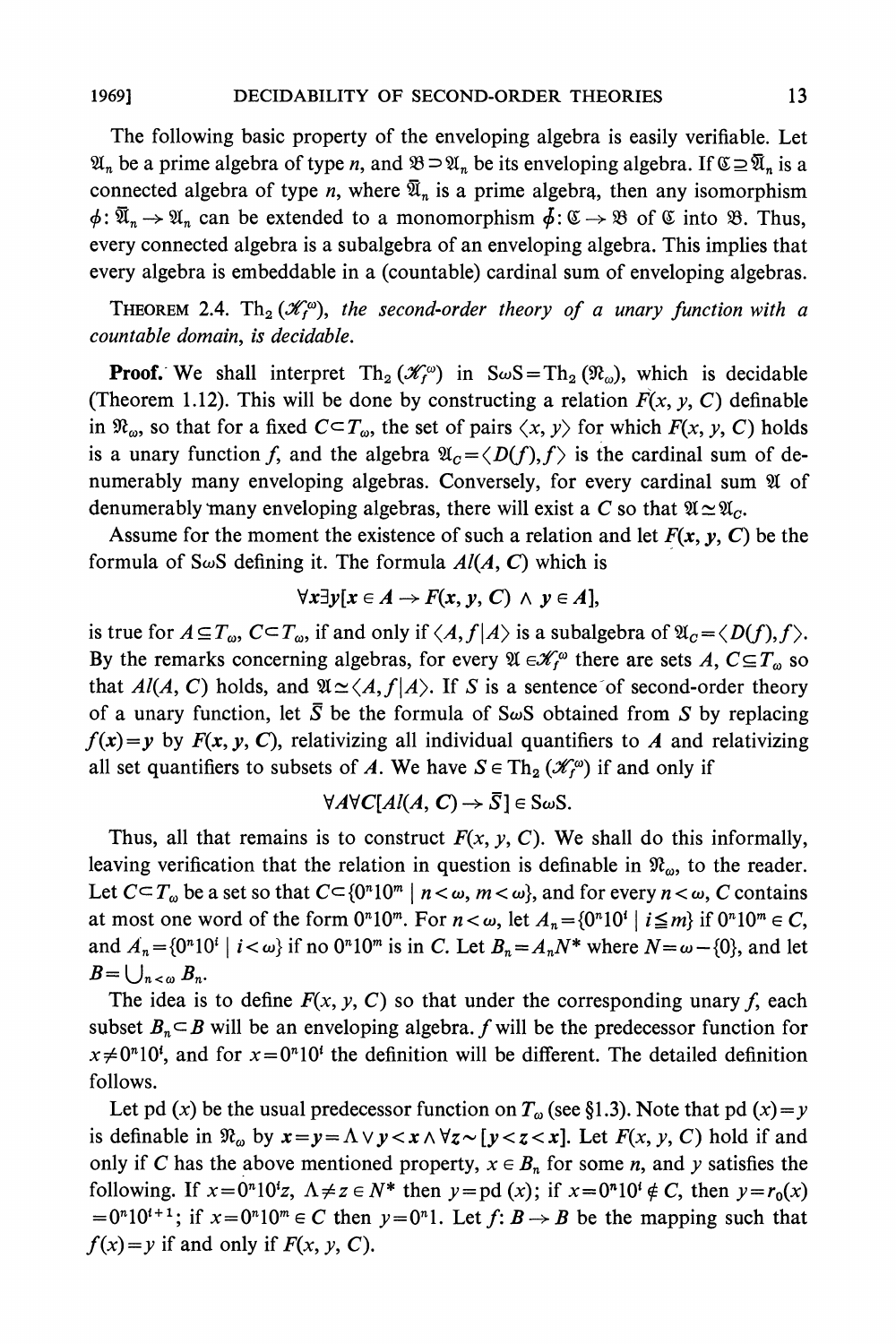For a fixed  $n < \omega$ , if  $0^n 10^m \in C$ , then  $\langle A_n, f | A_n \rangle$  is the prime algebra of type  $m + 1$ , and if no  $0^n10^m$  is in C then  $\langle A_n, f | A_n \rangle$  is the prime algebra of type  $\omega$ . In either case,  $\mathfrak{B}_n = \langle B_n, f | B_n \rangle$  is the enveloping algebra of  $\langle A_n, f | A_n \rangle$ . Thus  $\langle B, f \rangle$  is the cardinal sum of the enveloping algebras  $\mathfrak{B}_n$ ,  $n < \omega$ , and every denumerable cardinal sum is obtained in this way by an appropriate choice of  $C \subset T_\omega$ . This concludes the **proof(3).** 

**We may again strengthen our result by including in the language set variables a, b, . . ., ranging over finite sets and still retaining decidability (see Corollary 1.9). As in the case of linearly ordered sets, we get** 

**COROLLARY 2.5. The weak second-order theory of a unary function is decidable.** 

**This is a strengthened version of Ehrenfeucht's result [4] where he announced the**  decidability of the first-order theory of a unary function (Th<sub>1</sub>  $(\mathscr{K}_f)$  in our notation). **We again get, both for Theorem 2.4 and Corollary 2.5, that the theories in question are elementary recursive.** 

2.3. Subsets of  $\{0, 1\}^\omega$ . Let  $CD = \{0, 1\}^\omega$ , and introduce on CD the usual product **topology. As is well known, CD is essentially the same as Cantor's discontinuum (ternary set).** 

**There is a natural one-to-one correspondence between CD and the set of paths**   $\pi$   $\subset$  **T** of the binary tree  $T = T_2$ . Namely, each path  $\pi$  is simply the set of all (finite) **initials of a unique element**  $\phi$ **:**  $\omega \rightarrow \{0, 1\}$  of CD. Thus, we shall view the paths  $\pi \subset T$  as elements of CD, and sets of paths as subsets of CD.

**We wish to define in S2S subsets of CD. This is not directly possible because the**  paths  $\pi \subset T$  are already sets and, therefore, sets of paths are third-order objects **(sets of subsets of T). An indirect way for defining subsets of CD is to consider a formula**  $F(B, A)$  **of S2S of the form**  $G(B, A) \wedge$  **Path**  $(B)$ **, where**  $\Re_2 \models$  **Path**  $(B)$  **if and** only if  $B \subseteq T$  is a path. Such a formula gives a mapping  $f: P(T) \rightarrow P(CD)$  defined by  $f(A) = \{\pi \mid \pi \subset T, \mathfrak{N}_2 \models F(\pi, A)\}.$  When A ranges over subsets of  $T, f(A)$  ranges over **a class of subsets of CD. Appropriate choices of F will produce interesting classes**   $\{f(A) \mid A \subseteq T\} \subseteq P(CD).$ 

**THEOREM** 2.6. Let Cl  $(B, A)$  be  $[B \subseteq A] \wedge$  Path  $(B)$  and  $F_{\sigma}(B, A)$  be Fn  $(A \cap B)$  $\wedge$  Path (B) (see Lemma 1.8). cl (A) ranges over all closed subsets of CD, and  $f_{\sigma}(A)$ ranges over all  $F_{\sigma}$  (countable unions of closed sets) subsets of CD. Here cl and  $f_{\sigma}$  are the mappings corresponding to Cl and  $F_{\sigma}$  in the above explained manner.

**Proof.** That for every  $A \subseteq T$  the set cl  $(A) = \{\pi \mid \pi \subseteq T, \pi \subseteq A\}$  is a closed subset of **CD** is trivial. Conversely, let  $S \subseteq CD$  be a closed set. Let  $A = \bigcup_{\pi \in S} \pi$ . We have **cl**  $(A) = S$ . Note that for this last A, if  $\pi \notin A$ , then  $c(\pi \cap A) < \omega$ .

**<sup>(3)</sup> The interpretation of the second-order theory of unary functions with a countable domain in S2S, was noted independently by J. J. Le Tourneau in his thesis.**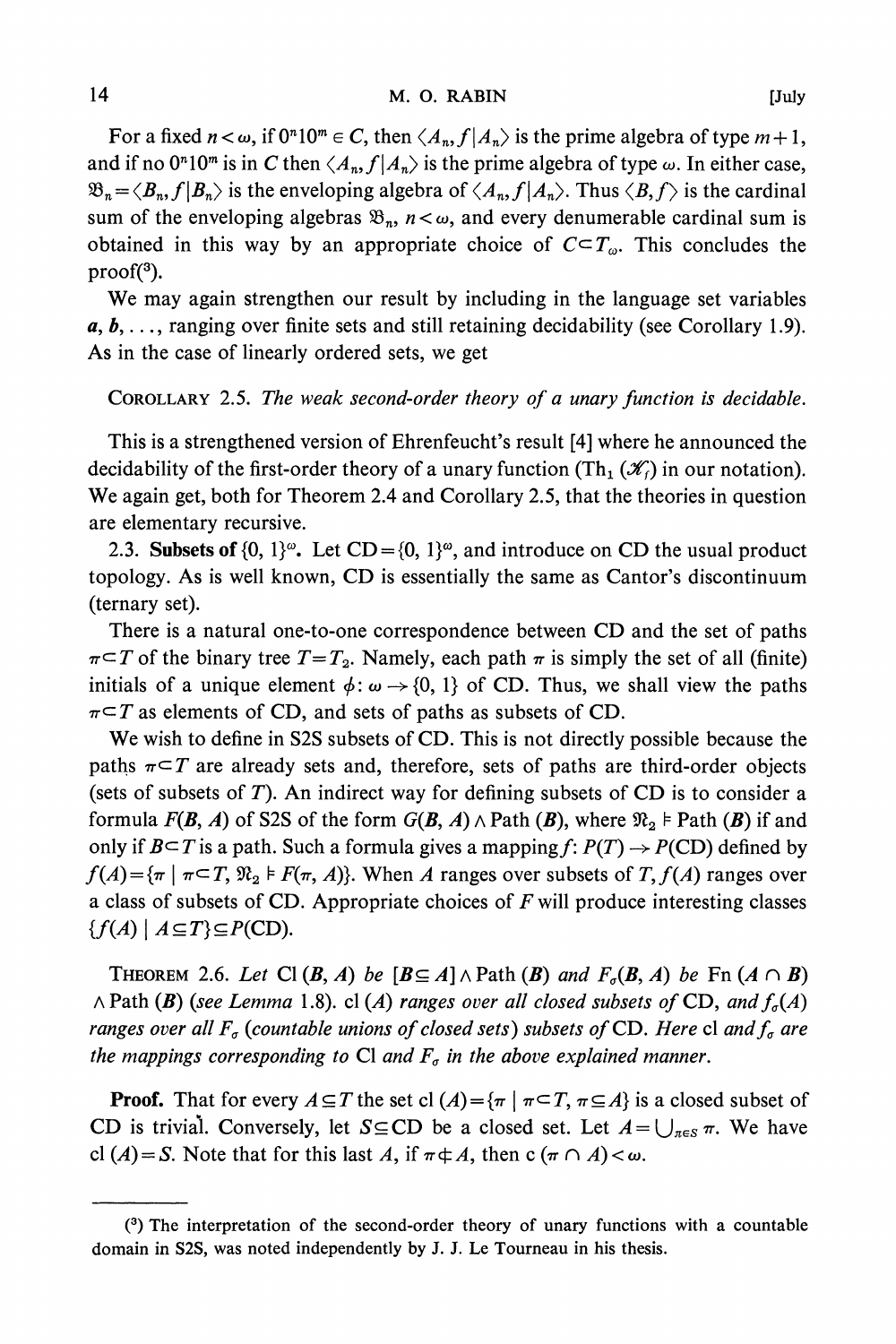# Let  $A \subseteq T$ ; we have  $f_{\sigma}(A) = \{\pi \mid c \ (\pi \cap A) < \omega\} = \bigcup_{n < \omega} S_n$ , where  $S_n = \{ \pi \mid c \, (\pi \cap A) \leq n \}.$

Each set  $S_n$  is closed; hence,  $f_\sigma(A) \in F_\sigma$ .

Conversely, let  $S \subseteq CD$  be an  $F_{\sigma}$  set. We may assume  $S = \bigcup_{n < \omega} S_n$ , where  $S_n$  is closed and  $S_n \subseteq S_{n+1}$ , for  $n < \omega$ . Let  $A_n = \bigcup_{n \in S_n} \pi$ ; then  $S_n = \text{cl}(A_n)$  and  $A_n \subseteq A_{n+1}$ , for  $n < \omega$ .

If  $\pi \notin S$ , then for every  $n < \omega$ , c ( $\pi \cap A_n$ )  $< \omega$ . This enables us to define a sequence  $x_n(\pi)$ ,  $n < \omega$ , as follows.  $x_0(\pi) = \min_{x \in \pi - A_0} x$  (i.e.,  $x_0(\pi)$  is the smallest node, with **respect to**  $\leq$ **, in**  $\pi$  **but not in**  $A_0$ **). Inductively,**  $x_{n+1}(\pi) = \min_{x_n(\pi) < x \in \pi - A_n} x$ **. Note that** if  $\pi'$ ,  $\pi'' \notin S$  and  $x_n(\pi') \in \pi''$ , then  $x_n(\pi') = x_n(\pi'')$ ; this is proved by induction on *n*.

Let  $A = \{x_n(\pi) \mid \pi \notin S, n < \omega\}$ . We claim that  $f_\sigma(A) = S$ . If  $\pi \notin S$  then  $x_n(\pi) \in \pi \cap A$ for  $n < \omega$ , so that  $c(\pi \cap A) = \omega$  and  $\pi \notin f_{\sigma}(A)$ . Hence,  $f_{\sigma}(A) \subseteq S$ . Assume  $\pi \in S$ ; then  $\pi \subseteq A_n$  for some  $n < \omega$  and hence  $\pi \subseteq A_{n+k}$ ,  $k < \omega$ . This implies that if  $x_m(\pi') \in \pi$  for  $a \pi' \notin S$ , then  $0 \leq m < n$ . We claim  $c (\pi \cap A) < n+1$  and hence  $\pi \in f_{\sigma}(A)$ , which will establish  $S \subseteq f_{\sigma}(A)$ . Otherwise, there exist  $x_{m_0}(\pi_0), \ldots, x_{m_n}(\pi_n)$ , which are pairwise different and elements of  $\pi$ . From  $m_i < n$ ,  $0 \le i \le n$ , it follows that for some  $0 \le i$  $\langle j \leq n, m_i = m_j = m$ . Now  $x_m(\pi_i) \in \pi$  and  $x_m(\pi_j) \in \pi$ . Therefore, they are comparable and, say,  $x_m(\pi_i) < x_m(\pi_i)$ . Hence,  $x_m(\pi_i) \in \pi_i$ ; but this contradicts  $x_m(\pi_i) \neq x_m(\pi_i)$ .

**THEOREM 2.7. Let**  $\mathfrak{C} = \langle CD, \leq \rangle$  **be Cantor's discontinuum with the usual ordering;**  $i.e., \pi \leq \pi'$  if for some  $z \in T$ ,  $z0 \in \pi$  and  $z1 \in \pi'$ . Let L be a language appropriate to  $\mathfrak{C}$ which has (besides the individual variables) set variables  $C_1, C_2, \ldots$  ranging over closed subsets of CD, and set variables  $D_1, D_2, \ldots$  ranging over  $F_{\sigma}$  subsets of CD. **Th (C, L) is decidable.** 

**Proof.** Let S be a sentence of L. Let  $\overline{S}$  be the sentence of S2S obtained from S by **replacing**  $x_i \leq x_j$  **with**  $B_i = B_j \vee \exists x [x0 \in B_i \land x1 \in B_j]$ **, replacing**  $x_i \in C_j$  **with Cl**  $(B_i, C_j)$ **,** replacing  $x_i \in D_j$  with  $F_{\sigma}(B_i, D_j)$ , and replacing all quantifiers  $\exists x_i$  or  $\forall x_i$  by  $\exists B_i$  or  $\forall B_i$  relativized to Path  $(B_i)$ . We have that  $S \in \text{Th } (\mathfrak{C}, L)$  if and only if  $\overline{S} \in S2S$ .

**THEOREM** 2.8. Let  $\mathfrak{B} = \langle F_{\sigma}, \cup, \cap, L_{c} \rangle$  be the lattice of  $F_{\sigma}$ -subsets of CD, with the lattice of all closed subsets of CD as a distinguished sublattice (i.e.,  $x \in L_c$  if and only if x is a closed subset of  $CD$ ). Th<sub>1</sub>  $(\mathfrak{B})$  is decidable.

**This is a trivial consequence of Theorem 2.7.** 

**The above results carry over from CD to the segment [0, 1] with the usual topology and order.** For  $\pi_1$ ,  $\pi_2 \in CD$ , define an equivalence  $\sim$  by  $\pi_1 \sim \pi_2$  if and only if  $\pi_1 = \pi_2$ , or for some  $x \in T$ ,  $x10^n \in \pi_1$ ,  $n < \omega$ , and  $x01^n \in \pi_2$ ,  $n < \omega$ , or vice versa with  $\pi_1$  and  $\pi_2$  interchanged. The quotient space CD/ $\sim$  is homeomorphic with [0, 1].

**THEOREM** 2.9. Let  $I = \{0, 1\}$ ,  $\leq$  be the unit interval with the usual ordering, and **let the language L be the same as in Theorem 2.7. Th (I, L) is decidable.** 

**Proof.** The relation  $\sim$  between paths of T is definable in S2S. Let S be a sentence of L and let  $\overline{S}$  be as in the proof of Theorem 2.7. Replace in  $\overline{S}$  all subformulas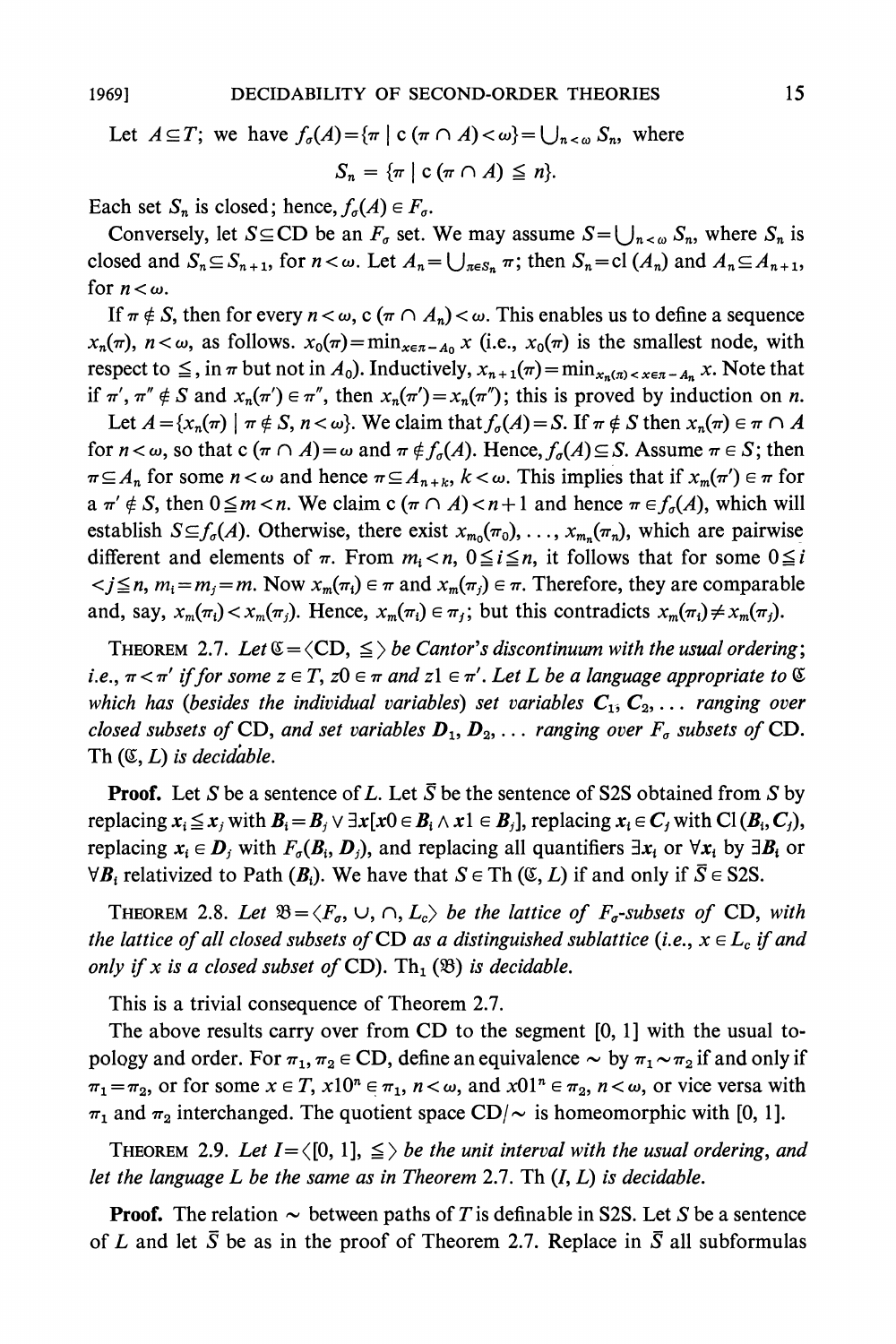$B_i = B_j$  by  $B_i \sim B_j$  (recall that the variables  $B_i$  in  $\overline{S}$  are all relativized to Path  $(B_i)$ ), **Cl**  $(B_i, C_j)$  by  $\exists B_{i+1} [B_i \sim B_{i+1} \land C]$   $(B_{i+1}, C_j)$ , and similarly for  $F_o(B_i, D_j)$ . The **resulting sentence S' is true in**  $\mathfrak{R}_2$  **if and only if**  $S \in \text{Th } (I, L)$ **.** 

**This last result answers in the affirmative Grzegorczyk's question [8] whether the first-order theory of the lattice of all closed subsets of the real line is decidable.** 

**2.4. Boolean algebras.** Denote the class of all boolean algebras by  $\mathscr{K}_{B}$ , and the class of countable boolean algebras by  $\mathcal{K}_{\text{B}}^{\omega}$ . Let  $L_{I}$  be the language appropriate for  $\mathcal{K}_B$ , which has set variables  $I, J, \ldots$ , ranging over *ideals* of the boolean algebras.

**THEOREM** 2.10. Th  $(\mathcal{K}_B^{\omega}, L_I)$ , the theory of countable boolean algebras with **quantification over ideals, is decidable.** 

**Proof.** Let  $\mathfrak{B}_{\omega} = \langle B, \cup, \cap, \cdot \rangle$  be the free boolean algebra on a denumerable **number of generators. By Stone's representation theorm (see [14, Sections 8, 14]),**   $\mathfrak{B}_{\omega}$  is isomorphic by a mapping  $\phi$ :  $\mathfrak{B}_{\omega} \rightarrow P(CD)$  with the algebra of all closed-open (clopen) subsets of CD(<sup>4</sup>). The ideals  $I \subseteq \mathfrak{B}_{\omega}$  stand on a one-to-one correspondence with the *open* subsets of CD by the mapping  $U(I) = \bigcup_{b \in I} \phi(b) \subseteq CD$ . Thus, we have  $b \in I$  if and only if  $\phi(b) \subseteq U(I)$ . The notions of open subset of CD, closed-open, and the boolean operations on clopen sets, are all definable in Th $(G, L)$ . Thus the decidability of Th  $(\mathfrak{B}_{\omega}, L_1)$  follows from Theorem 2.7.

Now, the arbitrary algebra  $\mathfrak{B} \in \mathcal{K}_{\mathbf{B}}^{\omega}$  is isomorphic with  $\mathfrak{B}_{\omega}/I$  for an appropriate ideal  $I \subseteq \mathfrak{B}_{\omega}$ , and the ideals  $J' \subseteq \mathfrak{B}$  stand in a one-to-one correspondence with the ideals *J***,**  $I \subseteq J \subseteq \mathcal{B}_{\omega}$ **. This implies the decidability of Th**  $(\mathcal{K}_{\mathbf{B}}^{\omega}, L_{I})$ **.** 

**As a corollary- we get the following improvement of Tarski's result [15] to the effect that the first-order theory of boolean algebras is decidable.** 

**THEOREM 2.11. The first-order theory of boolean algebras with a sequence of distinguished ideals is decidable.** 

**Proof.** The class, call it  $\mathcal{K}_{\text{B}I}$ , of structures in question consists of all boolean algebras  $\mathfrak{B} = \langle B, \cup, \cap, \langle, I_n \rangle_{n \leq \omega}$ , where  $I_n$  is an ideal of  $\mathfrak{B}$  for  $n < \omega$ . Let F be a **sentence of the first-order language of**  $\mathcal{K}_{\text{B}I}$  **and let the list**  $I_0, \ldots, I_m$  **include all the ideal-constants appearing in F. It follows from the Skolem-Lowenheim theorem that**  $F \in \text{Th}_1(\mathscr{K}_{\text{B}1})$  **if and only if**  $\forall I_0 \cdot \cdot \cdot \forall I_m F \in \text{Th}(\mathscr{K}_{\text{B}}^{\omega}, L_I)$ **.** 

**Theorem 2.11 also implies a result of Ershov [6, Theorem 9] to the effect that the first-order theory of Boolean algebras with a distinguished maximal ideal, is decidable.** 

2.5. **Games on**  $\{0, 1\}^{\omega}$ . Let  $D \subseteq CD = \{0, 1\}^{\omega}$ . With D we associate the Gale-Stewart [7] game, which is played by two players 1 and 2. Player 1 picks an  $\varepsilon_1 \in \{0, 1\}$ , **player 2 then picks an**  $\varepsilon_2 \in \{0, 1\}$ , and so they alternate ad infinitum. If the result  $\pi = \varepsilon_1 \varepsilon_2 \varepsilon_3 \cdots$  of the play satisfies  $\pi \in D$ , then player 1 won that play; if  $\pi \notin D$ , then **player 2 won the play.** 

**<sup>(4)</sup> This connection was pointed out to me by D. Scott.**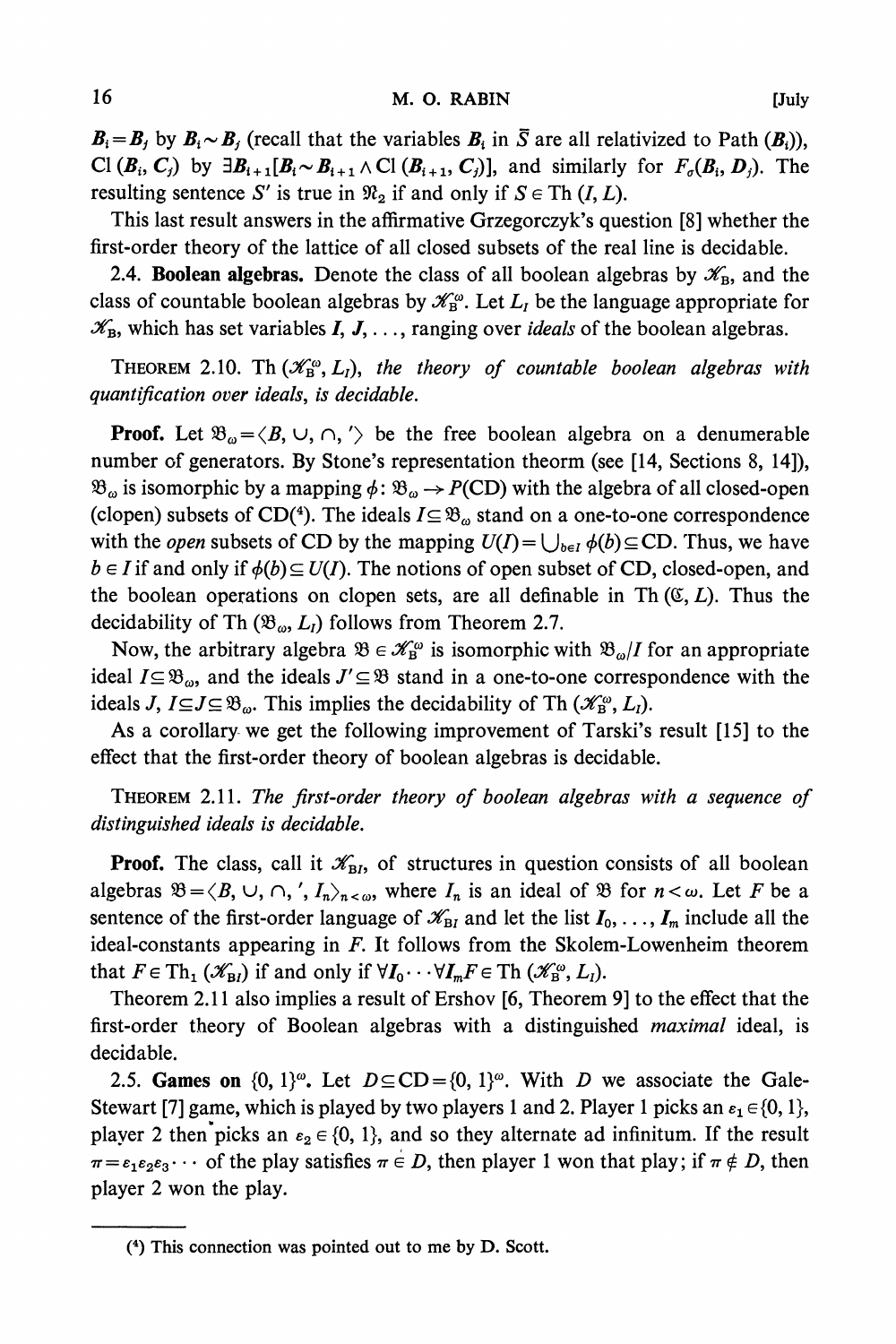**A** strategy is a mapping  $f: \{0, 1\}^* \rightarrow \{0, 1\}$ . A sequence  $\pi = \varepsilon_1 \varepsilon_2 \cdots$  has been **played** by player 1 according to the strategy f, if  $f(\Lambda) = \varepsilon_1$  and  $\varepsilon_{2n+1} = f(\varepsilon_1 \cdots \varepsilon_{2n})$ ,  $1 \le n < \omega$ . The strategy f is winning for player 1 if every  $\pi$  played by 1 according to f satisfies  $\pi \in D$ . The notion of a winning strategy for player 2 is similar.

The set  $D \subseteq CD$  is called *determinate* if one of the two players has a winning **strategy. With the aid of the axiom of choice, it can be shown that not every**   $D \subseteq CD$  is determinate. Gale and Stewart [7] have shown that if  $D$  is open or closed, then it is determinate. Wolfe [17] proved that if  $D \in F_{\sigma}$ , then it is determinate. The best result thus far is due to M. Davis who has proved that  $D \in F_{\sigma \delta}$  implies de**terminacy.** 

We shall show that the statement that every  $D \in F_{\sigma}$  is determinate, is expressible in the second-order language of  $\mathfrak{R}_2$ . Thus, Wolfe's theorem is among those decided **by the decision procedure for S2S.** 

**A** strategy  $f: \{0, 1\}^* \rightarrow \{0, 1\}$  of the Gale-Stewart game can be viewed as the **characteristic function of a set**  $A \subseteq T$ **; namely,**  $A = \{x \mid f(x) = 1\}$ **. Note that the sets**  $E_1 = \{x \mid l(x) = 2n, n < \omega\}, E_2 = \{x \mid l(x) = 2n + 1, n < \omega\}, \text{ are definable in } S2S \text{ by }$ appropriate formulas  $E_1(x)$  and  $E_2(x)$ .

Let  $W_i(A, D)$ ,  $i = 1, 2$ , be the formula

$$
\forall B[Path (B) \land \forall x [E_i(x) \land x \in B \rightarrow [x \in A \leftrightarrow x1 \in B]] \rightarrow F^i_{\sigma}(B, D)]
$$

where  $F^1_\sigma$  is just  $F_\sigma$ , and  $F^2_\sigma$  is  $\sim F_\sigma$ .  $\mathfrak{R}_2 \models W_i(A, D)$  if and only if  $\chi_A$  is a winning strategy for player i in the game associated with  $f_{\sigma}(D)$ .

The sentence of S2S asserting that every set in  $F_{\sigma}$  is determinate reads

$$
\forall D \exists A [W_1(A, D) \vee W_2(A, D)].
$$

**CHAPTER III. AUTOMATA ON INFINITE TREES** 

**The basic definitions and some preliminary results concerning f.a. on infinite trees were given in ?1.4. This chapter will be devoted to the proofs of Theorems 1.5 and 1.6 which were stated in that section. This will involve a number of auxiliary concepts and results.** 

**3.1. Sequential automata. We shall briefly recall some notions and results concerning automata on infinite sequences.** 

Let  $\Sigma$  be a finite set;  $\Sigma^{\omega}$  is the set of all  $\omega$ -sequences on  $\Sigma$ .

**A** (sequential)  $\Sigma$ -table is a system  $\mathfrak{A}' = \langle S, M \rangle$  where S is a finite set and M:  $S \times \Sigma \rightarrow P(S)$ . If c  $(M(s, \sigma)) = 1$  for all  $s \in S$ ,  $\sigma \in \Sigma$ , then  $\mathfrak{A}'$  is called *deterministic*.

An  $\mathfrak{A}'$ -run on  $v \in \Sigma^\omega$  is a mapping  $r: \omega \to S$  such that  $r(n+1) \in M(r(n), v(n)),$  $n<\omega$ .

**A** (nondeterministic) finite automaton (see [13]) is a system  $\mathfrak{A} = \langle S, M, S_0, F \rangle$ , where  $\langle S, M \rangle$  is as above,  $S_0 \subseteq S$ ,  $F \subseteq S$ . Following Büchi [1], we say that  $\mathfrak{A}$ **accepts**  $v \in \Sigma^\omega$  if for some  $\mathfrak{A}$ -run  $r$  on  $v$ ,  $r(0) \in S_0$  and In  $(r) \cap F \neq \emptyset$ . The set of all  $v \in \Sigma^{\omega}$  which are accepted by  $\mathfrak{A}$  is denoted by  $T_{\omega}(\mathfrak{A})$ . A set  $A \subseteq \Sigma^{\omega}$  is called f.a. *definable* (in Büchi's sense), if for some f.a.  $\mathfrak{A}, A = T_{\omega}(\mathfrak{A})$ .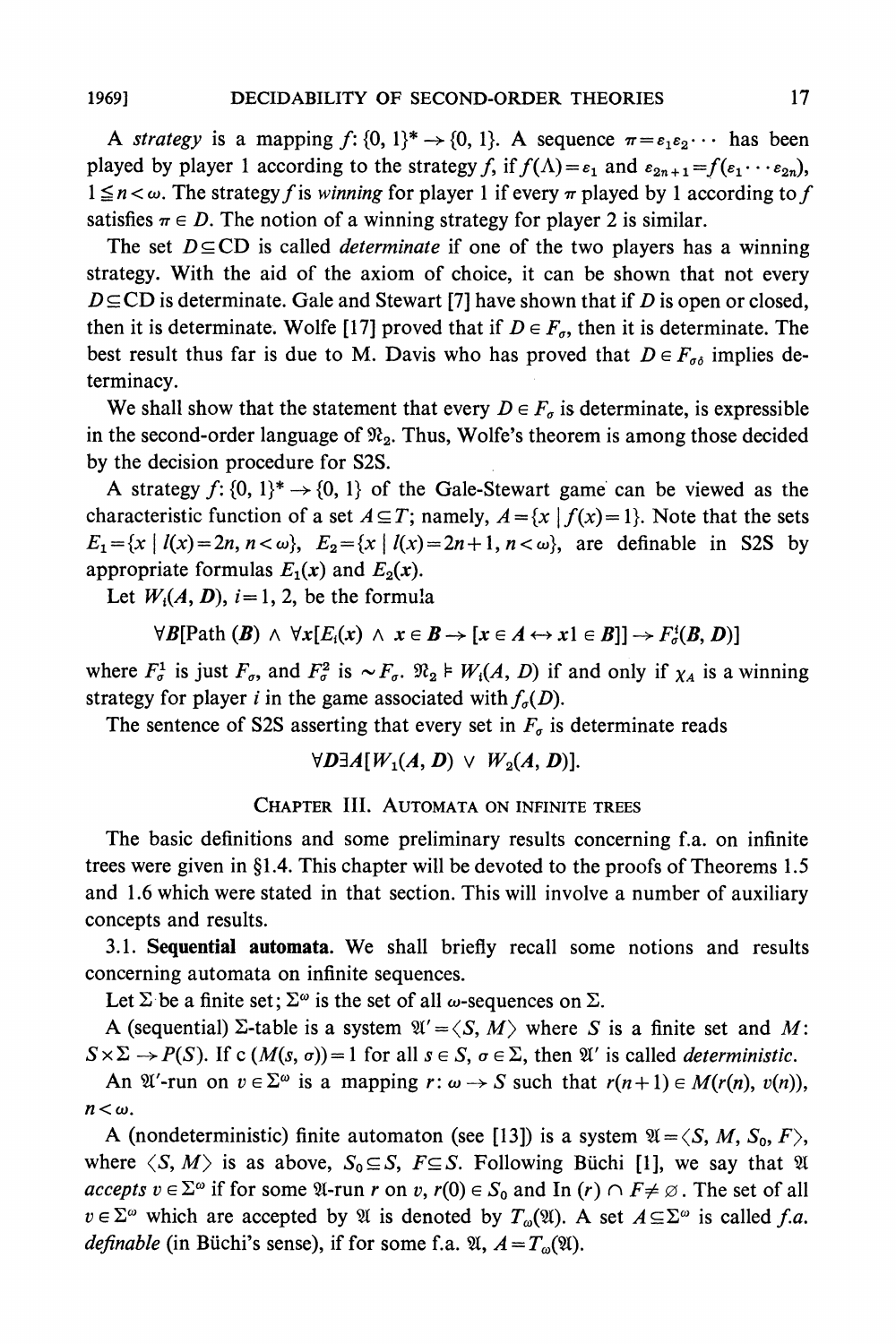**D. Muller [11] formulated a different notion of acceptance of a sequence by an**  automaton. Let  $\mathfrak{A} = \langle S, M, s_0, F \rangle$ , where  $\langle S, M \rangle$  is a *deterministic* table,  $s_0 \in S$ , and  $F \subseteq P(S)$ . Following Muller, we say that  $\mathfrak{A}$  *accepts*  $v \in \Sigma^{\omega}$  if for the (unique)  $\mathfrak{A}$ -run r on v which satisfies  $r(0) = s_0$ , In  $(r) \in F$  holds. Again, we denote by  $T_{\omega}(\mathfrak{A})$ the set of all  $v \in \Sigma^{\omega}$  accepted by the (Muller) automaton  $\mathfrak{A}$ .

McNaughton [10] proved the following fundamental result. Every set  $A \subseteq \Sigma^\omega$ **f.a. definable in Buichi's sense isf.a. definable in Muller's sense, and vice versa.** 

**We may further generalize the notion of automaton by combining the ap**proaches of Büchi and Muller. Thus in Muller's definition, allow  $\langle S, M \rangle$  to be **nondeterministic and say that**  $\mathcal{U}$  **accepts**  $v \in \Sigma^\omega$  **if for some**  $\mathcal{U}$ **-run r on v,**  $r(0) = s_0$ and In  $(r) \in F$ . Again we do not obtain any new definable sets. This can be seen, for **example, by showing that every generalized Muller automaton is equivalent with an appropriate Biichi automaton.** 

The class of f.a. definable sets  $A \subseteq \Sigma^\omega$  is a boolean algebra (Büchi [1]).

**3.2. Generalization of acceptance by automata. Let (r, T) be an S-tree**   $(r: T \rightarrow S)$ , and  $\pi \subset T$  be a path. With  $r | \pi$  we associate an  $\omega$ -sequence  $(r | \pi)_{\omega}$  of **elements of S** as follows. Let  $\pi = \{x_n \mid n < \omega\}$  where  $x_0 < x_1 < \cdots$ . Define  $(r | \pi)_{\omega}(n)$  $=r(x_n)$ . This makes  $(r|\pi)_{\omega}$  a mapping from the set  $\omega$  into S; i.e.,  $(r|\pi)_{\omega} \in S^{\omega}$ .

The definition (1.5) of the notion of an automaton **W** accepting a tree  $t = (v, T_x)$ involves the condition In  $(r|\pi) \in F$ , i.e., In  $((r|\pi)_\omega) \in F$ . This condition on the  $\omega$ -sequence  $(r|\pi)_{\omega} \in S^{\omega}$  is recognizable by a sequential S-automaton. The following **theorem states that using any (sequential) automaton-definable condition on the**  sequences  $(r|\pi)$ <sub>0</sub>, we still get just f.a. definable sets of  $\Sigma$ -trees.

**THEOREM** 3.1. Let  $\mathfrak{A} = \langle S, M \rangle$  be a table over  $\Sigma$ , and  $B \subseteq S^\omega$  be a f.a. definable set of w-sequences on S. Define  $C \subseteq V_{\Sigma}$  to be the set of  $\Sigma$ -trees  $t=(v, T_x)$  such that for **some run**  $r \in \text{Rn } (\mathfrak{A}, t)$ **, and every path**  $\pi \subset T_x$ **, we have**  $(r | \pi)_{\omega} \in B$ **. The set C is f.a. definable.** 

**Proof.** Let  $\mathfrak{B} = \langle U, K, u_0, H \rangle$  be a (sequential) deterministic automaton over S such that  $T_{\omega}(\mathfrak{B}) = B$ . Note that  $H \subseteq P(U)$ . Define a  $\Sigma$ -automaton  $\mathfrak{C} = \langle U \times S, \overline{M}, \rangle$  $\{u_0\} \times S$ ,  $\overline{F}$  as follows.

For  $(u, s) \in U \times S$ ,  $\sigma \in \Sigma$ , define

 $\overline{M}((u, s), \sigma) = \{ \langle (K(u, s), s_1), (K(u, s), s_2) \rangle \mid (s_1, s_2) \in M(s, \sigma) \}.$ 

Let  $p_1: (x, y) \mapsto x$ ,  $p_2: (x, y) \mapsto y$  be the projection functions. For every run r of  $\langle U \times S, \overline{M} \rangle$  on a  $\Sigma$ -tree  $t = (v, T), p_2r: T \to S$  is an  $\mathfrak{A}$ -run on t, and every  $\mathfrak{A}$ -run is obtained in this way. Also, along any path  $\pi \subset T$ ,  $(p_1 r | \pi)_\omega$  is a  $\mathcal{B}$ -run on the sequence  $(p_2r|\pi)_{\omega}$ .

**Define now**  $\overline{F} = \{A \mid A \subseteq U \times S, p_1(A) \in H\}$ **. We have**  $T(\mathfrak{C}) = C$ **.** 

Note that in the previous proof, we assumed that  $B \subseteq S^{\omega}$  is defined by a de**terministic (Muller) automaton. In applying Theorem 3.1, we shall usually prove**  the f.a. definability of the  $B \subseteq S^{\omega}$  in question by exhibiting a nondeterministic  $\mathfrak{B}$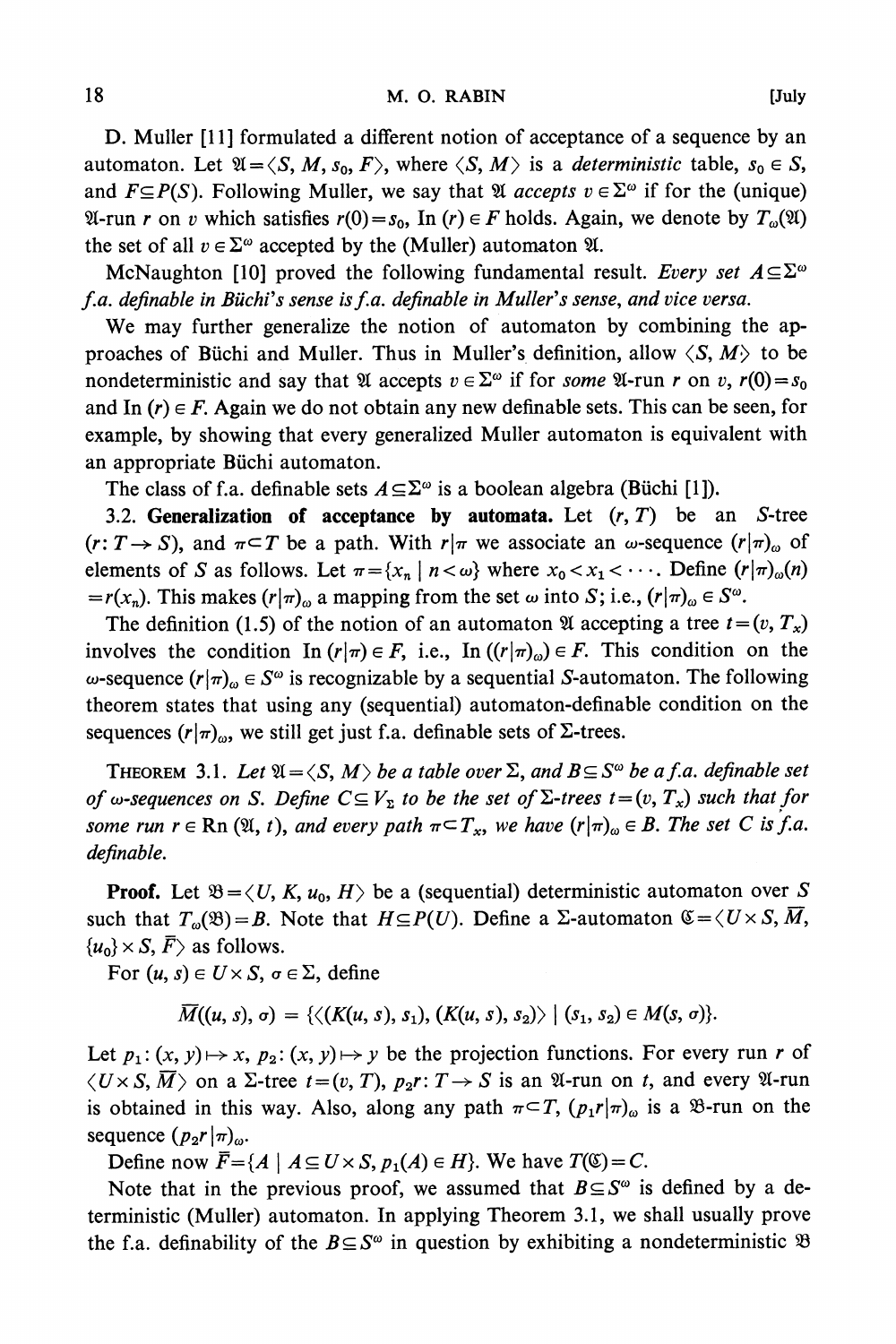such that  $B = T_{\omega}(\mathfrak{B})$  (in the generalized Muller sense). McNaughton's theorem (see **?3.1) assures us of the equivalence of the two notions of f.a. definability.** 

#### **3.3. Marked E-trees.**

**DEFINITION 3.1.** Let Q be a finite set,  $H \subseteq T_x \times Q$ , and  $(v, T_x) = t$  be a  $\Sigma$ -tree. The **tree t marked at H, is the**  $\Sigma \times P(Q)$ **-tree**  $\bar{t}=(\bar{v}, T_x)$  **such that for**  $y \in T_x$ **,**  $\bar{v}(y)=$  $(v(y), \{q \mid (y, q) \in H\}).$ 

Let Q be a finite set and let  $C_q$ , for  $q \in Q$ , be a f.a. definable set of  $\Sigma \times P(Q)$ -trees. In the sequel we shall consider sets  $A$  of  $\Sigma$ -trees  $(v, T)$  satisfying an iterative condition which is, roughly, as follows.  $(v, T) \in A$  if and only if there exist a  $q_0 \in Q$ and a set  $H^{\Lambda,q_0} \subseteq (T - {\Lambda}) \times Q$  so that the tree  $(v, T)$  marked at  $H^{\Lambda,q_0}$  is in  $C_{q_0}$ . Furthermore, for every  $(x, q) \in H^{\Lambda,q_0}$ , there exists a set  $H^{x,q} \subseteq (T_x - \{x\}) \times Q$  so that  $(v, T_x)$  marked at  $H^{x,q}$  is in  $C_q$ . And so on. We shall need the fact that such an  $A \subseteq V_{\Sigma}$  is f.a. definable. This situation is made precise in the following

**LEMMA** 3.2. Let Q be a finite set,  $q_0 \in Q$ , and let  $\mathfrak{A}_q$ ,  $q \in Q$ , be a  $\Sigma \times P(Q)$ -auto**maton.** Define an invariant (see §1.4) set  $A \subseteq V_{\Sigma}$  by the condition:  $(v, T) \in A$  if and **only if there exist a set**  $H \subseteq T \times Q$  **and a mapping**  $(x, q) \mapsto H^{x,q}, (x, q) \in H$ **, such that** (1)  $(\Lambda, q_0) \in H$ ; (2)  $H^{x,q} \subseteq (T_x - \{x\}) \times Q$ , and  $H^{x,q} \subseteq H$ ; (3) for  $(x, q) \in H$ , the tree  $(v, T_x)$  marked at  $H^{x,q}$  is accepted by  $\mathfrak{A}_q$ .

**The set is f.a. definable.** 

The proof of this lemma will be given in §3.6.

**3.4. Well-founded mappings. We shall also require a version of Lemma 3.2 with**  the additional assumption on  $(x, q) \mapsto H^{x,q}$  that it is well-founded.

**DEFINITION** 3.2. Let  $H \neq \emptyset$  be a set and let  $x \mapsto H^x$ ,  $x \in H$ ,  $H^x \subseteq H$ , be a mapping. We shall say that this mapping is well-founded if every sequence  $x_1, x_2, \ldots \in H$ such that  $x_{k+1} \in H^{x_k}$ ,  $k = 1, 2, \ldots$ , is finite.

**LEMMA** 3.3. The mapping  $x \mapsto H^x$ ,  $x \in H$ ,  $H^x \subseteq H$ , is well-founded if and only if **there exists a decomposition**  $H = \bigcup_{\alpha < \mu} H_\alpha$  **(** $\mu$  **is an ordinal) such that**  $\alpha < \beta$  **implies**  $H_{\alpha} \cap H_{\beta} = \emptyset$ , and for every  $x \in H_{\alpha}$ ,  $\alpha < \mu$ ,  $H^x \subseteq \bigcup_{\lambda < \alpha} H_{\lambda}$ .

**Proof. That from the existence of such a decomposition follows the wellfoundedness of**  $x \mapsto H^x$  is clear.

Assume now that the mapping is well-founded. Define  $H_0 = \{x \mid x \in H, H^* = \emptyset\}.$ Note that  $H_0 \neq \emptyset$ . Define by transfinite induction

$$
H_{\alpha} = \Big\{ x \mid x \in H, x \notin \bigcup_{\lambda < \alpha} H_{\lambda}, H^{\alpha} \subseteq \bigcup_{\lambda < \alpha} H_{\lambda} \Big\}.
$$

The sets  $H_\alpha$  are mutually disjoint. Let  $\mu$  be the smallest ordinal such that  $H_\mu = \emptyset$ . Assume that  $D = H - \bigcup_{\alpha < \mu} H_\alpha \neq \emptyset$ . For every  $x \in D$  there exists a  $y \in H^x$  such that  $y \in D$ . This entails the existence of an  $\omega$ -sequence  $(x_k)_{k \leq \omega}$  such that  $x_{k+1} \in H^{x_k}$ ,  $k < \omega$ , a contradiction.

**LEMMA 3.4. With the same notations as in Lemma 3.2, define an invariant subset**   $W \subseteq V$ <sub>2</sub> by the condition:  $(v, T) \in W$  if and only if there exist a set  $H \subseteq T \times Q$  and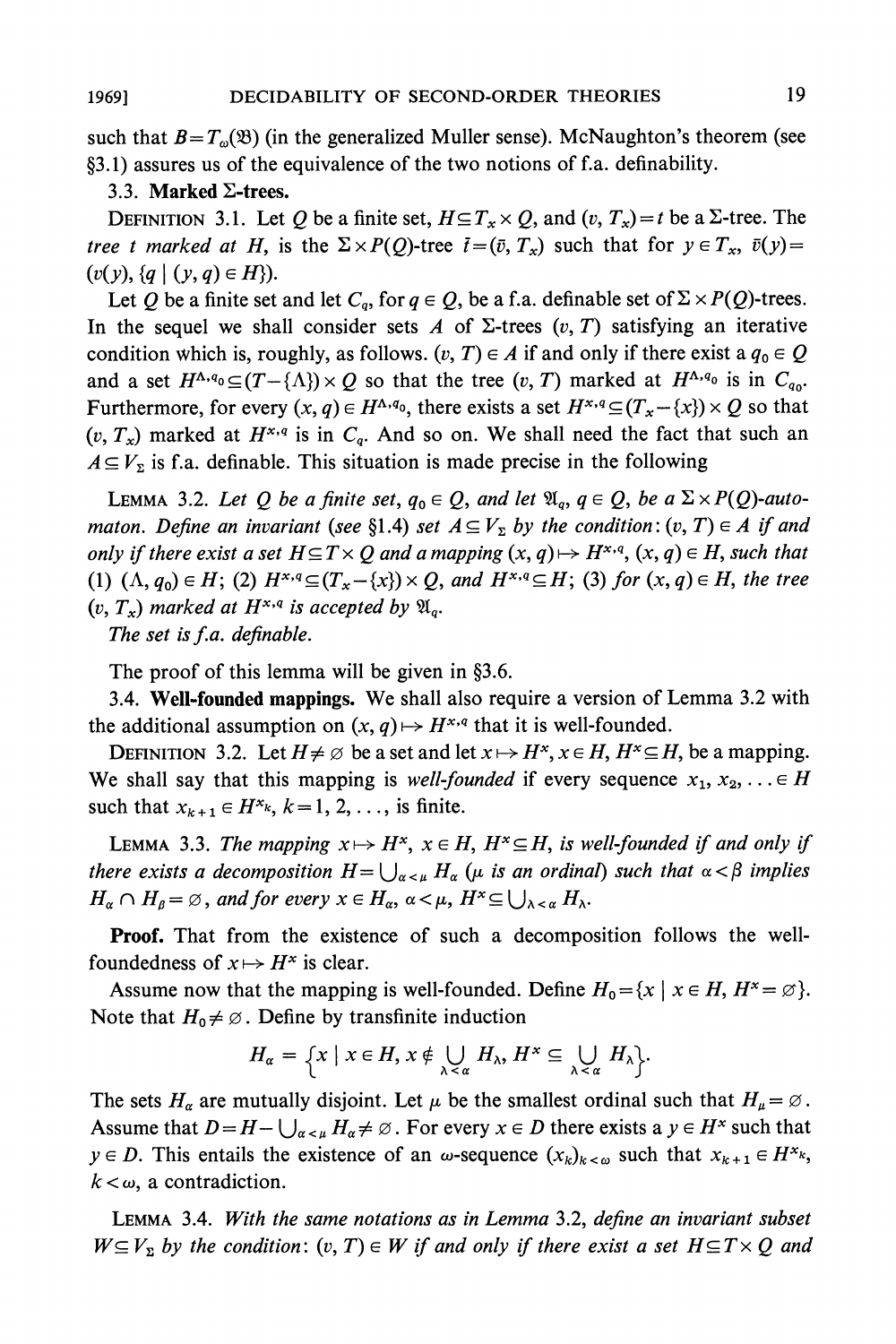**a** mapping  $(x, q) \mapsto H^{x,q}, (x, q) \in H$ , such that conditions 1-3 of Lemma 3.2 hold, and in addition: (4) the mapping  $(x, q) \mapsto H^{x,q}$  is well-founded. The set W is f.a. definable.

The proof of this lemma will be given in §3.7.

3.5. **Simultaneous runs.** Trying to recognize whether a  $\Sigma$ -tree  $t = (v, T)$  is in the set A of Lemma 3.2, we may proceed as follows. For each  $q \in Q$  we construct a  $\Sigma$ **-automaton**  $\mathfrak{B}_q$  **which can move on a**  $\Sigma$ **-tree**  $t = (v, T)$  **and accept it only if for some**  $H^{\Lambda,q} \subseteq (T - \{\Lambda\}) \times Q$ , the tree t marked at  $H^{\Lambda,q}$  is accepted by  $\mathfrak{A}_q$ . The construction of  $\mathfrak{B}_q$  is essentially the one used in the proof of Theorem 1.4. Intuitively speaking, what  $\mathfrak{B}_q$  does is to "guess" at each  $x \in T$  how  $v(x)$  can be supplemented by a  $Q' \in P(Q)$  so that on the pair  $(v(x), Q') \in \Sigma \times P(Q)$ ,  $\mathfrak{A}_q$  will make the "correct" **transition.** Now, if at  $x \in T$  the set Q' was used, and  $q' \in Q'$ , then the tree  $(v, T_x)$ should be accepted by  $\mathfrak{B}_{q'}$ ; to check this, we must run a copy of  $\mathfrak{B}_{q'}$  on  $(v, T_x)$ . In this way, more and more copies of the automata  $\mathcal{B}_{q}$ ,  $q \in Q$  are activated, and this **process cannot be directly described by a finite automaton.** 

The crucial observation is that for any  $y \in T$ , even though many copies of a  $\mathfrak{B}_q$ **may** have been activated at various  $x < y$ , at y the number of *different* states of  $\mathfrak{B}_q$ which appear is still bounded by the cardinality of the set of all states of  $\mathcal{B}_q$ . Thus, all the copies of  $\mathfrak{B}_q$  reaching y in the same state s can be replaced by just one of **these copies. In this way, we have, at any node y, just a bounded number of copies**  of each  $\mathfrak{B}_q$ , and this can be described by a finite  $\Sigma$ -table. In addition to having copies of  $\mathfrak{B}_q$  move on  $(v, T)$ , we will also need to record which copies merged when **reaching the same state. The above considerations motivate the following formal**  definition of a  $\Sigma$ -table  $\mathfrak{B}$ .

**In order to simplify notations, we shall formulate Definition 3.3 and prove**  Lemmas 3.2 and 3.4 for the case  $c(Q)=1$ . The treatment of the general case, **however, will be essentially the same.** 

Let  $Q = \{q\}$  and let  $\mathfrak{A}_q = \mathfrak{A} = \langle S, M, s_0, F \rangle$  be a  $\Sigma \times \{\emptyset, \{q\}\}$ -automaton. Assume **c** (S)=*n*, and denote  $[n+1] = \{1, ..., n+1\}$ .

**DEFINITION 3.3. For**  $\mathfrak{A}$  **as above, define the**  $\Sigma$ **-table**  $\mathfrak{B} = \langle S^{\mathfrak{B}}, M^{\mathfrak{B}} \rangle$  **as follows:** Set  $U = \{u: E \to S \mid u \text{ is } 1-1, E \subseteq [n+1] \}; D = \{d = (d_1, d_2, d_3) \mid d_1 \subseteq [n+1] \}; d_1 \neq \emptyset$ *implies*  $d_2 = \{m\} \subseteq [n+1]$ ;  $d_1 = \emptyset$  *implies*  $d_2 = \emptyset$ ;  $d_3: E \to E \subseteq [n+1]$ . Define now  $S^{\mathfrak{B}}$  and  $M^{\mathfrak{B}}$  by  $S^{\mathfrak{B}} = \{(u, d) \mid u \in U, d \in D, d_1 \subseteq D(u), d_2 \neq \emptyset \text{ implies } d_2 \not\subseteq D(u),$  $R(d_3)=D(u)$ , where  $R(\phi)$  and  $D(\phi)$  denote the range and domain of  $\phi$ ;

$$
((u', d'), (u'', d'')) \in M^{\mathfrak{B}}((u, d), \sigma)
$$

if and only if  $D(d'_3) = D(d''_3) = D(u) \cup d_2$  and

$$
(u'(d'_3(m)), u''(d''_3(m))) \in M(s_0, (\sigma, \varnothing)), \quad \text{for } m \in d_2, \in M(u(m), (\sigma, \{q\})), \quad \text{for } m \in d_1, \in M(u(m), (\sigma, \varnothing)), \quad \text{for } m \in D(u) - d_1.
$$

For later use, we also introduce an initial state  $s_0^{\mathcal{B}} \in S^{\mathcal{B}}$  defined by

 $s_0^{\mathfrak{B}} = (\{\langle 1, s_0 \rangle\}, \{\emptyset, \emptyset, \{\langle 1, 1 \rangle\}\}).$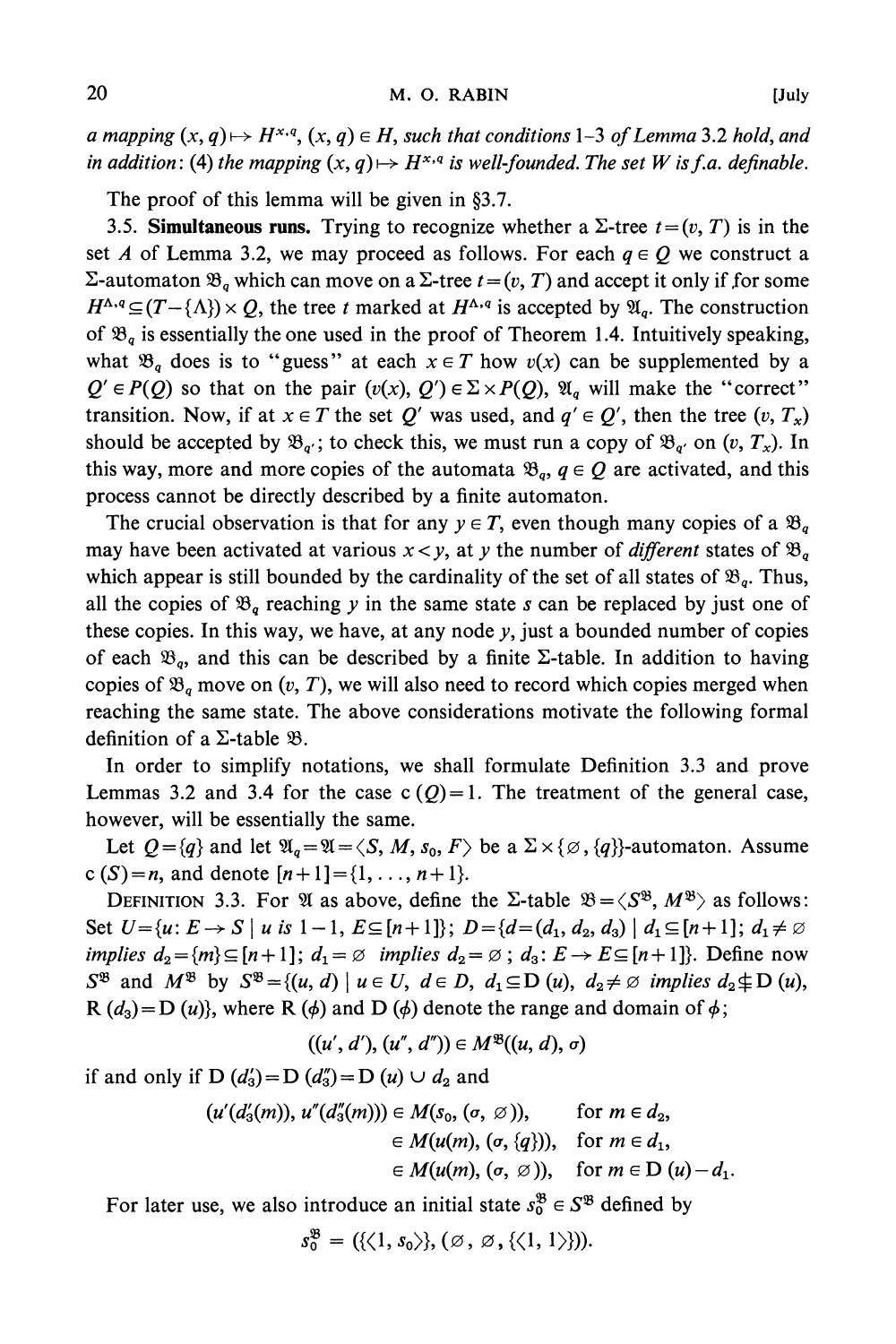The interpretation is that if  $(u, d) \in S^{\mathfrak{B}}$ ,  $D(u) = \{m_1, \ldots, m_k\}$ , and  $d = (d_1, d_2, d_3)$ , then the "copies"  $m_1, \ldots, m_k$ , of  $\mathfrak A$  are active and in the states  $u(m_1), \ldots, u(m_k)$ ; the copies  $m' \in d_1 \subseteq D$  (u) behave as if they see  $(\sigma, \{q\})$ ; the new copy  $m \in d_2$  is activated in the state  $s_0$ ; and, finally, the copies  $m_1, \ldots, m_k$ , are the replacements, by the mapping  $d_3$ , of the copies  $m \in D(d_3)$  of  $\mathfrak A$  active at the *predecessor node*.

**DEFINITION 3.4.** Let  $r \in \text{Rn}(\mathfrak{B}, (v, T))$  and  $r(\Lambda) = s_0^{\mathfrak{B}}$ . Denote  $r(x) = (u^x, d^x)$ ,  $d^x = (d_1^x, d_2^x, d_3^x)$ . We shall say that  $m \in [n+1]$  is active at  $x \in T$  if  $m \in D$   $(u^x) \cup d_2^x$ . Also,  $m \in [n+1]$  is *activated* at  $x \in T$  if  $m=1$  and  $x=\Lambda$ , or  $m \in d_2^x$ .

Let *m* be active at *x* and let  $y=x0$  or  $y=x1$ . We say that *m at x is replaced by*  $m_1$ at y  $((m, x) \rightarrow (m_1, y))$  if  $m_1 = d_3^y(m)$ . The notion of replacement is extended by **passing to the transitive closure. Thus, assume**  $x < y$ **,**  $x = x_0$ **,**  $x_{i+1} = x_i \varepsilon_i$ **,**  $\varepsilon_i \in \{0, 1\}$ **,**  $0 \le i \le k-1$ , and  $y = x_k$ . We shall say that *m at x is replaced by m' at y* ((*m, x*)  $\rightarrow$   $(m', y)$ ), if for a sequence  $m_i \in [n+1]$ ,  $0 \le i \le k$ ,  $m_0 = m$ ,  $m_k = m'$ , and  $(m_i, x_i)$  $\rightarrow$   $(m_{i+1}, x_{i+1}), 0 \le i \le k-1.$ 

**LEMMA** 3.5. Let  $r \in \text{Rn}(\mathfrak{B}, (v, T))$ ,  $(v, T) \in V_{\Sigma}$ , and  $r(\Lambda) = s_0^{\mathfrak{B}}$ . Denote again  $r(x)$ by  $(u^x, d^x)$ . Define  $H = (\{\Lambda\} \cup \{x \mid d^x \neq \emptyset\}) \times \{q\}.$ 

For  $(x, q) \in H$ , let m be activated at x; define

$$
H^{x,q} = \{y \mid x \neq y \in T_x, \exists m'[(m, x) \rightarrow (m', y) \text{ and } m' \in d_1^y\} \times \{q\}.
$$

For  $(x, q) \in H$  and m as above, define  $r_{x,q}: T_x \to S$  by  $r_{x,q}(x) = s_0$ ;  $r_{x,q}(y) = u^y(m')$ , if  $x < y \in T_x$  and  $(m, x) \rightarrow (m', y)$ .

For  $(x, q) \in H$ ,  $r_{x,q}$  is an  $\mathfrak{A}$ -run on the tree  $(v, T_x)$  marked at  $H^{x,q}$ .

**The proof is clear from the definitions.** 

**3.6. Proof of Lemma 3.2.** We still restrict ourselves to the case  $Q = \{q\}$ , and **retain the notations of §3.5. Let**  $A \subseteq V_\Sigma$  **be as in Lemma 3.2. We claim that**  $(v, T) \in A$ if and only if there exists a  $\mathcal{B}$ -run  $r: T \to S^{\mathcal{B}}$  on  $(v, T)$  with  $r(\Lambda) = s_0^{\mathcal{B}}$ , such that for **every** path  $\pi \subset T$ , and every  $x \in \pi$ , at which some  $m \in [n+1]$  is activated,  $\text{In } (r_{x,q}|\pi) \in F.$ 

Assume the existence of such an r. Define H, and a mapping  $(x, q) \mapsto H^{x,q}$ ,  $(x, q) \in H$ , as in Lemma 3.5. Now  $r_{x,q}: T_x \to S$  is an  $\mathfrak{A}$ -run on the tree  $(v, T_x)$ marked at  $H^{x,q}$ . Our condition implies that this tree is accepted by  $\mathfrak{A}$ . Thus, 1–3 of **Lemma 3.2 hold and**  $(v, T) \in A$ **.** 

Assume  $(v, T) \in A$  and let  $\overline{H}$  and  $(x, q) \mapsto \overline{H}^{x,q}$  satisfy 1-3 of Lemma 3.2. Thus for every  $(x, q) \in \overline{H}$  there exists an  $\mathfrak{A}$ -run  $r_x$  on the tree  $(v, T_x)$  marked at  $\overline{H}^{x,q}$  with  $r_x(x) = s_0$ , such that for every path  $x \in \pi \subset T$ , In  $(r_x|\pi) \in F$ .

We shall define a  $\mathcal{B}$ -run  $r: T \rightarrow S^{\mathcal{B}}$  and show that it satisfies the above condition. The run *r* will have some additional properties. If  $m \in D$  ( $u^x$ )  $\cup d^x_2$ ,  $y = x0$  or  $y = x1$ , and  $m \in D(u^y)$ , then  $d_3^y(m) = m$  will hold. Thus we shall have a well-defined function  $p^x$ : **D**  $(u^x) \cup d^x_2 \rightarrow \{y \mid y \leq x\}$ , such that  $p^x(m) = y$  if m was last activated at y. In particular, if  $m \in d_2^x$ , then  $p^x(m) = x$ . We shall use this function in the sequel, writing  $\rho(x, m)$  instead of  $\rho^x(m)$ .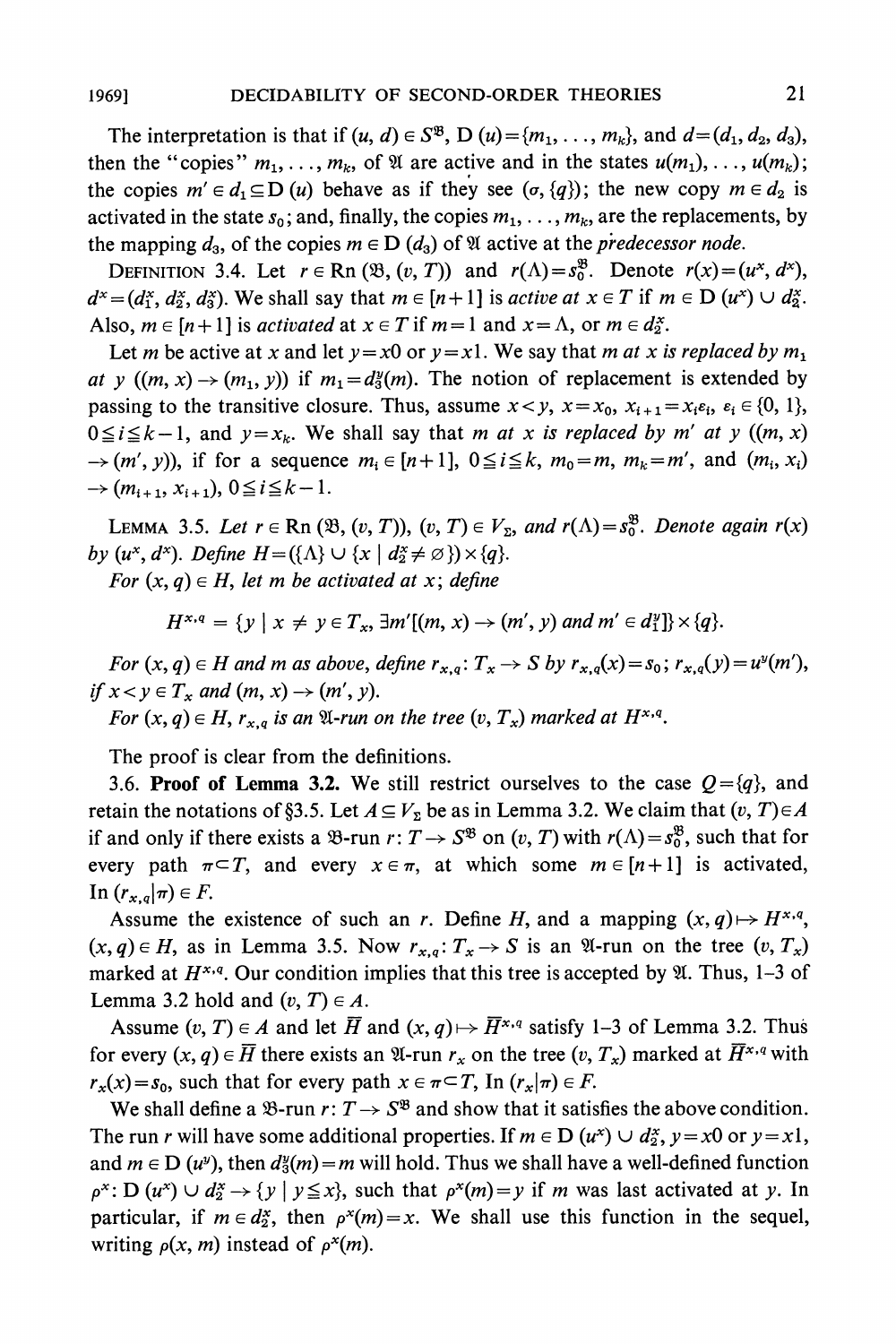Also, if  $m \in D$  ( $u^x$ ), then  $(\rho(x, m), q) \in \overline{H}$ ,  $u^x(m) = r_{\rho(x,m)}(x)$ ; and  $m \in d^x$  only if  $(x, q) \in \overline{H}^{p(x,m),q}$ . Thus, if the copy m of  $\mathfrak{A}$  was activated at y, then  $(y, q) \in \overline{H}$ , and m goes through the run  $r_y$  until replaced.

The values  $r(x)$  will be defined by induction on  $l(x)$ . Set  $r(\Lambda) = s_0^{\mathfrak{B}}$ ; thus  $\rho(\Lambda, 1) = \Lambda$ (recall that 1 is activated at  $\Lambda$ ). Assume that  $r: \{x \mid l(x) \leq n\} \to S^{\mathfrak{B}}$  is defined, is the restriction of a  $\mathcal{B}$ -run, and has the special properties mentioned above. For x with  $1(x)=n$ , we shall define  $r(x0)$ ; the definition of  $r(x1)$  is completely analogous. For  $m \in D$  ( $u^x$ )  $\cup d^x_2$ , where  $l(x) = n$ , denote  $r_{\rho(x,m)}(x_0)$  by  $s(m)$ .

The idea is that in going from x to x0, all the  $m' \in D$  ( $u^*$ )  $\cup d^*_2$  for which  $s(m') = s$ are replaced by that *m* for which  $s(m) = s$  and  $\rho(x, m)$  is minimal. This leads to the **following formal definitions.** 

**Put D**  $(u^{x0}) = \{m \mid m \in D \ (u^x) \cup d^x \}$ ,  $\rho(x, m) \leq \rho(x, m')$  for all m' such that  $s(m)$  $=s(m')$ ;  $u^{x0}(m) = s(m)$ , for  $m \in D$   $(u^{x0})$ . Note that  $u^{x0}$  is 1-1.  $d_1^{x0} = \{m \mid m \in D$   $(u^{x0})$ ,  $(x0, q) \in \overline{H}^{p(x,m), q}$ . If  $d_1^{x0} \neq \emptyset$ , then set  $d_2^{x0} = \{m\}$  for some  $m \in [n+1] - D$   $(u^{x0})$  (this set is nonempty); otherwise, put  $d_2^{x0} = \emptyset$ . Define  $d_3^{x0}(m') = m$  for  $m' \in D$   $(u^x) \cup d_2^x$ ,  $m \in D$   $(u^{x_0})$ ,  $s(m') = s(m)$ .

**It is readily checked that these definitions extend r to a mapping** 

$$
r: \{x \mid l(x) \leq n+1\} \to S^{\mathfrak{B}}
$$

**which has the same properties as the original mapping.** 

The above inductive definition yields a well-defined function  $r: T \rightarrow S^{8}$ . It is easily verified that r is a  $\mathcal{B}$ -run on  $(v, T)$ . Now, using the notion of replacement **(Definition 3.4),**  $(m, x) \rightarrow (m', y)$  and  $m \neq m'$  imply that  $\rho(y, m') < \rho(x, m)$ . This **implies that along every path**  $\pi$ **, for every**  $x \in \pi$  **and m which is activated at x, there exists a**  $y > x$  and a m' such that  $(m, x) \rightarrow (m', y)$  and, along that path  $\pi$ , m' at  $p(y, m') = w$  is always replaced by itself; i.e., for  $w < z \in \pi$ ,  $(m', w) \rightarrow (m', z)$ . **Hence, for**  $z \ge y$ ,  $z \in \pi$ ,  $r_{x,q}(z) = r_{w,q}(z)$  (see Lemma 3.5). But In  $(r_{w,q}|\pi) = \text{In } (r_w|\pi) \in F$ **which proves our assertion.** 

**The proof that A is f.a. definable will be completed by showing that the property of the paths**  $\pi \subset T$  **that for every**  $x \in \pi$  **and**  $m \in [n+1]$  **activated at x, In**  $((r_{x,q}|\pi)) \in F$ **, is recognizable by a (sequential) automaton, and appealing to Theorem 3.1.** 

Let  $D \subset (\mathbb{S}^{\mathfrak{B}})^{\omega}$  be the set of all sequences  $\delta = ((u^k, d^k))_{k < \omega}$  such that  $(u^0, d^0) = s_0^{\mathfrak{B}}$ and  $D(d_3^{k+1}) = D(u^k) \cup d_2^k$ . Note that for every  $\mathcal{B}$ -run r on any  $t \in V_{\Sigma}$ , and every path  $\pi$ ,  $(r|\pi)_{\omega} \in D$ ; thus, it suffices to restrict ourselves to sequences in D. The set D **is obviously f.a. definable.** 

The notions of  $m \in [n+1]$  being activated at  $k$ ,  $0 \le k < \omega$ , and of m at k being **replaced by m'** at  $k' > k$   $((m, k) \rightarrow (m', k'))$ , are defined for sequences  $\delta \in D$  in the same way as the corresponding notions were defined for runs  $r \in \text{Rn}(\mathfrak{B}, t)$ **(Definition 3.4). Similarly, we have for**  $k < \omega$  **and**  $m \in [n+1]$  **activated at k, the sequence**  $\delta_{k,q} \in S^{\omega}$  of states of  $\mathfrak{A}$ .

What we must show is that the set  $B \subset (S^{\mathfrak{B}})^{\omega}$ ,  $B = {\delta | \delta \in D}$ , for every  $k < \omega$  and *m activated at k*, In  $(\delta_{k,q}) \in F$ , is f.a. definable. This will be done by constructing a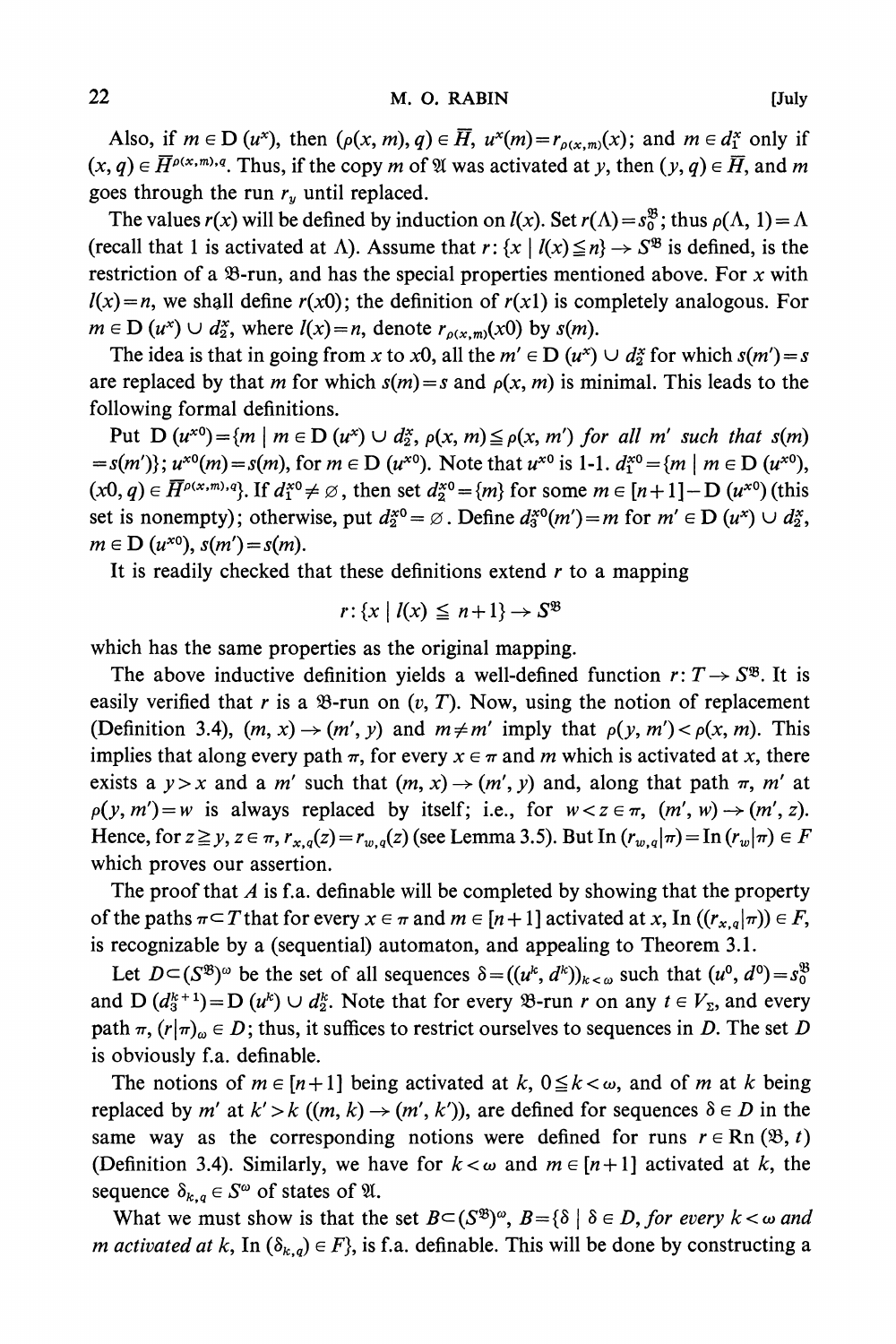**nondeterministic (sequential) automaton**  $\mathfrak{C} = \langle S^{\mathfrak{C}}, M^{\mathfrak{C}}, S_0^{\mathfrak{C}}, F^{\mathfrak{C}} \rangle$  **such that**  $D \cap T_{\omega}(\mathfrak{C})$  $= D - B$ . (We do not care about what  $\mathfrak{C}$  accepts outside of D.) Define  $S^{\mathfrak{C}} = \{e\} \cup$  $([n+1] \times S)$ , where *e* is a "new" element, and *S* is the set of states of  $\mathfrak{A}$ . Put  $M^{\mathfrak{C}}(e, (u, d)) = \{e, (m, s_0)\}\$ for  $m \in d_2$ ,  $(u, d) \in S^{\mathfrak{B}}$ . Define

$$
M^{\mathfrak{S}}((m, s), (u, d)) = e \qquad \text{if } m \notin D \ (d_3),
$$
  
=  $(d_3(m)), u(d_3(m)), \text{ for } m \in D \ (d_3).$ 

**Finally, define**  $S_0^{\mathfrak{C}} = \{e, (1, s_0)\},\$  **and**  $F^{\mathfrak{C}} = \{H \mid H \subset [n+1] \times S, p_2(H) \in P(S) - \}$  $(F \cup \{\emptyset\})$ . We have  $D \cap T_{\omega}(\mathfrak{C}) = D - B$  and this proves that B is f.a. definable.

**3.7. Proof of Lemma 3.4.** We use again the automaton  $\mathfrak{B}$  (Definition 3.3) and the concepts and notations of Definition 3.4, Lemma 3.5, and §3.6. Note that we again assume  $Q = \{q\}$ .

Let  $W \subset V_{\Sigma}$  be as in Lemma 3.4. We claim that  $(v, T) \in W$  if and only if there **exists an**  $r \in \text{Rn } (\mathfrak{B}, (v, T))$  **with**  $r(\Lambda) = s_0^{\mathfrak{B}}$ **, so that for every path**  $\pi \subset T$ **: (i) for every**  $x \in \pi$  and  $m \in [n+1]$  activated at x, In  $(r_{x,q}|\pi) \in F$ ; and (ii) every sequence  $(x_k, m_k, \overline{m}_k)$ ,  $k = 1, 2, \ldots$ , such that  $x_k \in \pi$ ,  $\overline{m}_k$  is activated at  $x_k$ ,  $m_{k+1} \in d_{1}^{x_{k+1}}$ , and  $(\overline{m}_k, x_k) \rightarrow (m_{k+1}, x_{k+1})$ , is finite.

Assume the existence of such a run r. Define the set  $H \subseteq T \times \{q\}$ , the mapping  $(x, q) \mapsto H^{x,q}$  and the  $\mathfrak{A}$ -runs  $r_{x,q}: T_x \to S$ ,  $(x, q) \in H$ , corresponding to this run r **as in Lemma 3.5 and the proof of Lemma 3.2. By the proof of Lemma 3.2, con**dition (i) on r implies that H and  $(x, q) \mapsto H^{x,q}$  satisfy conditions 1-3 of Lemma 3.2.

Assume now that  $(x_k)_{k \leq \omega}$  is a sequence such that  $(x_{k+1}, q) \in H^{x_k, q}, k < \omega$ . This **relationship implies**  $x_k < x_{k+1}$ ,  $k < \omega$ . Therefore, there exists a unique path  $\pi \subset T$ such that  $x_k \in \pi$ ,  $k < \omega$ . Let  $\overline{m}_k \in [n+1]$  be activated at  $x_k$ , and  $m_{k+1} \in [n+1]$  be such that  $(\overline{m}_k, x_k) \rightarrow (m_{k+1}, x_{k+1})$ . Now  $(x_{k+1}, q) \in H^{x_k,q}$ . This implies, by our definitions, that  $m_{k+1} \in d_{1}^{x_{k+1}}$ . Thus the sequence  $(x_k, m_k, \overline{m}_k)_{k \leq \omega}$  satisfies the conditions of (ii), but is infinite, a contradiction. Hence  $(x, q) \mapsto H^{x,q}$  is well-founded and thus  $(v, T) \in W$ .

**To prove the asserted implication in the other direction, assume the existence of**   $\overline{H} \subseteq T \times \{q\}$ , and a mapping  $(x, q) \mapsto \overline{H}^{x,q}$ ,  $(x, q) \in \overline{H}$ , satisfying conditions 1-4 of Lemma 3.4. Let  $r_x: T_x \to S$ , for  $(x, q) \in \overline{H}$ , be an  $\mathcal{U}$ -run on the tree  $(v, T_x)$ **marked at** *H***<sub>x</sub>,** *q***</del> such that**  $r_x(x) = s_0$  **and for every path**  $\pi \subset T_x$ **, In**  $(r_x|\pi) \in F$ **.** 

Since  $(x, q) \mapsto \overline{H}^{x,q}$  is well-founded,  $\overline{H}$  can be decomposed as in Lemma 3.3. **Define a mapping Od:**  $\overline{H} \rightarrow {\alpha \mid \alpha < \mu}$  by Od  $(x, q) = \alpha$  if and only if  $(x, q) \in \overline{H}_{\alpha}$ . We have that  $(y, q) \in \overline{H}^{x,q}$  implies Od  $(y, q) <$  Od  $(x, q)$ .

As in the proof of Lemma 3.2, define by induction on  $I(x)$   $x \in T$ , a  $\mathcal{B}$ -run  $r: T \rightarrow S^{\mathcal{B}}$ , and a function  $\rho^x$ :  $D(u^x) \cup d^x \rightarrow T$ . The only difference will be in the definition of  $D(u^{x0})$ ; here we define it as follows:

 $D (u^{x0}) = {m | m \in D (u^x) \cup d^x}$ ; for all *m'* such that  $s(m) = s(m')$  either  $\text{Od}(\rho(x, m), q) < \text{Od}(\rho(x, m'), q), \text{ or } \text{Od}(\rho(x, m), q) = \text{Od}(\rho(x, m'), q) \text{ and } \rho(x, m)$  $\langle \rho(x, m') \rangle$ .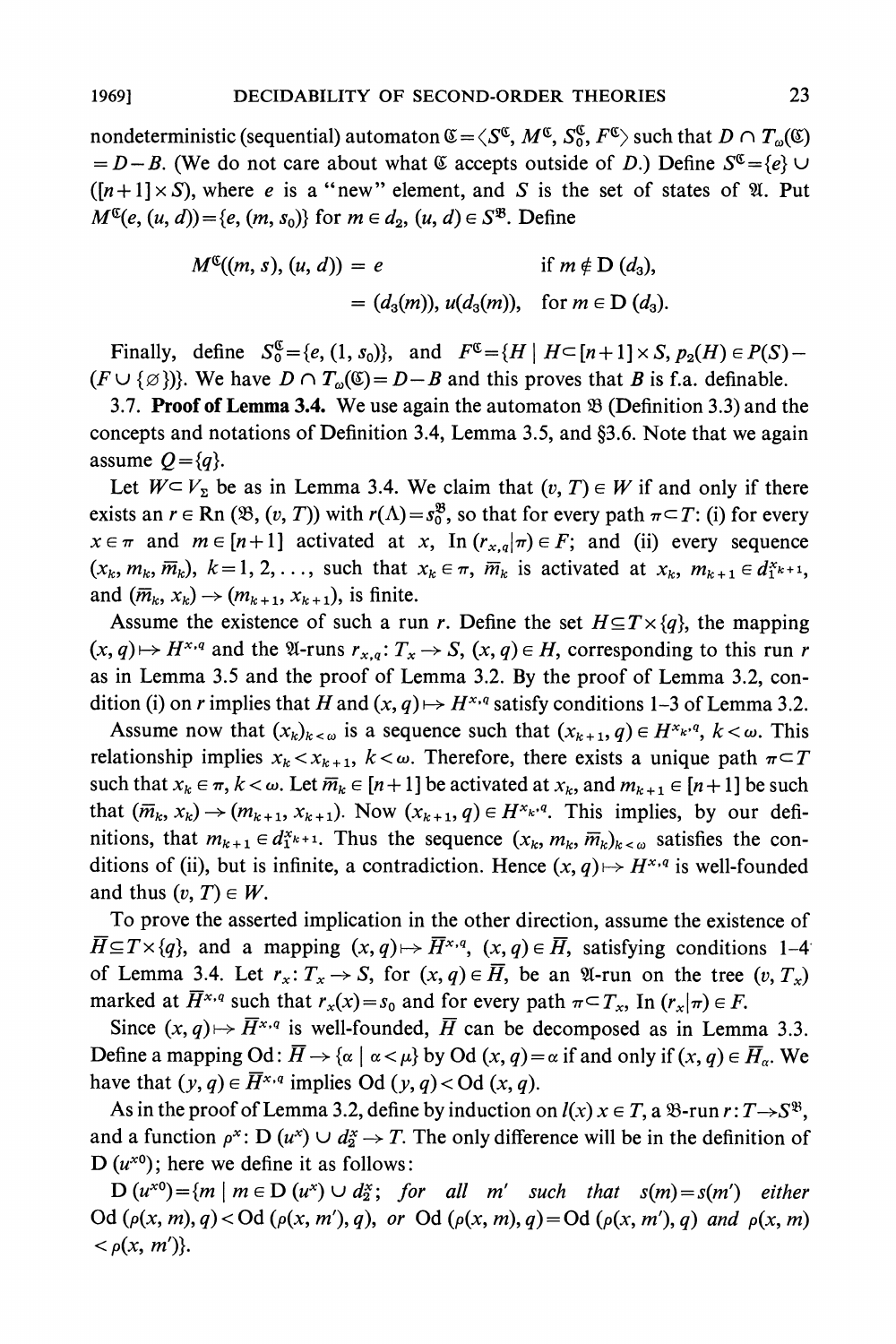**The idea behind this definition is that in going from x to xO, we replace all the**   $m' \in D$   $(u^x) \cup d^x$  such that  $s(m') = s$  by the m with  $s(m) = s$  for which  $\rho(x, m)$  is minimal with respect to the lexicographic ordering:  $(\text{Od } (y, q), y) < (\text{Od } (z, q), z)$ if Od  $(y, q) <$ Od  $(z, q)$ , or Od  $(y, q) =$ Od  $(z, q)$  and  $y < z$ . Note that for a fixed path  $\pi$ , this is a well-ordering of  $\{(y, q) | y \in \pi, (y, q) \in \overline{H}\}.$ 

If  $(m, x) \rightarrow (m', y)$  and  $m \neq m'$ , then  $(\text{Od }(\rho(y, m'), q), \rho(y, m')) < (\text{Od }(\rho(x, m), q),$  $p(x, m)$ ). This entails, in exactly the same manner as in the proof of Lemma 3.2, **that for every path**  $\pi \subseteq T$ , In  $(r_{x,q}|\pi) \in F$ . Thus (i) holds for r.

To show that r satisfies condition (ii), let  $(x_k, m_k, \overline{m}_k)$ ,  $k = 1, 2, \ldots$ , be a sequence such that  $m_{k+1} \in d_{1}^{x_{k+1}}, \overline{m}_{k}$  is activated at  $x_{k}$ , and  $(\overline{m}_{k}, x_{k}) \rightarrow (m_{k+1}, x_{k+1})$ . The last  $\tan \theta$  **two conditions imply Od**  $(x_k, q) = \text{Od}(p(x_k, \overline{m}_k), q) \geq \text{Od}(p(x_{k+1}, m_{k+1}), q)$ . Denote  $p(x_{k+1}, m_{k+1})$  by y. From the definition of r it follows that  $m_{k+1} \in d_{1}^{x_{k+1}}$  implies  $(x_{k+1}, q) \in \overline{H}^{y,q}$ . Thus, Od  $(y, q) >$  Od  $(x_{k+1}, q)$ . Combining with previous relations, we have Od  $(x_k, q) >$  Od  $(x_{k+1}, q)$ ; this forces the sequence to be finite and **establishes (ii).** 

**To complete the proof that W is f.a. definable, we must again show that the**  properties (i) and (ii) of a sequence  $r/\pi$  are recognizable by a (sequential) automaton. Again we consider  $\delta = (r|\pi)_{\omega}$  and restrict ourselves to  $\delta \in D$  (see end of §3.6). For **property (i) this has already been done in the proof of Lemma 3.2. Since the class of**  definable subsets of  $(S^{\mathfrak{B}})^\omega$  is closed with respect to intersections, it suffices to show that the set  $B \subseteq D$  of all sequences  $\delta$  with property (ii) is f.a. definable.

**It is again easier to show that the complement of the set of sequences with property** (ii) is f.a. definable. Let  $C \subseteq D$  be the set of all sequences  $\delta = ((u^k, d^k))_{k \leq \alpha}$  $\delta \in D$ , such that there exist an increasing  $\omega$ -sequence  $(k_i)_{i \leq \omega}$  of integers and sequences  $(m_i)_{i < \omega}, \overline{(m_i)}_{i < \omega}$ , such that  $\overline{m}_i$  is activated at  $k_i$ ,  $(\overline{m}_i, k_i) \rightarrow (m_{i+1}, k_{i+1})$ and  $m_{i+1} \in d_1^{k_{i+1}}$  for  $i < \omega$ . We shall show that C is f.a. definable.

**Construct an S<sup>8</sup>-automaton**  $\mathfrak{C} = \langle S^{\mathfrak{C}}, M^{\mathfrak{C}}, g, F^{\mathfrak{C}} \rangle$  **as follows. Define**  $S^{\mathfrak{C}} = \{g\}$  $\cup$  ([n+1]  $\times$  {e, f}), where g, e, f are any new elements.  $M^{\mathfrak{g}}(g, (u, d)) = \{g\}$  $∪$ { $(m, e)$  |  $m ∈ d_2$ },  $(u, d) ∈ S^{\mathfrak{B}}$ . Let  $s = (m, e)$  or  $s = (m, f)$ ,  $m ∈ [n + 1]$ , define

$$
M^{\mathfrak{C}}(s, (u, d)) = g \qquad \text{if } m \notin D \ (d_3),
$$
  
= { $(d_3(m), e)$ } \qquad \text{if } d\_3(m) \notin d\_1,  
= { $(d_3(m), e), (m', f)$ } \qquad \text{if } d\_3(m) \in d\_1, {m'} = d\_2.

Set  $F^{\mathfrak{C}} = \{G \mid G \subseteq S^{\mathfrak{C}}, G \cap ([n+1] \times \{f\}) \neq \emptyset\}$ . It is readily seen that  $T_{\omega}(\mathfrak{C}) \cap D$  $= C = D - B$ . This implies that B is f.a. definable.

**3.8. Dual acceptance by automata. In order to analyze the structure of the**  complement  $V_{\Sigma} - T(\mathfrak{A})$  of a f.a. definable set, we need certain auxiliary concepts.

**DEFINITION** 3.5. Let  $\Omega = ((L_i, U_i))_{1 \le i \le k}$  be a sequence of pairs of sets. For a **mapping**  $\phi: A \rightarrow S$  **we shall say that**  $\phi$  **is of type**  $\Omega$  **(notation:**  $\phi \in [\Omega]$ **) if for some i,**  $1 \leq i \leq k$ , In ( $\phi$ )  $\cap$   $U \neq \emptyset$  and In ( $\phi$ )  $\cap$   $L_i = \emptyset$ . Furthermore, we shall say that  $\phi$  is of type  $\Omega$ -empty ( $\phi \in [\Omega, e]$ ), if  $\phi \in [\Omega]$  and for some j,  $1 \leq j \leq k$ ,  $\phi(A) \cap L_j = \emptyset$ .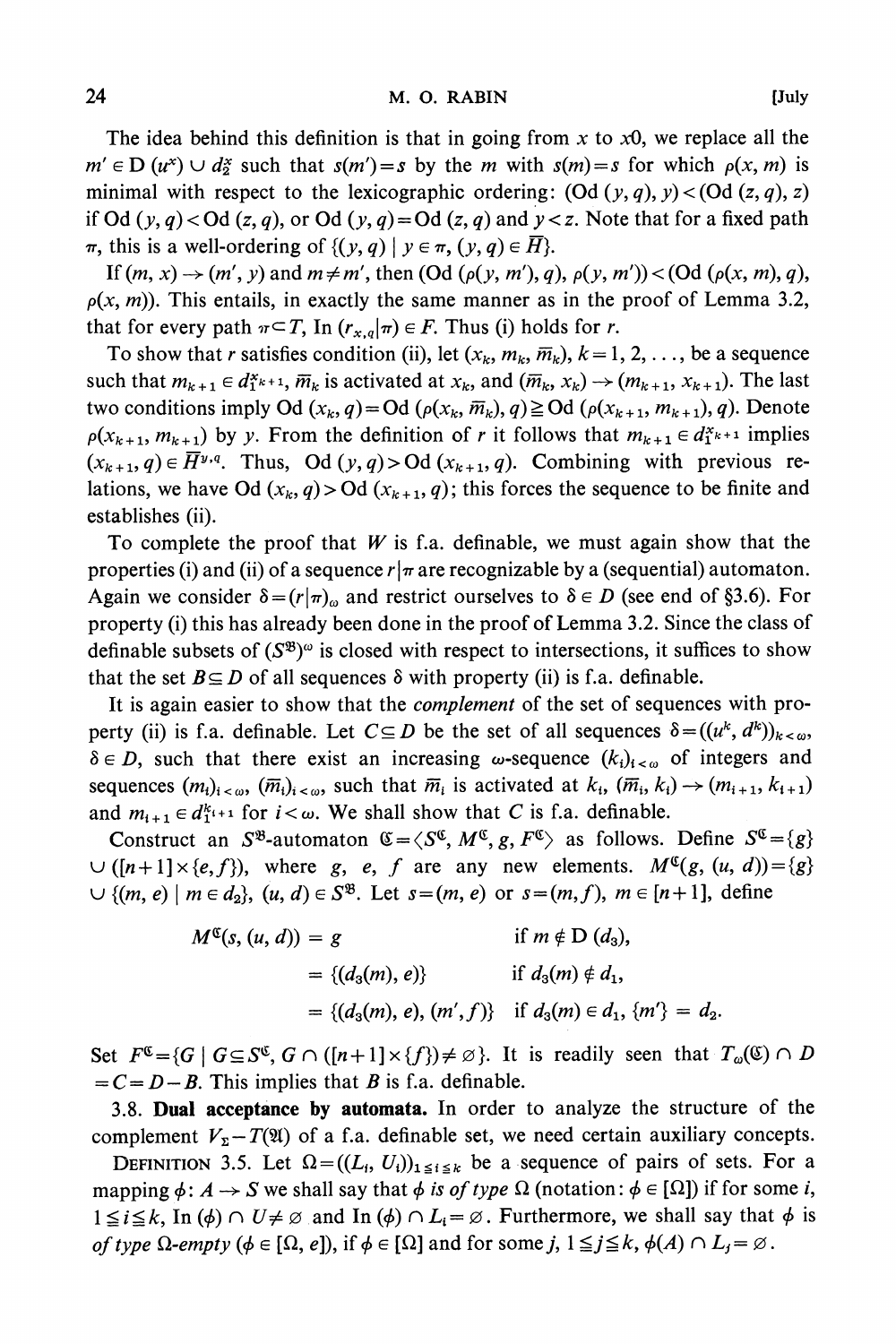**The following concept is, in a sense, dual to the notion of the set defined by an automaton. It will turn out, in fact, that every complement of a f.a. definable set can be described in this way.** 

**DEFINITION** 3.6. Let  $\mathfrak{A} = \langle S, M \rangle$  be a  $\Sigma$ -table,  $s \in S$ , and let  $\Omega$  be as above. We shall say that  $\mathfrak{A}$ , with  $\Omega$  and s, (dually) accepts  $(v, T_x)$  (notation:  $(v, T_x) \in D(\mathfrak{A}, \Omega, s)$ ) if for every  $r \in \text{Rn } (\mathfrak{A}, (v, T_x))$  satisfying  $r(x) = s$ , there exists a path  $\pi \subset T_x$  such that  $r|\pi \in [\Omega]$ . Using formal notation:

$$
(v, T_x) \in D(\mathfrak{A}, \Omega, s) \equiv \forall r \exists \pi [r \in \mathbb{R} \cap (\mathfrak{A}, (v, T_x)) \wedge r(x) = s \rightarrow r \mid \pi \in [\Omega]].
$$

Notice that the prefix  $\forall r \exists \pi$  in the above definition is dual to the prefix  $\exists r \forall \pi$ **in the definition of acceptance by an automaton (Definition 1.5).** 

**LEMMA 3.6. For every**  $\Sigma$ **-automaton**  $\mathfrak{A} = \langle S, M, s_0, F \rangle$  **there exists a**  $\Sigma$ **-table**  $\mathfrak{B} = \langle S^{\mathfrak{B}}, M^{\mathfrak{B}} \rangle$ , a sequence  $\Omega$  of pairs of sets, and an element  $s_0^{\mathfrak{B}} \in S^{\mathfrak{B}}$  such that  $(v, T) \in V_{\Sigma} - T(\mathfrak{A})$  if and only if  $(v, T) \in D(\mathfrak{B}, \Omega, s_0^{\mathfrak{B}})$ .

**Proof.** We have  $(v, T) \in V_{\Sigma} - T(\mathfrak{A})$  if and only if

$$
(3.1) \quad \forall r \exists \pi [r \in \mathbb{R} \mathbf{n} \ (\mathfrak{A}, (v, T)) \ \wedge \ r(\Lambda) = s_0 \rightarrow \mathbf{In} \ (r | \pi) \in P(S) - F].
$$

Arrange  $P(S)-F-\{\emptyset\}$  in a sequence  $(S_1, S_2, \ldots, S_k)$ . Set  $Q=\bigtimes_{1\leq i\leq k}P(S_i)$ , and  $S^{\mathfrak{B}} = Q \times S$ . The table  $M^{\mathfrak{B}}$  is defined by

$$
((q_1, s_1), (q_2, s_2)) \in M^{\mathfrak{B}}((q, s), \sigma), \qquad (q, s) \in Q \times S,
$$

if and only if  $(s_1, s_2) \in M(s, \sigma)$  and, for  $1 \le i \le k, j = 1, 2$ ,

$$
q_j(i) = q(i) \cup \{s\}, \quad \text{if } s \in S_i, q(i) \neq S_i, = q(i), \quad \text{if } s \notin S_i, q(i) \neq S_i, = \varnothing, \quad \text{if } q(i) = S_i.
$$

**Finally, set**  $s_0^{\mathfrak{B}} = (q_0, s_0)$  where  $q_0(i) = \emptyset$  for  $1 \leq i \leq k$ .

Let  $r \in \text{Rn }(\mathfrak{B}, (v, T))$ . The mapping  $p_2r: T \to S$  is an  $\mathfrak{A}$ -run on  $(v, T)$  with  $p_2r(\Lambda) = s_0$ , and every  $\mathfrak{A}$ -run is obtained in this way.

**Define now, for**  $1 \le i \le k$ **,**  $L_i = \{(q, s) | q \in Q, s \in S - S_i\}$  $U_i = \{(q, s) | q \in Q, s \in S,$  $q(i) = S_i$ ; let  $\Omega = ((L_i, U_i))_{1 \le i \le k}$ .

Let  $r \in \text{Rn } (\mathfrak{B}, (v, T))$ , and let  $\pi \subset T$  be a path. For a fixed  $i, 1 \leq i \leq k$ , In  $(p_2 r | \pi) =$  $S_i$ , if and only if In  $(r|\pi) \cap U_i \neq \emptyset$  and In  $(r|\pi) \cap L_i = \emptyset$ ; i.e., In  $(p_2r|\pi) \notin F$  if and **only if**  $r|\pi \in \Omega$ . Thus (3.1) holds if and only if  $(v, T) \in D \ (\mathfrak{B}, \Omega, s_0^{\mathfrak{B}}).$ 

**LEMMA** 3.7. Let  $\mathfrak{A} = \langle S, M \rangle$  be a  $\Sigma$ -table,  $\overline{s} \in S$ , and  $\Omega = ((L_i, U_i))_{1 \leq i \leq k}$ . Let A be the set of all  $\overline{\Sigma} = \Sigma \times P(S)$ -trees *i* such that  $\overline{t} = (\overline{v}, T_x) \in A$  if and only if

(3.2) 
$$
\forall r[r \in \mathbb{R}\text{ n } (\mathfrak{A}, p_1(\tilde{t})) \wedge r(x) = \bar{s} \\ \rightarrow \exists \pi[r|\pi \in [\Omega]] \vee \exists y[y \in T_x \wedge \bar{v}(y) = (\sigma, q) \wedge r(y) \in q]].
$$

**There exist a**  $\overline{\Sigma}$ **-table**  $\mathfrak{B} = \langle S^{\mathfrak{B}}, M^{\mathfrak{B}} \rangle$ **, a state**  $s_0 \in S^{\mathfrak{B}}$ **, and a sequence**  $\overline{\Omega} =$  $((\overline{L}_i, \overline{U}_i))_{1 \leq i \leq k}$  such that  $A = D(\mathfrak{B}, \overline{\Omega}, s_0)$ . Note that here the length of  $\overline{\Omega}$  equals *that of*  $\Omega$ *.*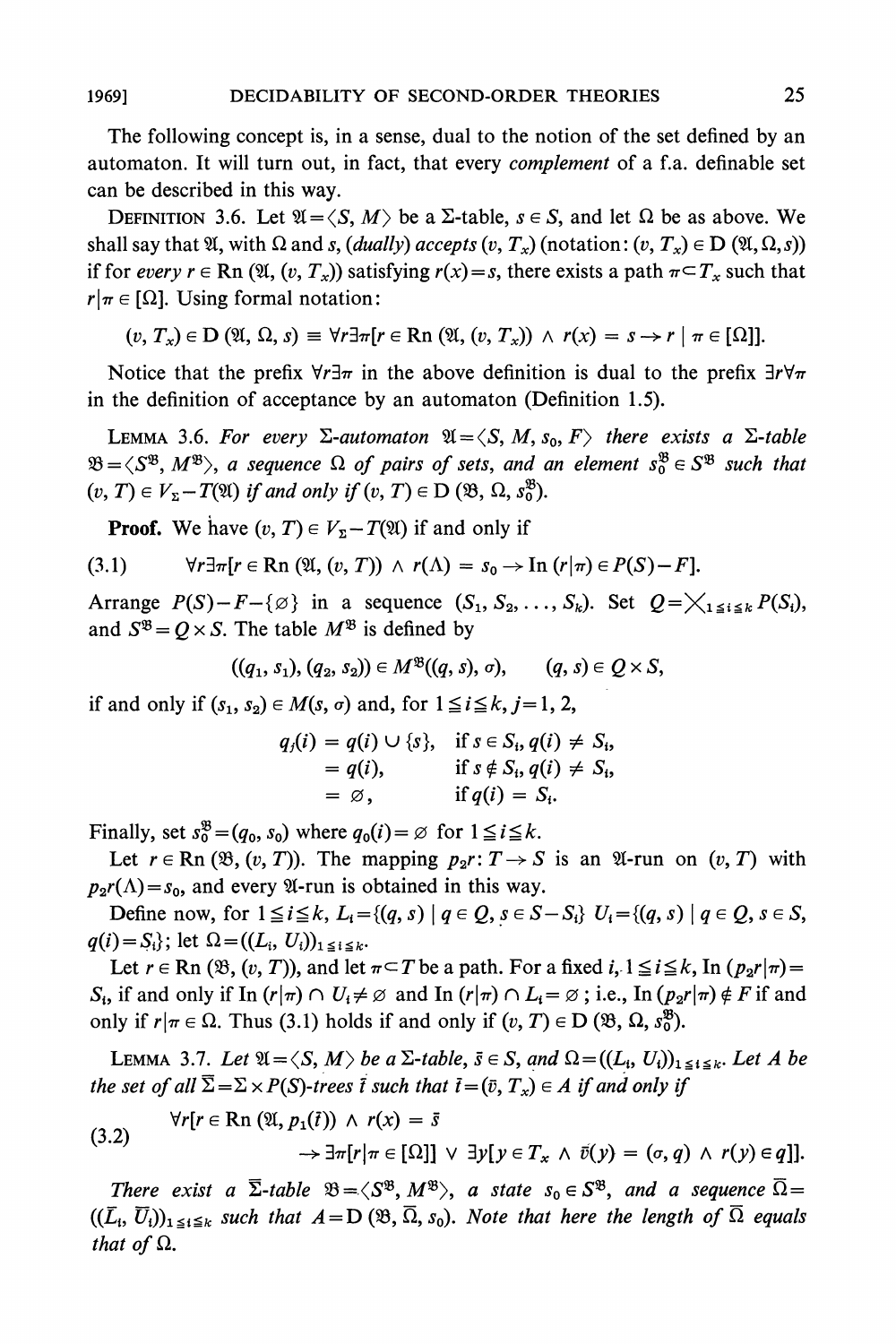**Proof.** Let  $u \notin S$ . Set  $S^{\mathfrak{B}} = S \cup \{u\}$ ;  $s_0 = \overline{s}$ . Define  $M^{\mathfrak{B}}(u, \overline{\sigma}) = \{(u, u)\}$  for  $\overline{\sigma} \in \overline{\Sigma}$ . For  $s \in S$ ,  $\sigma \in \Sigma$ ,  $q \in P(S)$ , define

$$
M^{\mathfrak{B}}(s, (\sigma, q)) = M(s, \sigma), \text{ for } s \notin q,
$$
  
= {(u, u)}, for  $s \in q$ .

We see that for a  $\mathcal{B}$ -run r on a  $\overline{\Sigma}$ -tree ( $\overline{v}$ ,  $T_x$ ), either there exists a  $y \in T_x$  such that  $\bar{v}(y) = (\sigma, q)$  and  $r(y) \in q$ , in which case  $r(z) = u$  for all  $z > y$ , or r is also an  $\mathfrak{A}$ -run on the  $\Sigma$ -tree  $p_1((\bar{v}, T_x))$ .

Let  $\overline{U}_1=U_1\cup \{u\}, \ \overline{L}_i=L_i, \ 1\leq i\leq k, \ \overline{U}_i=U_i, \ 2\leq i\leq k, \ \overline{\Omega}=((\overline{L}_i, \ \overline{U}_i))_{1\leq i\leq k}$ . With **these definitions,**  $A = D$  ( $\mathfrak{B}, \overline{\Omega}, s_0$ ).

**LEMMA 3.8. With the same assumptions and notations as in Lemma 3.7, let B be**  the set of  $\overline{\Sigma}$ -trees such that  $\overline{t} = (\overline{v}, T_x) \in B$  if and only if

$$
\forall r[r \in \mathbf{Rn} \ (\mathfrak{A}, p_1(\tilde{t})) \ \land \ r(x) = \tilde{s} \\
\rightarrow \exists \pi[\pi \subseteq T_x \ \land \ r|\pi \in [\Omega, e]] \ \lor \ \exists y[\, y \in T_x \ \land \ \tilde{v}(y) = (\sigma, q) \ \land \ r(y) \in q]].
$$

There exists a table  $\mathfrak{B} = \langle S^{\mathfrak{B}}, M^{\mathfrak{B}} \rangle$ , a state  $s_0 \in S^{\mathfrak{B}}$ , and a sequence

$$
\overline{\Omega} = ((\overline{L}_i, \overline{U}_i))_{1 \leq i \leq k},
$$

such that  $\bar{L}_k = \emptyset$  and  $B = D(\mathfrak{B}, \overline{\Omega}, s_0)$ . Again the length of  $\overline{\Omega}$  equals that of  $\Omega$ .

**Proof.** Set  $[i] = \{1, \ldots, i\}$ ,  $0 \leq i \leq k$ . Define  $\Phi$  by  $\Phi = \{\phi \mid \phi : [i] \rightarrow [k], \phi \text{ is } 1-1,$  $0 \le i \le k$ . Note that  $\Phi$  contains the function  $\phi : \emptyset \to [k]$ ; i.e.,  $\emptyset \in \Phi$ . Define  $S^{\mathfrak{B}} = (\Phi \times S) \cup \{u\}$ , and  $s_0 = (\emptyset, \overline{s})$ .

We shall define  $M^{\mathfrak{B}}$  so that  $\mathfrak{B}$ -runs will have the following features. If  $r^{\mathfrak{B}}$  is a  $\mathfrak{B}$ -run on  $\bar{t} = (\bar{v}, T)$  and  $r^{\mathfrak{B}}(x) \neq u$  for all  $x \in T$ , then  $r = p_2 r^{\mathfrak{B}}$  is an  $\mathfrak{A}$ -run on  $p_1(\bar{t})$ . For  $r^{\mathfrak{B}}(x) = (\phi, s)$ , where  $\phi: [i] \rightarrow [k]$ ,  $L_{\phi(1)}, \ldots, L_{\phi(i)}$ , will be, in order of appearance **along**  $\{y | y \leq x\}$ , the  $L_i$  for which  $L_i \cap r(\{y | y \leq x\}) \neq \emptyset$ . The state u will appear **if and only if for some**  $y \in T$ **,**  $\bar{v}(y) = (\sigma, q)$  **and**  $r(y) \in q$ **. This motivates the following formal definitions.** 

Let  $(\phi, s) \in S^{\mathfrak{B}}$ , where  $\phi : [i] \rightarrow [k]$ ;  $\bar{\sigma} = (\sigma, q) \in \Sigma \times P(S)$ . Define  $M^{\mathfrak{B}}((\phi, s), \bar{\sigma})$  $=\{(u, u)\}\$ if  $s \in q$ ; also,  $M^{\mathfrak{B}}(u, \bar{\sigma}) = \{(u, u)\}\$ . In all other cases, let  $b = \{j \mid s \in L_j\}$ , **denote**  $b - R$  ( $\phi$ ) = { $j_1, \ldots, j_n$ } where  $j_1 < j_2 < \cdots < j_n$ , and define  $\bar{\phi}$ : [ $i+n$ ]  $\rightarrow$  [k] by  $\oint$  | [i]= $\phi$ ,  $\oint$ (i+m)=j<sub>m</sub>,  $1 \le m \le n$  (if  $b-R$  ( $\phi$ )=  $\emptyset$  then  $\bar{\phi} = \phi$ ). With these notations, **define**  $M^{8}((\phi, s), \bar{\sigma}) = \{((\phi, s_1), (\phi, s_2)) | (s_1, s_2) \in M(s, \sigma)\}.$ 

For  $1 \le i < k$  define  $\overline{U}_i = \{(\phi, s) \mid i \in D(\phi) \ne [k], \phi(i) = j \implies s \in U_j\};$   $\overline{L}_i =$  $\{( \phi, s) \mid i \in D \left( \phi \right) \neq [k], \phi(i) = j \text{ implies } s \in L_j \}.$  Finally, define  $\overline{U}_k = \{u\} \cup \{(\phi, s) \mid \text{for } s \in L_j\}.$ **some i,**  $1 \leq i \leq k$ ,  $i \notin \mathbb{R}$  ( $\phi$ ) and  $s \in U_i$ ;  $\overline{L}_k = \emptyset$ . Set  $\overline{\Omega} = ((\overline{L}_i, \overline{U}_i))_{1 \leq i \leq k}$ . It can now be verified that  $B = D(\mathfrak{B}, \overline{\Omega}, s_0)$ .

**3.9. Results concerning D** ( $\mathfrak{A}, \Omega, s$ ). To prove that the class of f.a. definable sets **is closed under complementation, it suffices, by Lemma 3.6, to show that sets of the**  form  $D(\mathfrak{A}, \Omega, s_0)$  are f.a. definable. The proof will be accomplished by induction on the length  $I(\Omega)$  of  $\Omega$ . Assume that the statement has been established for all sets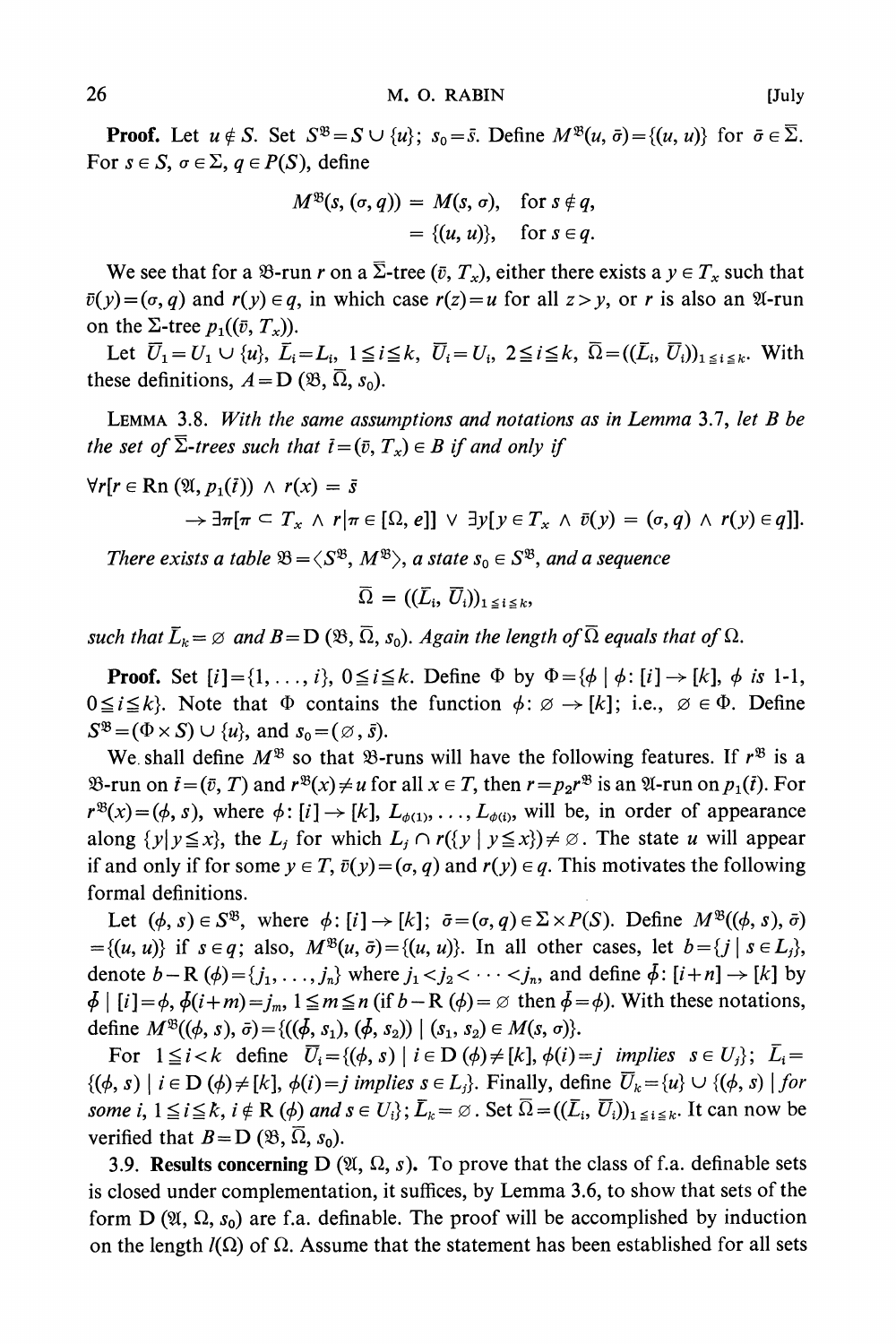**D** ( $\mathfrak{A}'$ ,  $\Omega'$ , *s*) where  $\mathfrak{A}'$  is a table over any alphabet  $\Sigma'$  and  $l(\Omega') = k - 1$ . We shall **prove that for every**  $\Sigma$ **-table**  $\mathfrak{A}$ **, every**  $s_0 \in S^{\mathfrak{A}}$ **, and every sequence**  $\Omega = ((L_i, U_i))_{1 \leq i \leq k}$ **,** the set D ( $\mathfrak{A}, \Omega, s_0$ ) is f.a. definable. The induction from  $k-1$  to k will actually proceed in two "half-steps" (§3.11).

This plan calls for an analysis of  $(v, T) \in D(\mathfrak{A}, \Omega, s_0)$  by dual acceptance involving shorter sequences  $\Omega'$ .

**LEMMA** 3.9. Let  $\mathfrak{A} = \langle S, M \rangle$ ,  $\Omega = ((L_i, U_i))_{1 \leq i \leq k}$ , and  $\Omega_{k-1} = ((L_i, U_i))_{1 \leq i \leq k-1}$ . If  $t = (v, T) \in D(\mathfrak{A}, \Omega, s_0)$ , then there exists a set  $H_0 \subseteq (T - \{\Lambda\}) \times U_k$  such that (1)  $(x, s) \in H_0$  implies  $(v, T_x) \in D(\mathfrak{A}, \Omega, s)$ ; (2) for every  $\mathfrak{A}$ -run r on t satisfying  $r(\Lambda) = s_0$ , if  $r | \pi \notin [\Omega_{k-1}]$  for every path  $\pi \subseteq T$ , then there exists a  $(x, s) \in H_0$  with  $r(x) = s$ .

**Proof. Define** 

(3.3) 
$$
H_0 = \{(x, s) \mid x \in T - \{\Lambda\}, s \in U_k, (v, T_x) \in D \ (\mathfrak{A}, \Omega, s) \}.
$$

Condition 1 holds for this  $H_0$ . Assume now that r is an  $\mathfrak{A}$ -run on  $(v, T)$  with  $r(\Lambda)$  $=s_0$ , such that  $r|\pi \notin [\Omega_{k-1}]$  for every path  $\pi \subseteq T$ , and  $r(x) \neq s$  for every  $(x, s) \in H_0$ .

Let  $\Pi = {\pi \mid \pi \subseteq T, r(\pi - {\Lambda}) \cap U_k \neq \emptyset}$ . Define a mapping  $\pi \mapsto x(\pi), \pi \in \Pi$ , by  $x(\pi) = \min \{y \mid \Lambda \neq y \in \pi, \ r(y) \in U_k\}.$  If  $\pi, \pi' \in \Pi$ , then either  $T_{x(\pi)} = T_{x(\pi')}$  or  $T_{\mathbf{x}(\pi)} \cap T_{\mathbf{x}(\pi')} = \emptyset.$ 

Note that the set  $D = T - \bigcup_{\pi \in \Pi} T_{x(\pi)}$  contains no  $y \neq \Lambda$  with  $r(y) \in U_k$ . Con**sequently, for every path**  $\pi \subset D$ **,**  $r | \pi \notin [\Omega]$ **.** 

Since  $(x(\pi), r(x(\pi))) \notin H_0$  for  $\pi \in \Pi$ , there exists a run  $r_{\pi}: T_{x(\pi)} \to S$  with  $r_{\pi}(x(\pi))$  $= r(x(\pi))$  so that for every path  $\pi' \subset T_{x(\pi)}, r_{\pi} | \pi' \notin [\Omega]$ . Define an  $\mathfrak{A}$ -run  $r': T \to S$  by

$$
r'(y) = r(y), \quad \text{if } y \notin \bigcup_{n \in \Pi} T_{x(\pi)},
$$
  
=  $r_{\pi}(y), \quad \text{if } y \in T_{x(\pi)} \text{ for some } \pi \in \Pi.$ 

We have  $r'(\Lambda) = r(\Lambda) = s_0$ . Let  $\pi' \subset T$  be a path. Either  $\pi' \subset D$  which implies  $r|\pi'$  $= r'|\pi'$ , and hence  $r'|\pi' \notin [\Omega]$ ; or for some  $\pi \in \Pi$  we have that  $\pi' - T_{\chi(\pi)}$  is finite and hence again  $r'|\pi' \notin [\Omega]$ . Thus  $(v, T) \notin D(\mathfrak{A}, \Omega, s_0)$ , a contradiction. This establishes condition 2 for  $H_0$ .

**REMARK.** The above lemma, and its proof, remain valid for  $k = 1$ . In this case  $\Omega_{k-1}$  is empty and we stipulate that  $r|\pi \notin [\Omega_{k-1}]$  always holds. The same remark **applies to the following** 

**LEMMA** 3.10. Let  $\mathfrak{A} = \langle S, M \rangle$  be a  $\Sigma$ -table;  $\Omega = ((L_i, U_i))_{1 \leq i \leq k}$  with  $L_k = \emptyset$ ;  $\Omega_{k-1} = ((L_i, U_i))_{1 \le i \le k-1}$ ; and  $s_0 \in S$ . A  $\Sigma$ -tree  $(v, T)$  is in  $D(\mathfrak{A}, \Omega, s_0)$  if and only if **there exist a set**  $H \subseteq (T - \{\Lambda\}) \times U_k \cup \{(\Lambda, s_0)\}\$  **and a mapping**  $(x, s) \mapsto H^{x,s}, (x, s) \in H$ such that (1)  $(\Lambda, s_0) \in H$ ; (2) for  $(x, s) \in H$ ,  $H^{x,s} \subseteq ((T_x - \{x\}) \times U_k) \cap H$ ; (3) for  $(x, s) \in H$ 

$$
\forall r[r \in \text{Rn }(\mathfrak{A}, (v, T_x)) \wedge r(x) = s \rightarrow \exists \pi[\pi \subseteq T_x \wedge r | \pi \in [\Omega_{k-1}]]
$$
  

$$
\vee \exists y[x \neq y \in T_x \wedge (y, r(y)) \in H^{x,s}]].
$$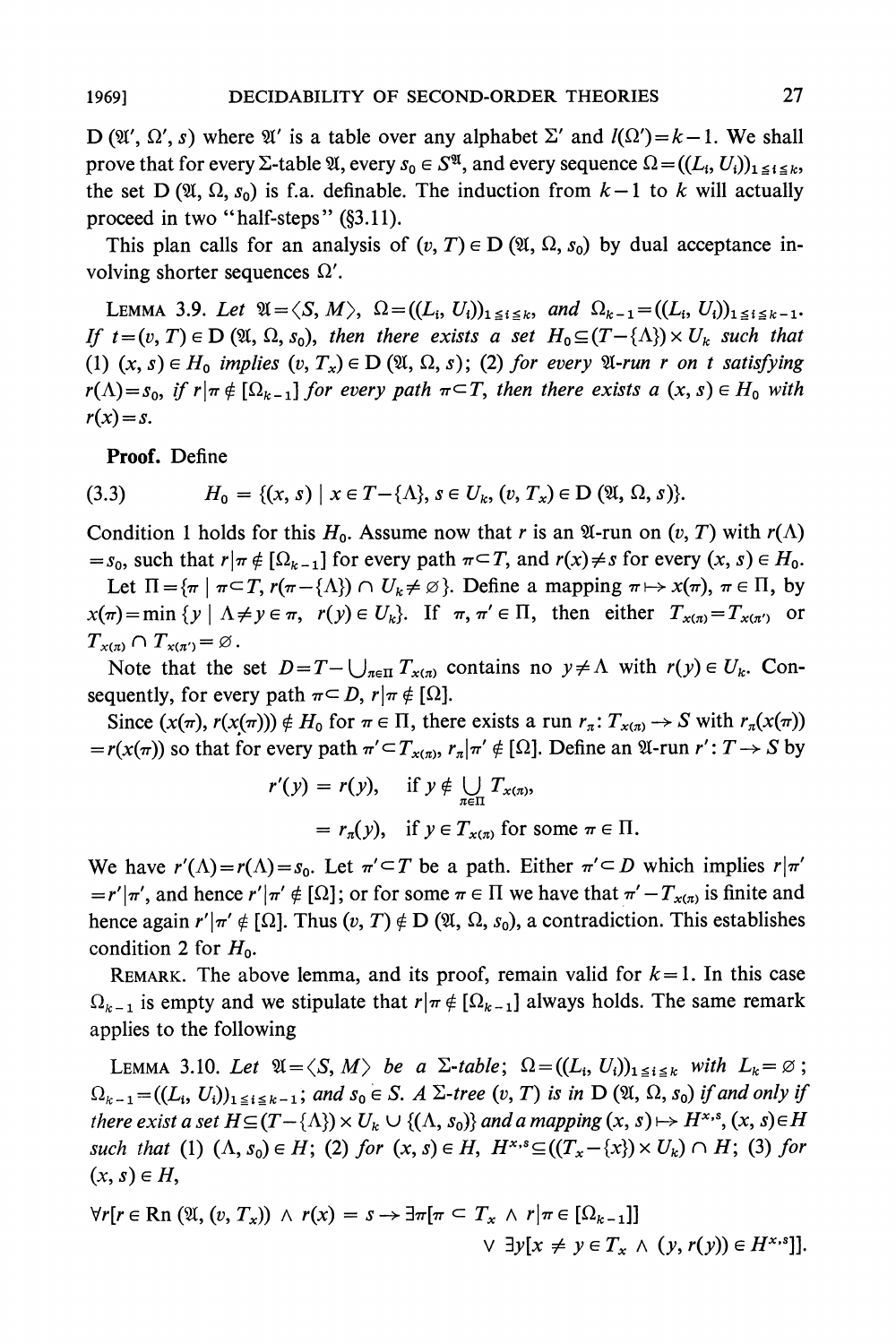**Proof.** Assume existence of H and  $(x, s) \mapsto H^{x,s}$  satisfying 1-3. Let r be an  **24-run on (v, T) with**  $r(\Lambda) = s_0$ **. We must prove the existence of a path**  $\pi \subset T$  **with**  $r|\pi \in [\Omega]$ . If for some  $\pi \subset T$ ,  $r|\pi \in [\Omega_{k-1}]$  then we are done. Otherwise, for every subtree  $(v, T_x)$  and every  $\pi \subset T_x$ ,  $(r|T_x) | \pi = r|\pi \notin [\Omega_{k-1}]$ . By 1-3 there exists a  $x_0 > \Lambda$  such that  $(x_0, r(x_0)) \in H$  and, hence,  $r(x_0) \in U_k$ . By 2-3 there exists an  $x_1 > x_0$ such that  $(x_1, r(x_1)) \in H$  and again  $r(x_1) \in U_k$ . Continuing in this way, we get an  $\omega$ **sequence**  $(x_i)_{i \leq \omega}$  such that  $x_i \leq x_{i+1}$ ,  $r(x_i) \in U_k$ ,  $i \leq \omega$ . For the unique path  $\pi \subseteq T$  such **that**  $x_i \in \pi$ ,  $i < \omega$ , we have In  $(r|\pi) \cap U_k \neq \emptyset$  and In  $(r|\pi) \cap L_k = \text{In } (r|\pi) \cap \emptyset = \emptyset$ ; **thus**  $r|\pi \in [\Omega]$ .

To prove the other direction, assume  $(v, T) \in D$   $(\mathfrak{A}, \Omega, s_0)$ . Define  $H = \{(\Lambda, s_0)\}$  $\cup$  H<sub>0</sub>, where H<sub>0</sub> is as in (3.3); thus, ( $\Lambda$ ,  $s_0$ )  $\in$  H. Applying Lemma 3.9 to each tree  $(v, T_x)$  and  $s \in S$  such that  $(x, s) \in H$ , we obtain the existence of a set  $H^{x,s} \subseteq H$  such that 2-3 hold. The mapping  $(x, s) \mapsto H^{x,s}$  is the desired one.

**REMARK.** For the case  $k=1$ , Lemma 3.10 reads: Let  $\mathfrak{A} = \langle S, M \rangle$ ,  $s_0 \in S$ , and  $U \subseteq S$ . A  $\Sigma$ -tree  $t = (v, T)$  satisfies

$$
\forall r[r \in \mathbf{Rn}(\mathfrak{A}, t) \land r(\Lambda) = s_0 \rightarrow \exists \pi[\mathrm{In}(r|\pi) \cap U \neq \varnothing]]
$$

if and only if there exist a set H and a mapping  $(x, s) \mapsto H^{x,s}$  satisfying 1-2 of **Lemma 3.10 and: (3') for**  $(x, s) \in H$ **,** 

$$
\forall r[r \in \mathbf{Rn} \left(\mathfrak{A}, (v, T_x) \right) \land r(x) = s \rightarrow \exists y[x \neq y \in T_x \land (y, r(y)) \in H^{x,s}]].
$$

**LEMMA** 3.11. Let  $\mathfrak{A}=\langle S, M \rangle$  be a  $\Sigma$ -table,  $\Omega = ((L_i, U_i))_{1 \leq i \leq k}$ , and  $s_0 \in S$ .  $(v, T) \in D$  ( $\mathfrak{A}, \Omega, s_0$ ) if and only if there exist a set  $H \subseteq T \times S$  and a mapping  $(x, s)$  $\mapsto H^{x,s}, (x, s) \in H$ , such that

- (1)  $(\Lambda, s_0) \in H;$
- (2)  $H^{x,s} \subseteq (T_x \{x\}) \times S$  and  $H^{x,s} \subseteq H$ ;
- **(3)** if  $(x, s) \in H$  then

$$
\forall r[r \in \mathbb{R}\mathrm{n} \left(\mathfrak{A}, (v, T_x) \right) \land r(x) = s \rightarrow \exists \pi[\pi \subseteq T_x \land r | \pi \in [\Omega, e]]
$$
  
 
$$
\lor \exists y[x \neq y \in T_x \land (y, r(y)) \in H^{x,s}]]
$$

**(4)** the mapping  $(x, s) \mapsto H^{x,s}$  is well-founded.

**Proof.** Assume that  $t = (v, T)$  satisfies the conditions concerning the existence of *H* and  $(x, s) \mapsto H^{x,s}$ . Let  $r: T \to S$  be an  $\mathfrak{A}$ -run with  $r(\Lambda) = s_0$ . We must prove that **for some path**  $\pi \subset T$ **,**  $r|\pi \in [\Omega]$ **. If for some path**  $\pi \subset T$  **we have**  $r|\pi \in [\Omega, e]$ **, then we** are finished. Otherwise, by conditions 1 and 3, there exists a  $(x_1, s_1) \in H^{\Lambda, s_0}$  such **that**  $r(x_1) = s_1$ **. If for some path**  $\pi \subset T_{x_1}$  **we have**  $r | \pi \in [\Omega, e]$ **, then again we are finished.** Otherwise, since  $(x_1, s_1) \in H$ , there exists a  $(x_2, s_2) \in H^{x_1, s_1}$  with  $r(x_2) = s_2$ ; and so on. Since the mapping  $(x, s) \mapsto H^{x,s}$  is well-founded, we must arrive at a pair  $(x_n, s_n) \in H$  such that  $r(x_n) = s_n$  and for some path  $\pi \subset T_{x_n}$ ,  $r | \pi \in [\Omega, e]$ . Let  $\pi'$  $= \{ y \mid y \leq x_n \}$   $\cup$   $\pi$ . Then  $\pi'$  is a path of T and  $r | \pi' \in [\Omega]$ .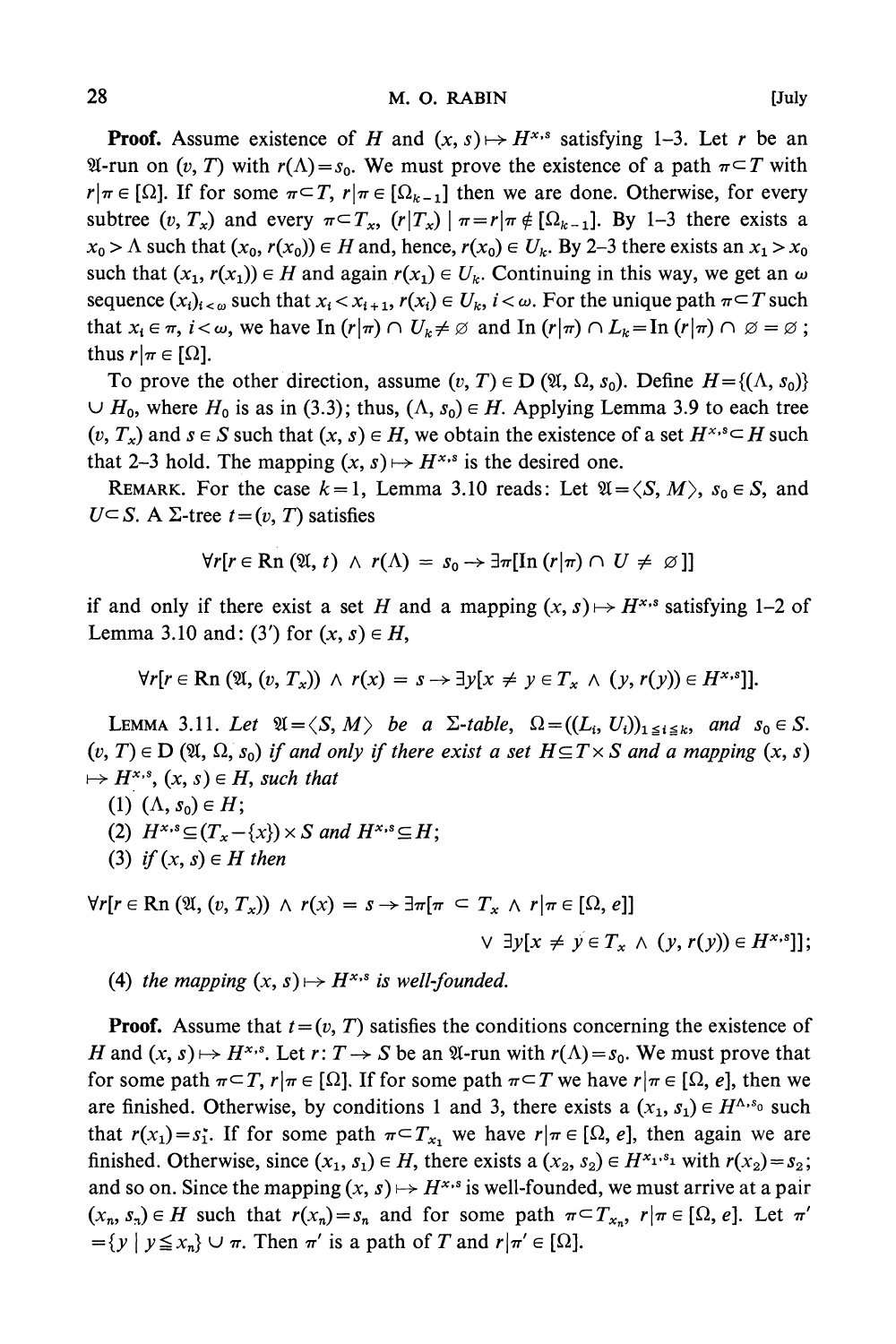Assume, conversely, that  $t \in D$  ( $\mathfrak{A}, \Omega, s_0$ ). Let  $H_0 \subseteq T \times S$  be defined by  $(x, s) \in H_0$ **if and only if** 

$$
\forall r[r \in \mathbb{R}\mathrm{n} \;(\mathfrak{A},(v,T_x)) \;\wedge\; r(x) = s \rightarrow \exists \pi[\pi \subset T_x \;\wedge\; r | \pi \in [\Omega,e]]].
$$

**A** sequence of sets  $H_{\alpha} \subseteq T \times S$  will be defined by transfinite induction on  $\alpha$ . Set  $G_{\alpha} = \bigcup_{\lambda \leq \alpha} H_{\lambda}$ . Define  $H_{\alpha}$  by  $(x, s) \in H_{\alpha}$  if and only if  $(x, s) \notin G_{\alpha}$  and

$$
\forall r[r \in \mathbb{R}\text{ n } (\mathfrak{A}, (v, T_x)) \ \land \ r(x) = s \rightarrow \exists \pi[\pi \subseteq T_x \ \land \ r|\pi \in [\Omega, e]]
$$

$$
\lor \ \exists y \exists s_1[(y, s_1) \in G_\alpha \ \land \ r(y) = s_1]].
$$

There exists an ordinal  $\mu$  such that  $H_{\mu} = \emptyset$ . Set  $H = G_{\mu} (= \bigcup_{\lambda \le \mu} H_{\lambda})$ . For  $(x, s) \in H$  let  $\alpha < \mu$  be such that  $(x, s) \in H_\alpha$ . Define  $H^{x,s} = ((T_x - \{x\}) \times S) \cap G_\alpha$ . Our definitions insure that H and the mapping  $(x, s) \mapsto H^{x,s}$  satisfy conditions 2-4. It remains to show that  $(\Lambda, s_0) \in H$ .

Assume that  $(x, s) \notin H$ . There exists an  $\mathfrak{A}$ -run  $r_{x,s}$  on  $(v, T_x)$  such that  $r_{x,s}(x) = s$ , for every  $y \in T_x$  we have  $(y, r_{x,s}(y)) \notin H$ , and for every path  $\pi \subset T_x$  we have  $r_{x,s}$   $\pi \notin [\Omega, e].$ 

Thus, if  $\pi \subset T_x$  and  $r_{x,s}|\pi \in [\Omega]$ , then there exists a minimal  $y(\pi)$ ,  $x < y(\pi) \in \pi$ such that  $r_{x,s}(\{z \mid x \leq z < y(\pi)\}) \cap L_i \neq \emptyset$  for all  $1 \leq i \leq k$ . Define  $F(x, s) = \{y(\pi) \mid \pi$  $\subset T_x$ ,  $r_{x,s}$   $\tau \in [\Omega]$ . The set  $F(x, s)$  consists of pairwise incomparable elements. Notice the  $T_x - \bigcup_{y \in F(x,s)} T_y$  contains no path  $\pi$  with  $r_{x,s} | \pi \in [\Omega]$ .

Assume by way of contradiction that  $(\Lambda, s_0) \notin H$ . Define by (ordinary) induction **a** sequence  $(E_n)_{n \leq \omega}$ ,  $E_n \subseteq T$ , and a mapping  $\phi: \bigcup_{n \leq \omega} E_n \to S$ . Let  $E_0 = \{\Lambda\}$ ,  $\phi(\Lambda) = s_0$ . Assume that  $E_n$  and  $\phi: E_n \to S$  are already defined, that  $(y, \phi(y)) \notin H$  for  $y \in E_n$ , and that the elements of  $E_n$  are pairwise incomparable. Define  $E_{n+1} =$  $\bigcup_{y \in E_n} F(y, \phi(y))$ . Since  $F(y, \phi(y)) \subseteq T_y - \{y\}$  and the elements of  $F(y, \phi(y))$  are pairwise incomparable, it follows that the elements of  $E_{n+1}$  are pairwise incom**parable.** 

For every  $x \in E_{n+1}$ , there is a unique  $y \in E_n$  such that  $x \in F(y, \phi(y))$ . Define  $\phi: E_{n+1} \to S$  by

$$
\phi(x) = r_{y, \phi(y)}(x), \qquad x \in F(y, \phi(y)), y \in E_n.
$$

Again,  $(x, \phi(x)) \notin H$  for  $x \in E_{n+1}$ .

For  $x \in T$  there exists a maximal *n* such that for some (unique)  $y \in E_n$  we have  $x \in T_y$ . Define a mapping  $r: T \to S$  by  $r(x) = r_{y,\phi(y)}(x)$  where x and y retain their above meanings. It can be verified that r is an  $\mathfrak{A}\text{-run}$  on  $(v, T)$ .

We wish to show that for every path  $\pi \subset T$ ,  $r | \pi \notin [\Omega]$ . This will contradict  $(v, T)$  $E \in D$  ( $\mathfrak{A}, \mathfrak{A}, s_0$ ) and, therefore, imply  $(\Lambda, s_0) \in H$ , thus finishing the proof. Observe that the construction of  $(E_n)_{n \leq \omega}$  and the fact that  $F(y, \phi(y)) \subseteq T_y - \{y\}$ , imply that if  $\pi \cap E_n \neq \emptyset$  then  $c(\pi \cap E_n) = c(\pi \cap E_m) = 1$  for  $0 \leq m \leq n$ . Thus there either exists **a** maximal *n* such that  $\pi \cap E_n \neq \emptyset$ , or else  $\pi \cap E_n \neq \emptyset$  for  $n < \omega$ .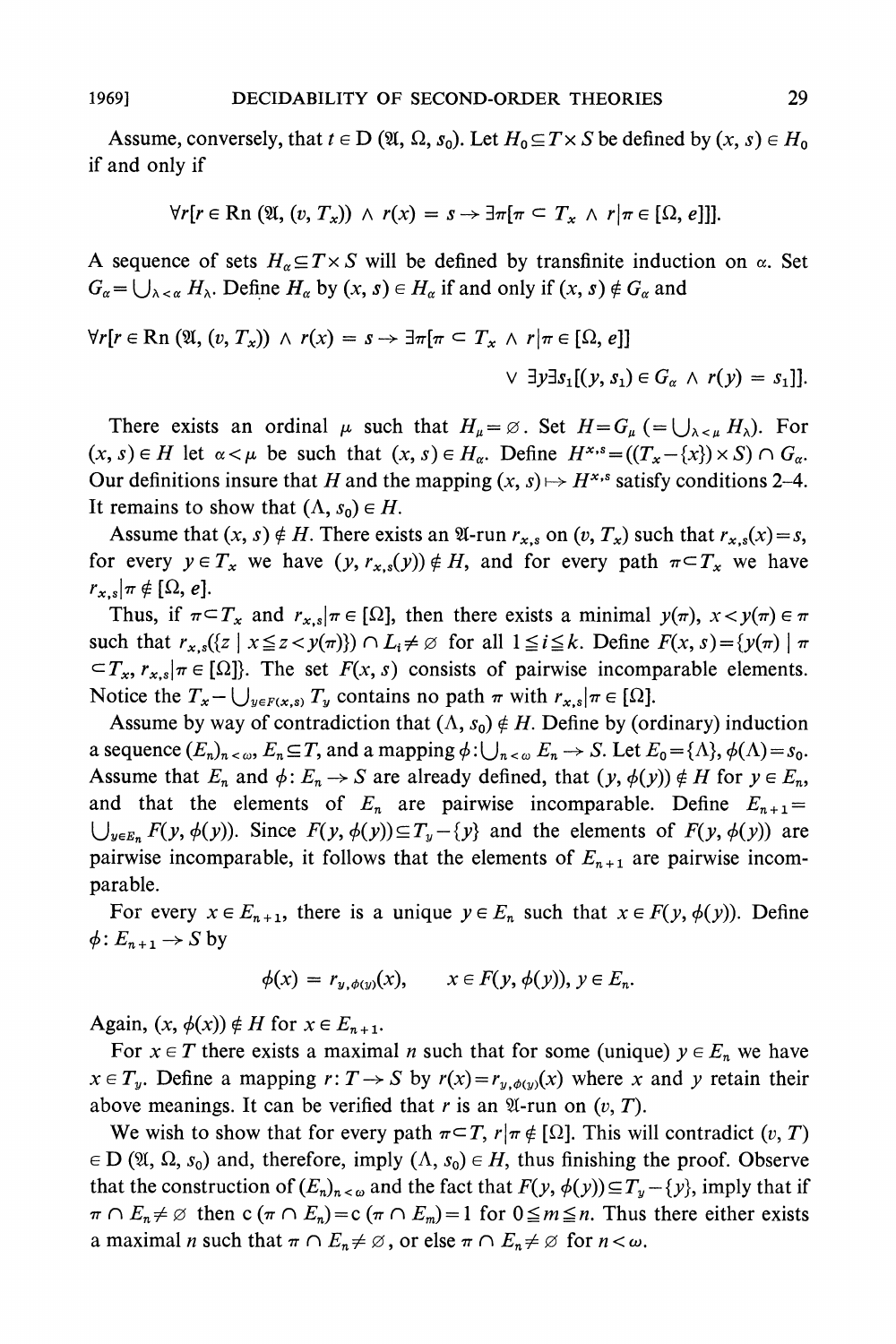In the first case, let  $\pi \cap E_n = \{x\}$ . We have

$$
\pi' = \{y \mid y \in \pi, x \leq y\} \subseteq T_x - \bigcup_{y \in F(x, \phi(x))} T_y = D.
$$

For  $y \in D$  we have  $r(y) = r_{x, \phi(x)}(y)$ . Hence  $r | \pi' = r_{x, \phi(x)} | \pi' \notin [\Omega]$ , so that  $r | \pi \notin [\Omega]$ .

In the second case, let  $\pi \cap E_n = \{x_n\}$ ,  $n < \omega$ . Now  $x_{n+1} \in F(x_n, \phi(x_n))$  for  $n < \omega$ . **Hence** 

 $r(\{y \mid x_n \leq y < x_{n+1}\}) \cap L_i = r_{x_n, \phi(x_n)}(\{y \mid x_n \leq y < x_{n+1}\}) \cap L_i \neq \emptyset$ ,

for  $1 \leq i \leq k$ . Thus In  $(r|\pi) \cap L_i \neq \emptyset$ ,  $1 \leq i \leq k$ ; this again implies  $r|\pi \notin [\Omega]$ .

**3.10. Automata on finite trees. We recall some facts concerning automata on finite trees. Our formulation differs from the one employed by Doner, Thatcher, and Wright (see [3], [16], [12]). It is, however, not hard to prove the equivalence of the various definitions.** 

A *finite binary tree* is a finite subset  $E \subseteq T$ , closed with respect to the predecessor function pd. The nodes  $x \in E$  for which  $x0 \notin E$  and  $x1 \notin E$ , are called the *terminal* **nodes of E. The set of terminal nodes of E is called the frontier of E and is denoted**  by Ft  $(E)$ . A finite binary tree E is called *frontiered* if  $x \in E$  and  $x \notin \text{Ft}(E)$  imply  $x0 \in E$  and  $x1 \in E$ . The term finite tree will, henceforth, always mean finite fron**tiered tree.** 

Let  $\Sigma$  be a finite set. A *finite*  $\Sigma$ -tree is a pair  $(v, E)$  where  $v: E - \text{Ft}(E) \rightarrow \Sigma$ .

**A**  $\Sigma$ -automaton on finite  $\Sigma$ -trees is a system  $\mathfrak{A} = \langle S, M, s_0, f \rangle$  where S is a finite **set,**  $M: S \times \Sigma \rightarrow P(S \times S \cup \{(f, f)\})$ ,  $s_0 \in S$ , and  $f \notin S$ .

The notion of an  $\mathfrak{A}\text{-run}$  on  $(v, E)$  is completely analogous to Definition 1.4.

We shall say that  $\mathfrak A$  *accepts*  $t = (v, E)$  if for some  $\mathfrak A$ -run r on t,  $r(\Lambda) = s_0$  and  $r(x) = f$ for  $x \in \text{Ft}(E)$ . The set of all  $(v, E)$  accepted by  $\mathfrak{A}$  is denoted, as usual, by  $T(\mathfrak{A})$ . **Whether this notation refers to the finite or infinite case will be clear from the**  context. A set B of finite  $\Sigma$ -trees will be called *finite automaton definable* if for some  $\mathfrak{A}, B=T(\mathfrak{A}).$ 

The f.a. definable sets of finite  $\Sigma$ -trees form a boolean algebra. There exists a natural one-to-one correspondence between the f.a. definable sets of finite  $\{0, 1\}^n$ trees and the *n*-ary relations between finite subsets of  $\{0, 1\}^*$  which are definable **in the weak second-order theory of two successor functions.** 

If  $(v, T)$  is a  $\Sigma$ -tree and  $E \subseteq T$  is a finite tree, then we shall denote the finite  $\Sigma$ -tree  $(v \mid (E - \text{Ft } (E)), E)$  by  $(v, E)$ .

**LEMMA** 3.12. Let A be a f.a. definable set of finite  $\Sigma$ -trees. Let  $B \subseteq V_{\Sigma}$  be the **invariant set defined by the condition:**  $(v, T) \in B$  if and only if there exists a finite tree  $E \subseteq T$  such that  $(v, E) \in A$ . The set B is f.a. definable.

**Proof.** Let  $A = T(\mathfrak{A})$  where  $\mathfrak{A} = \langle S, M, s_0, f \rangle$ . Set  $\overline{S} = S \cup \{f\}$ . Define  $\overline{M} : \overline{S} \times \Sigma$  $\rightarrow P(\bar{S}\times\bar{S})$  by  $\bar{M}(s, \sigma)=M(s, \sigma)$  for  $s\in S$ ,  $\bar{M}(f, \sigma)=\{(f, f)\}\$ . Define  $\mathfrak{B}=\langle \bar{S}, \bar{M}, \bar{S}\rangle$  $s_0, \{\{f\}\}\rangle$ . We claim  $T(\mathfrak{B})=B$ .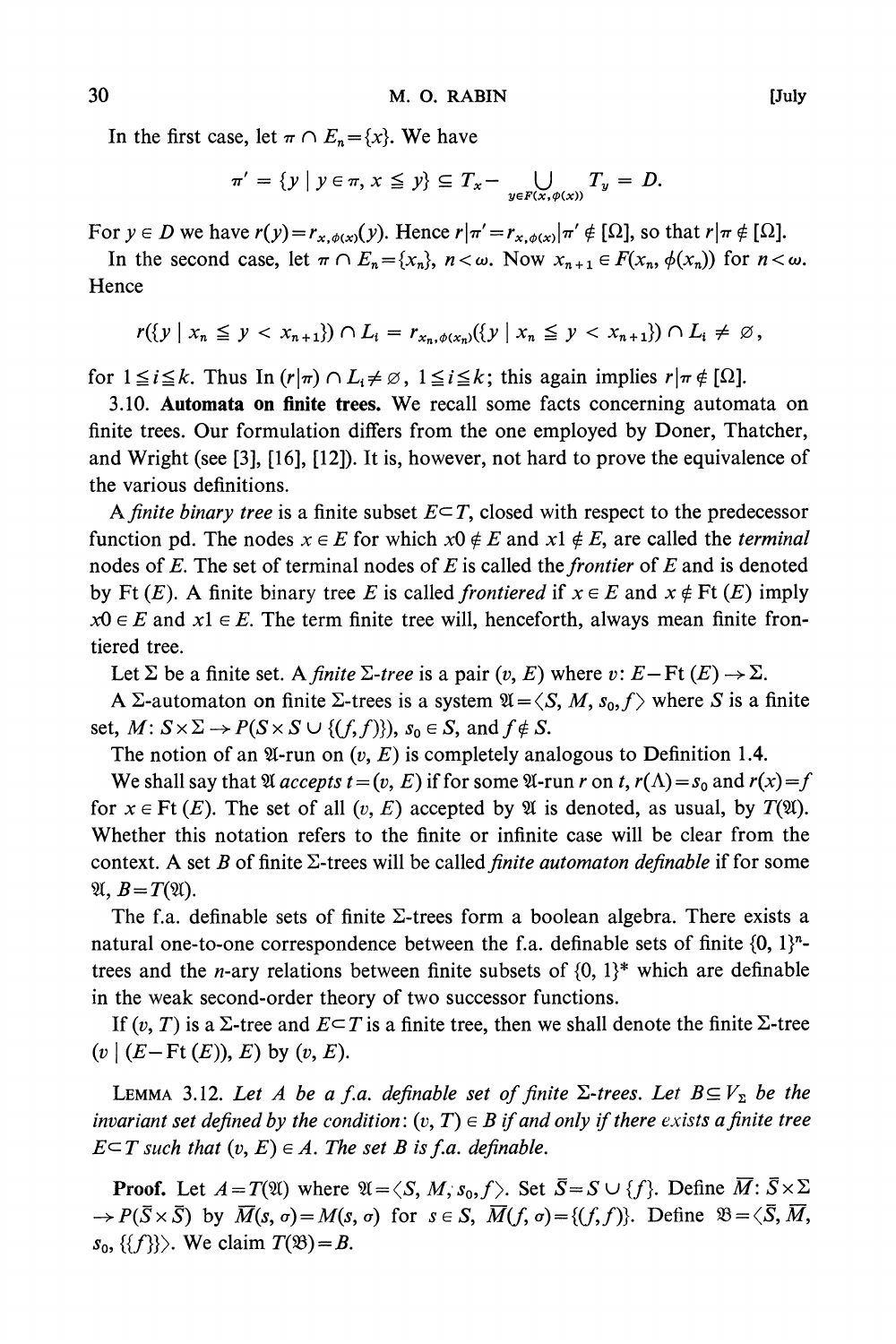That  $B \subseteq T(\mathfrak{B})$  is quite obvious. To prove  $T(\mathfrak{B}) \subseteq B$ , assume  $t = (v, T) \in T(\mathfrak{B})$ . Thus, for some  $r \in \text{Rn}(\mathfrak{B}, t)$ ,  $r(\Lambda) = s_0$  and In  $(r|\pi) = \{f\}$  for every path  $\pi$ . Define  $x(\pi) = \min \{x | x \in \pi, r(x) = f\}$ . The set  $E = \{y | y \leq x(\pi) \text{ for some } \pi \subset T\}$  is a finite (frontiered) tree. Let  $\bar{t} = (v, E)$ .  $r|E$  is an  $\mathfrak{A}$ -run on  $\bar{t}$  and  $r(x) = f$  for  $x \in \mathrm{Ft}(E)$ . **Hence,**  $\bar{t} \in A$  and  $t \in B$ .

**We shall now fill up the small gap remaining in the proof of Theorem 1.7.** 

**COROLLARY** 3.13. If P is a principal formula  $(\S1.5)$ , then there exists an automaton **representing it.** 

**Proof.** Assume that  $P(A_1, \ldots, A_m)$  is the formula (1.2). Let

$$
R = \tau(\{\widetilde{A} \mid \widetilde{A} \in P(T)^m, \mathfrak{N}_2 \models P(\widetilde{A})\}).
$$

A  $\{0, 1\}^m$ -tree  $t=(v, T)$  is in R if and only if for some  $x \in T$ , and for  $1 \leq j \leq k$ ,  $p_{i,j}(v(xw_j)) = \varepsilon_j$ , where  $\varepsilon_j = 1$  if  $\eta_j$  is  $\in$ , and  $\varepsilon_j = 0$  if  $\eta_j$  is  $\notin$ .

Now, a tree t satisfies this condition if and only if for some finite subtree  $E \subseteq T$ ,  $(v, E)$  satisfies it. Since the set of finite  $\{0, 1\}^m$ -trees satisfying the above condition (which, for finite trees, is expressible in weak second-order theory of  $\mathcal{R}_2$ ) is f.a. **definable, our assertion follows from Lemma 3.12.** 

**LEMMA** 3.14. Let  $\mathfrak{A} = \langle S, M \rangle$ ,  $s_0 \in S$  and  $t = (v, T)$ . If  $H_0 \subseteq T \times S$  is such that for *every*  $r \in \text{Rn}(\mathfrak{A}, t)$  with  $r(\Lambda) = s_0$  there exists an  $x \in T$  so that  $(x, r(x)) \in H_0$ , then *there exists a finite*  $H_1 \subseteq H_0$  *with the same property.* 

**Proof.** Assume the conclusion not to hold. Denote  $T^n = \{x \mid x \in T, l(x) \leq n\}$ . For every  $n < \omega$  there exists an  $\mathfrak{A}$ -run  $r_n$  on t satisfying  $r_n(\Lambda) = s_0$  and, for  $x \in T_n$ ,  $(x, r_n(x)) \notin H_0$ . By König's Infinity Lemma there exists an increasing sequence  $(n(i))_{i < \omega}$  such that for  $i \leq j < \omega$ ,  $r_{n(i)}|T^i = r_{n(j)}|T^i$ . Let  $r: T \rightarrow S$  be the limiting function; i.e.,  $r|T^i=r_{n(i)}|T^i$ ,  $i<\omega$ . *r* is an  $\mathfrak{A}$ -run on *t* with  $r(\Lambda)=s_0$ . Furthermore,  $(x, r(x)) \notin H_0$  for all  $x \in T$ , a contradiction.

**COROLLARY 3.15.** Let  $\mathfrak{A} = \langle S, M \rangle$  be a  $\Sigma$ -table,  $s_0 \in S$ ,  $P = P(S)$ . Let B be the **invariant set of**  $\overline{\Sigma} = \Sigma \times P$ **-trees defined by the condition:**  $\overline{t} = (\overline{v}, T) \in B$  **if and only if** for every  $\mathfrak{A}$ -run r on  $p_1(\tilde{t})$ , if  $r(\Lambda) = s_0$  then for some  $x \in T$ ,  $\tilde{v}(x) = (\sigma, q)$  and  $r(x) \in q$ . **The set B is f.a. definable.** 

**Proof.** Let A be the set of all finite (frontiered)  $\overline{\Sigma}$ -trees ( $\overline{v}$ , E) satisfying the above **condition. The set A is f.a. definable.** 

By Lemma 3.14,  $\bar{t} \in B$  if and only if for some finite tree  $E \subseteq T$ ,  $(\bar{v}, E) \in A$ . The **set B is now f.a. definable by Lemma 3.12.** 

**3.11. Proof of Theorem 1.5.** To show that the class of f.a. definable subsets of  $V_{\rm z}$ **is closed under complements, it suffices, by Lemma 3.6, to show that sets of the**  form D ( $\mathfrak{A}, \Omega, s_0$ ) are f.a. definable. This will be done by induction on  $I(\Omega)$ .

We assume as our induction hypothesis that for all  $\mathfrak{A} = \langle S, M \rangle$  (over any  $\Sigma$ ), **all sequences**  $\Omega_{k-1} = ((L_i, U_i))_{1 \leq i \leq k-1}$  of length  $k-1$  and all  $s \in S$ , the set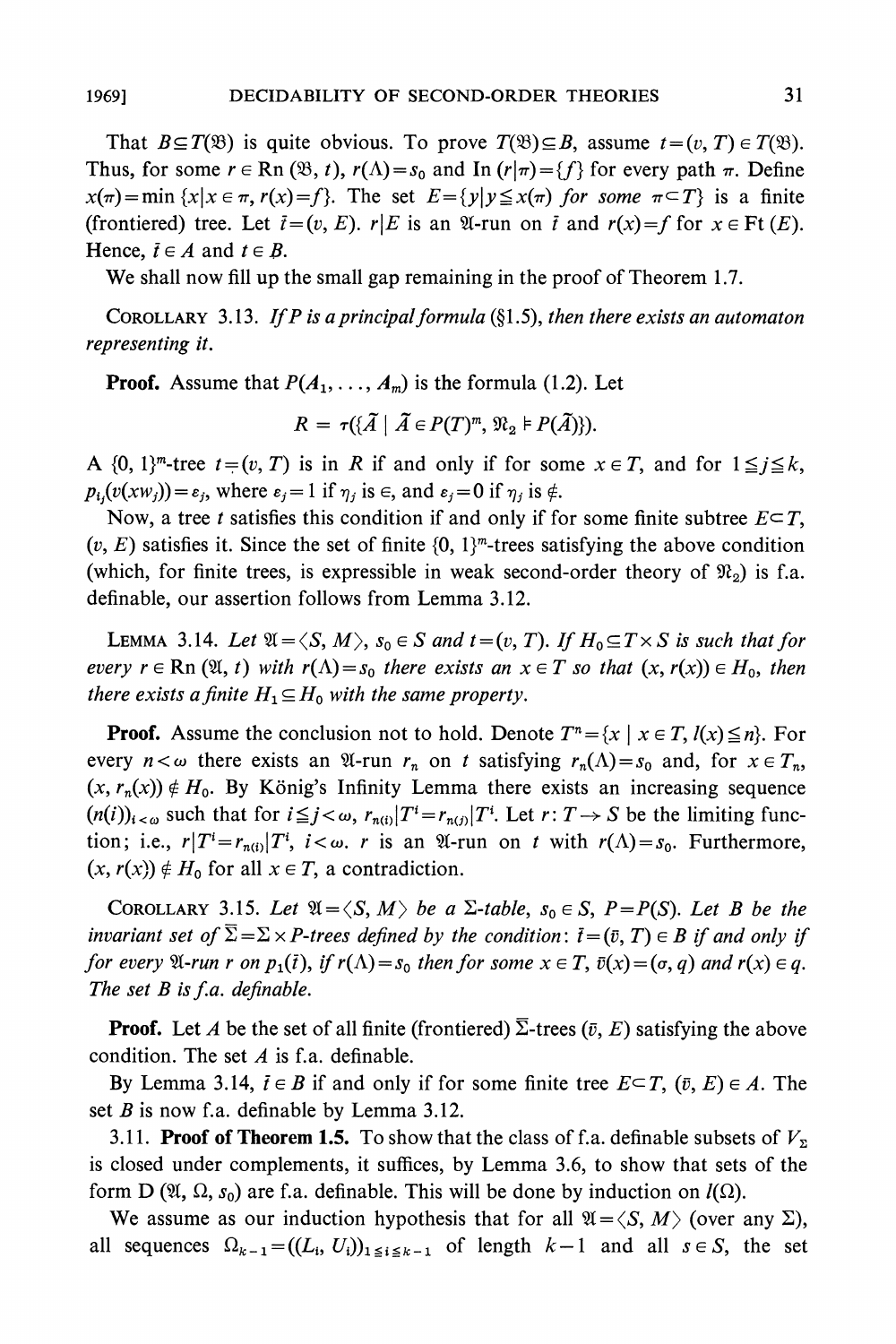**D** ( $\mathfrak{A}, \Omega_{k-1}, s$ ) is f.a. definable (if  $k=1$  then our assumption is vacuous). We wish to show that the same statement holds for all sequences  $\Omega = ((L_i, U_i))_{1 \leq i \leq k}$  of **length**  $k$  with  $L_k = \emptyset$ .

**Proof.** Let  $\mathfrak{A}$  and  $\Omega$  be as above (thus  $L_k = \emptyset$ ),  $s_0 \in S$ , and  $t = (v, T) \in V_{\Sigma}$ . By **Lemma 3.10,**  $t \in D(\mathfrak{A}, \Omega, s_0)$  if and only if there exist a set  $H \subseteq (T - \{\Lambda\}) \times U_k$  $\cup$  { $(\Lambda, s_0)$ } and a mapping  $(x, s) \mapsto H^{x,s}$ ,  $(x, s) \in H$ , such that for  $k > 1$  conditions 1-3 hold, and for  $k=1$  conditions 1-3' (of the remark following Lemma 3.10) **hold.** 

Consider first the case  $k = 1$ . By Corollary 3.15 there exists for every  $s \in S$  and automaton  $\mathfrak{A}_s$  over  $\Sigma \times P(S)$ -trees such that for  $(x, s) \in H$  the tree  $(v, T_x)$  marked at  $H^{x,s}$  (Definition 3.1) is accepted by  $\mathfrak{A}_s$  if and only if 3' holds.

Consider next the case  $k > 1$ . Let  $s \in S$ . By Lemma 3.7 there exists a  $\Sigma \times P(S)$ **table**  $\overline{\mathfrak{A}}_s$ **, a state** *s* **of**  $\overline{\mathfrak{A}}_s$ **, and a sequence**  $\overline{\Omega}_{k-1}$  **of length**  $k-1$  **such that for**  $(x, s) \in H$ **, the tree**  $(v, T_x)$  **marked at**  $H^{x,s}$  **is in D**  $(\overline{\mathfrak{A}}_s, \overline{\mathfrak{Q}}_{k-1}, \overline{s})$  **if and only if condition 3 of Lemma 3.10 holds. By the induction hypothesis, there exists a finite automaton Ws**  such that  $T(\mathfrak{A}_s) = D(\overline{\mathfrak{A}}_s, \overline{\Omega}_{k-1}, \overline{s}).$ 

In either case,  $D$  ( $\mathfrak{A}, \Omega, s_0$ ) is f.a. definable by Lemma 3.2.

We have thus far established that if  $\mathfrak{A} = \langle S, M \rangle$  is a  $\overline{\Sigma}$ -table,  $s \in S$  and  $\overline{\Omega} =$  $((L_i, U_i))_{1 \leq i \leq k}$  with  $L_k = \emptyset$ . Then D  $(\mathfrak{A}, \overline{\Omega}, s)$  is f.a. definable. We now wish to show that D ( $\mathfrak{A}, \Omega, s_0$ ) is f.a. definable for an arbitrary sequence  $\Omega$  of length k.

**Proof.** By Lemma 3.11,  $(v, T) \in D$  ( $\mathfrak{A}, \mathfrak{A}, s_0$ ) if and only if there exist a set  $H \subseteq T \times S$  and a mapping  $(x, s) \mapsto H^{x,s}$  such that conditions 1-4 of that lemma hold. By Lemma 3.4 the proof that  $D(\mathfrak{A}, \Omega, s_0)$  is f.a. definable will be finished if we can show that for  $s \in S$  there exists an automaton  $\mathfrak{A}_s$  over the alphabet  $\overline{\Sigma} = \Sigma \times P(S)$ , such that for a  $\Sigma$ -tree  $t = (v, T_x)$  and a set  $H^{x,s} \subset T_x \times S$ ,  $\mathfrak{A}_s$  accepts the tree t **marked at Hx,s if and only if 3 of Lemma 3.11 holds.** 

According to Lemma 3.8 there exists a  $\overline{\Sigma}$ -table  $\mathfrak{B}_s$ , a sequence  $\overline{\Omega}_s = ((\overline{L}_i, \overline{U}_i))_{1 \leq i \leq k}$ with  $\bar{L}_k = \emptyset$ , and a state  $\bar{s} \in S^{\mathfrak{B}_s}$  such that for a  $\Sigma$ -tree  $t = (v, T_x)$  and a set  $H^{x,s}$  $\subseteq T$ <sub>x</sub>  $\times$  **S**, condition 3 of Lemma 3.11 holds if and only if the tree t marked at  $H^{x,s}$ is in D  $(\mathfrak{B}_s, \overline{\Omega}, \overline{s})$ . But D  $(\mathfrak{B}_s, \overline{\Omega}_s, \overline{s})$  (which is a set of  $\overline{\Sigma}$ -trees) is f.a. definable by a  $\overline{\Sigma}$ -automaton  $\mathfrak{A}_s$  according to our inductive assumption. This completes the **proof.** 

**3.12. Solution of the emptiness problem. We wish to give an effective procedure**  which will enable us to determine for every f.a.  $\mathfrak{A} = \langle S, M, s_0, F \rangle$ , over any  $\Sigma$ , whether  $T(\mathfrak{A}) = \emptyset$ . Consider the automaton  $\overline{\mathfrak{A}} = \langle S, \overline{M}, s_0, F \rangle$  over the single letter alphabet  $\overline{\Sigma} = {\alpha}$  defined by  $\overline{M}(s, \alpha) = \bigcup_{\alpha \in \Sigma} M(s, \alpha)$ ,  $s \in S$ . Instead of  $\overline{M}(s, \alpha)$ , we shall simply write  $\overline{M}(s)$ . Since there exists for every subtree  $T_x$  just one { $\alpha$ }-valued **tree**  $(\bar{v}, T_x)$  (namely,  $\bar{v}(y) = \alpha$ ,  $y \in T_x$ ) we shall omit mention of the valuation and talk about  $\overline{\mathfrak{A}}$ -runs on  $T_x$ ,  $\overline{\mathfrak{A}}$  accepting T, etc.

Notice that every  $\mathfrak{A}$ -run  $r: T \to S$  on a  $\Sigma$ -tree  $t = (v, T)$  is also an  $\overline{\mathfrak{A}}$ -run on  $T$ . Conversely, if r is an  $\mathfrak{A}$ -run on T, then there exists a  $\Sigma$ -tree t so that r is an  $\mathfrak{A}$ -run on *t*. Coupled with the definition of  $T(\mathfrak{A})$ , this implies that  $T(\mathfrak{A}) \neq \emptyset$  if and only if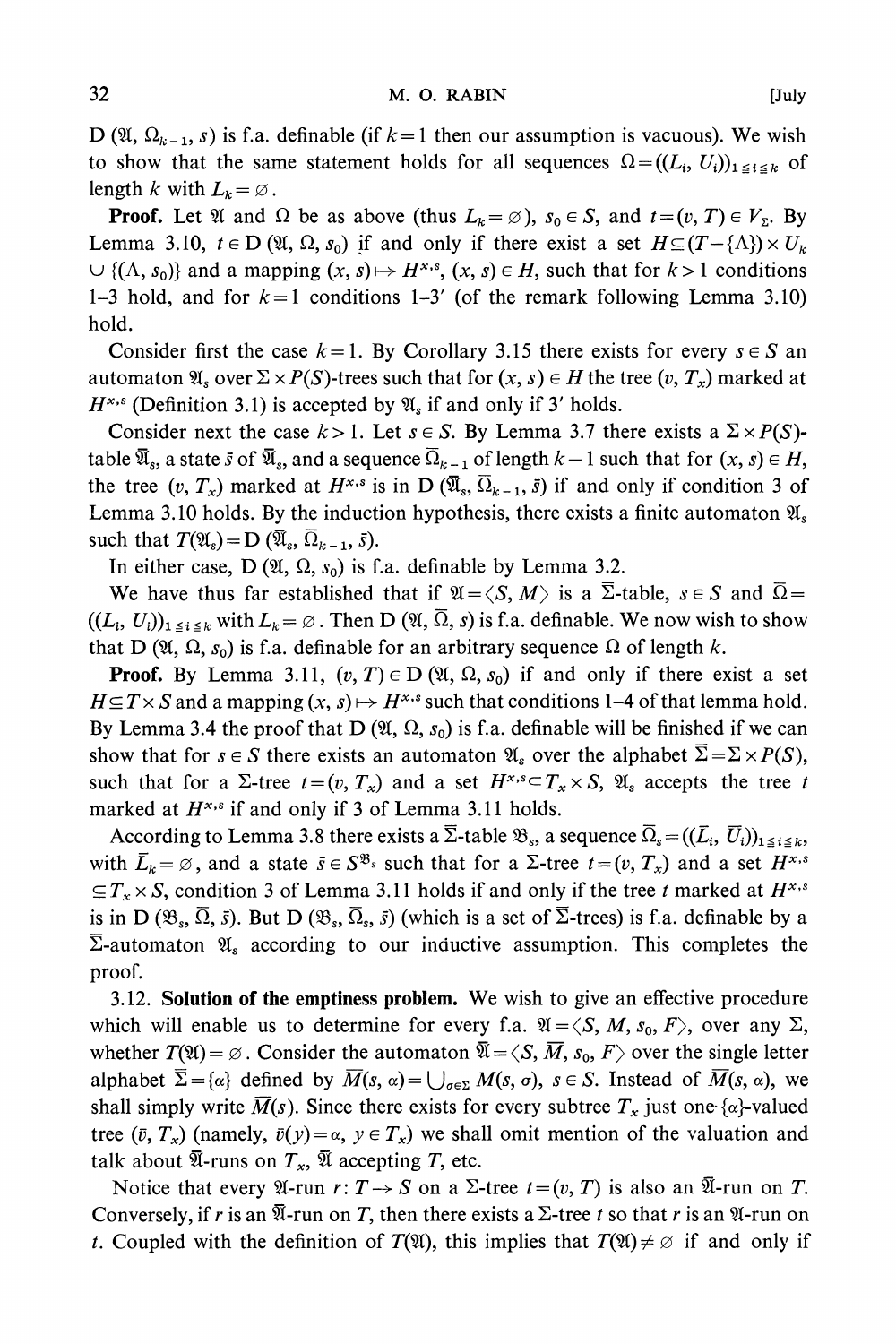$T(\overline{\mathfrak{A}}) \neq \emptyset$ ; i.e., if and only if  $T(\overline{\mathfrak{A}}) = \{T_x \mid x \in T\}$ . Thus, the emptiness problem is reduced to the case of automata over a single letter alphabet  $\Sigma$  and, henceforth, we **shall restrict ourselves exclusively to this case.** 

The set  $V_{\overline{2}} - T(\mathfrak{A})$  is f.a. definable and, given  $\mathfrak{A}$ , we can effectively construct a  $\mathfrak{B}$ such that  $T(\mathfrak{B}) = V_{\overline{\Sigma}} - T(\mathfrak{A})$ . Now,  $T(\mathfrak{A}) = V_{\overline{\Sigma}} - T(\mathfrak{B})$ . According to Lemma 3.6 we can effectively construct a table  $\mathfrak{C}$ , a sequence  $\Omega = ((L_i, U_i))_{1 \leq i \leq k}$ , and a state  $s_0$  of  $\mathfrak C$  so that  $T(\mathfrak A) = V_{\overline{\Sigma}} - T(\mathfrak B) = \mathbf{D}(\mathfrak C, \Omega, s_0)$ .

**Thus the emptiness problem will be solved if we exhibit an effective procedure**  for deciding for every  $\overline{\Sigma}$ -table  $\mathfrak{A} = \langle S, M \rangle$ , sequence  $\Omega = ((L_i, U_i))_{1 \leq i \leq k}$ , and  $s_0 \in S$ , whether  $T \in D(\mathfrak{A}, \Omega, s_0)$ . This will be done by reducing the length k of  $\Omega$ .

**In fact, the reduction will proceed in the same "half steps" used in proving**  (for an arbitrary  $\Sigma$ ) that the sets  $D(\mathfrak{A}, \Omega, s_0)$  are f.a. definable.

We shall show how to reduce the question whether  $T \in D$  ( $\mathfrak{A}, \Omega, s_0$ ) to a finite **number** of questions whether  $T \in D$  ( $\mathfrak{A}, \Omega', s$ ), where  $\Omega' = ((L'_i, U'_i))_{1 \leq i \leq k}$ , and  $L'_k = \emptyset$ . Next we shall show that a question whether  $T \in D$  ( $\mathfrak{A}, \Omega', s$ ), with  $\Omega'$  as above and  $k > 1$ , reduces to a finite number of questions whether  $T \in D$  ( $\mathfrak{A}, \Omega_{k-1}, s$ ), where  $\Omega_{k-1}$  is a sequence of length  $k-1$ . Finally, we show how to solve effectively the problem  $T \in D$  ( $\mathfrak{A}, \Omega, s$ ) where  $\Omega = ((\emptyset, U))$ . We shall need the following

**DEFINITION 3.7.** Let  $\mathfrak{A} = \langle S, M \rangle$  be a table,  $S' \subseteq S$ . The table  $\mathfrak{A}$  *restricted to* S', denote it by  $\mathfrak{A}|S'$ , is  $\langle S, M' \rangle$  where  $M'(s) = M(s) \cap S'$ ,  $s \in S$ .

**REMARK** Note that  $\mathfrak{A}|S'$ -runs r on  $T_x$  are precisely those  $\mathfrak{A}$ -runs for which  $r(y) \in S'$  for  $y > x$ .

In the case  $1 \leq k$  and arbitrary  $\Omega$ , let  $\mathfrak{A} = \langle S, M \rangle$ ,  $\Omega = ((L_i, U_i))_{1 \leq i \leq k}$ ,  $s_0 \in S$ . In the proof of Lemma 3.11 we constructed a sequence  $(H_\alpha)_{\alpha<\mu}$  of sets and showed that  $(v, T) \in D$  ( $\mathfrak{A}, \Omega, s_0$ ) if and only if  $(\Lambda, s_0) \in \bigcup_{\alpha < \mu} H_\alpha$ . In the case of a single-letter alphabet, the construction specializes as follows. Define  $H_0 \subseteq S$  by  $s \in H_0$  if and **only if**  $\forall r[r \in \mathbb{R} \cap (\mathfrak{A}, T) \wedge r(\Lambda) = s \Rightarrow \exists \pi[r|\pi \in [\Omega, e]]$ **.** 

Set  $G_m = \bigcup_{l \leq m} H_l$  and define  $H_{m+1} \subseteq S$  by  $s \in H_{m+1}$  if and only if  $s \notin G_m$  and

$$
(3.4) \quad \forall r[r \in \mathbf{Rn} \, (\mathfrak{A}, T) \land r(\Lambda) = s \rightarrow \exists \pi[r|\pi \in [\Omega, e]] \lor \exists y[r(y) \in G_m]].
$$

Let  $c(S)=n$ ; then  $H_m = \emptyset$  for  $m > n$ . Now  $T \in D(\mathfrak{A}, \Omega, s_0)$  if and only if  $s_0 \in$  $\bigcup_{m \leq n} H_m$ .

By Lemma 3.8 there exists for any  $s \in S$  and  $\varnothing \subseteq G_m \subseteq S$ , a table  $\mathfrak{B}$ , a sequence  $\overline{\Omega} = ((\overline{L}_i, \overline{U}_i))_{1 \leq i \leq k}$  with  $\overline{L}_k = \emptyset$ , and a state  $\overline{s} \in S^{\mathfrak{B}}$  such that (3.4) holds if and only if  $T \in D(\mathfrak{B}, \overline{\Omega}, \overline{s})$ . Thus the computation of  $(H_m)_{0 \le m \le n}$  and the question whether  $T \in D$  ( $\mathfrak{A}, \Omega, s_0$ ), are reduced to deciding a finite number of questions whether  $T \in D(\mathfrak{B}, \Omega, \bar{s})$  where each  $\Omega$  is a sequence of length k with  $\bar{L}_k = \emptyset$ .

*The case*  $1 < k$ ,  $L_k = \emptyset$ . Let  $\mathfrak{A} = \langle S, M \rangle$ ,  $s_0 \in S$ ,  $\Omega = ((L_i, U_i))_{1 \leq i \leq k}$ ,  $L_k = \emptyset$ , and  $\Omega_{k-1} = ((L_i, U_i))_{1 \leq i \leq k-1}.$ 

**Specializing Lemma 3.9 to our case of a single letter alphabet, we see that**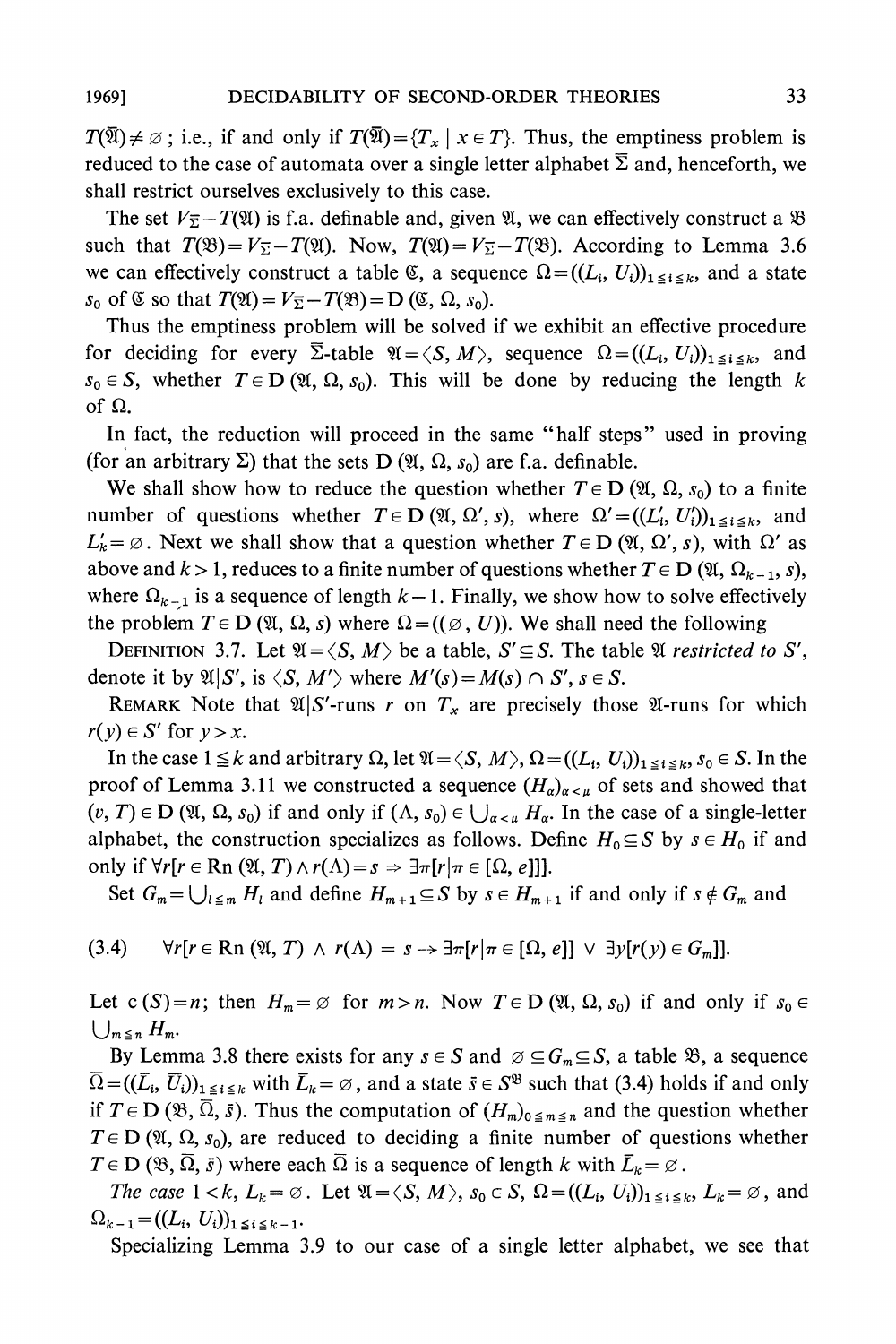#### **34 M. 0. RABIN [July**

 $T \in D$  ( $\mathfrak{A}, \Omega, s_0$ ) if and only if there exists a nonempty subset  $H \subseteq U_k$  such that for  $s \in H \cup \{s_0\}$ 

$$
(3.5) \ \forall r[r \in \mathbf{Rn} \ (\mathfrak{A}, T) \ \wedge \ r(\Lambda) = s \rightarrow \exists \pi[r|\pi \in [\Omega_{k-1}]] \ \vee \ \exists x[\Lambda < x \ \wedge \ r(x) \in H]].
$$

**In view of Definition 3.7 and the remark following it, (3.5) holds if and only if** 

**(3.6) Vr'[r' e Rn (9', T) A r'(A) = s => 37T[r'I7Tc [Qke-l]]]** 

where  $\mathfrak{A}' = \mathfrak{A} | (S - H)$ . But (3.6) is equivalent to  $T \in D(\mathfrak{A}', \Omega_{k-1}, s)$ . Thus the question whether  $T \in D$  ( $\mathfrak{A}, \Omega, s_0$ ) effectively reduces to a finite number of questions whether  $T \in D$  ( $\mathfrak{A}'$ ,  $\Omega_{k-1}$ , s) where  $\mathfrak{A}'$  ranges over automata  $\mathfrak{A} | (S-H)$ ,  $H \in P(S)$ ,  $s \in S$ , and  $\Omega_{k-1}$  is of length  $k-1$ .

The case  $k=1, L_1=\emptyset$ . Let  $\mathfrak{A}=\langle S, M \rangle$ ,  $\Omega = ((\emptyset, U))$ ,  $s_0 \in S_0$ . It follows at once from Lemmas 3.9 and 3.14, that  $T \in D$  ( $\mathfrak{A}, \Omega, s_0$ ) if and only if there exist a non**empty set**  $U_0 = \{s_1, \ldots, s_m\} \subseteq U$  and *finite* trees  $E_i$ ,  $0 \le i \le m$ , such that for  $0 \le i \le m$ , **if r** is an  $\mathfrak{A}$ -run on  $E_i$  with  $r(\Lambda) = s_i$  then  $r(E_i - {\Lambda}) \cap U_0 \neq \emptyset$ .

Now the question whether for a set  $U_0 \subseteq U$  and an element  $s \in S$  there exists a **tree E** such that for every  $\mathfrak{A}$ -run r on E,  $r(\Lambda) = s$  implies  $r(E - {\Lambda}) \cap U_0 \neq \emptyset$ , is expressible in the weak second-order theory of  $\mathcal{R}_2$ , and hence, decidable by [3], [16].

#### **REFERENCES**

**1. J. R. Buchi, On a decision method in restricted second order arithmetic, Proc. Internat. Congr. Logic, Method. and Philos. Sci. 1960, Stanford Univ. Press, Stanford, California, 1962, pp. 1-11.** 

**2. , Decision methods in the theory of ordinals, Bull. Amer. Math. Soc. 71 (1965), 767-770.** 

**3. J. E. Doner, Decidability of the weak second-order theory of two successors, Notices Amer. Math. Soc. 12 (1965), 819.** 

**4. A. Ehrenfeucht, Decidability of the theory of one function, Notices Amer. Math. Soc. 6 (1959), 268.** 

**5. , Decidability of the theory of one linear ordering relation, Notices Amer. Math. Soc. 6 (1959), 268-269.** 

**6. Yu. L. Ershov, Decidability of the theory of relatively complemented distributive lattices and the theory of filters, Algebra i. Logika Sem. 3 (1964), 5-12.** 

**7. D. Gale and F. M. Stewart, "Infinite games with perfect information," in Contributions to the theory of games. II, Ann. of Math. Studies, No. 28, Princeton Univ. Press, Princeton, N. J., 1953, pp. 245-266.** 

**8. A. Grzegorczyk, Undecidability of some topological theories, Fund. Math. 38 (1951), 137-152.** 

**9. H. Lauchli, "A decision procedure for the weak second order theory of linear order" in**  Contributions to mathematical logic, K. Schutte, editor, North-Holland, Amsterdam, 1968, pp. **189-197.** 

**10. R. McNaughton, Testing and generating infinite sequences by a finite automaton, Information and Control 9 (1966), 521-530.** 

**11. D. E. Muller, Infinite sequences and finite machines, AIEE Proc. Fourth Annual Symp. Switching Circuit Theory and Logical Design, 1963, pp. 3-16.**